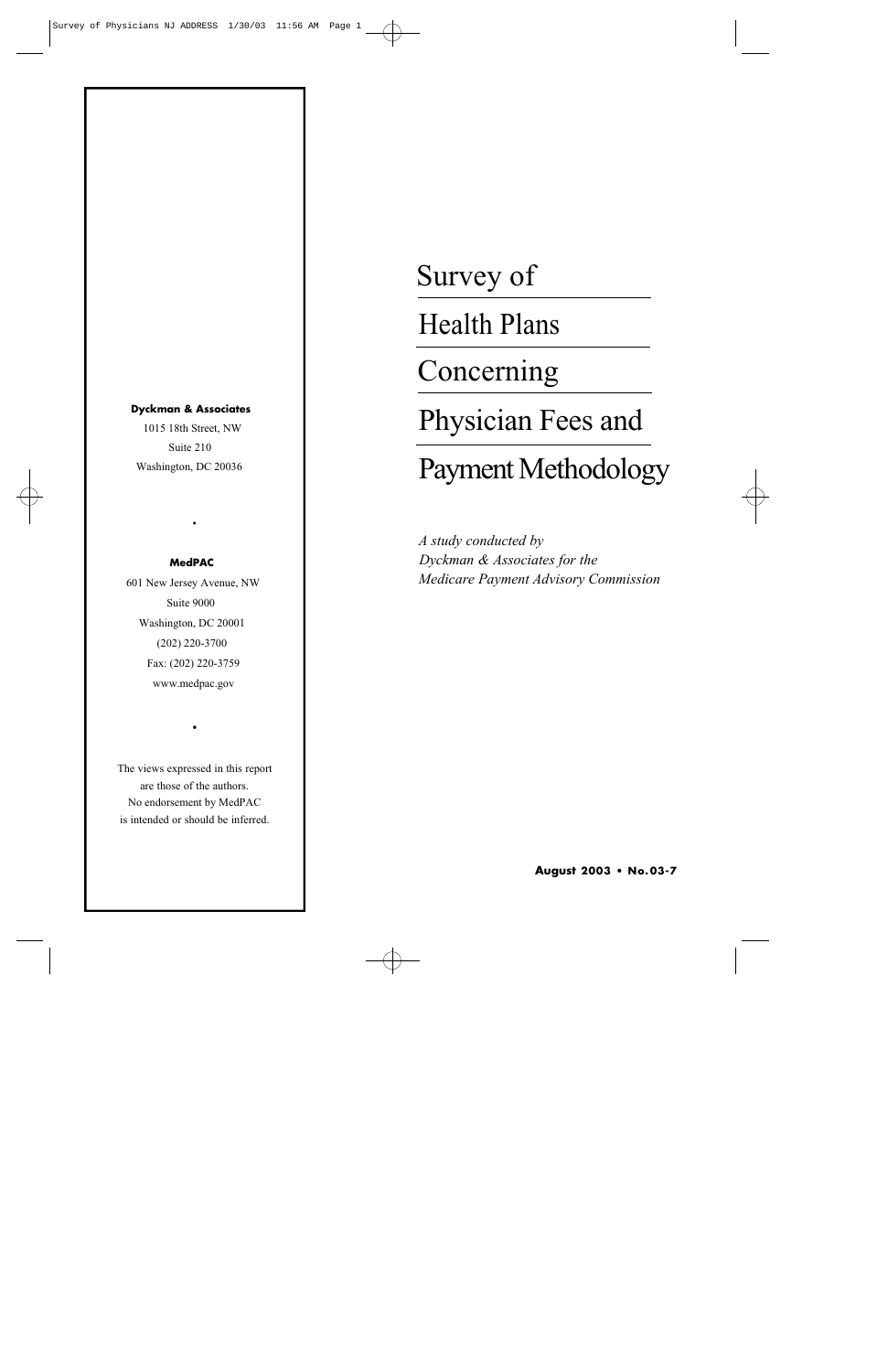

*Health Policy Consulting Health Finance Consulting Litigation Support*

Dyckman & Associates, LLC 1015 18<sup>th</sup> Street, NW • Suite 210 • Washington, DC 20036-5203 (202) 833-8877 Fax (202) 833-8932 www.dyckmanassociates.com

# **SURVEY OF HEALTH PLANS CONCERNING PHYSICIAN FEES AND PAYMENT METHODOLOGY**

# **PREPARED FOR:**

**The Medicare Payment Advisory Commission 601 New Jersey Avenue, NW, Suite 9000 Washington, DC 20001** 

> **PREPARED BY: Zachary Dyckman, Ph.D. Peggy Hess, MHA**

> > **June 2003**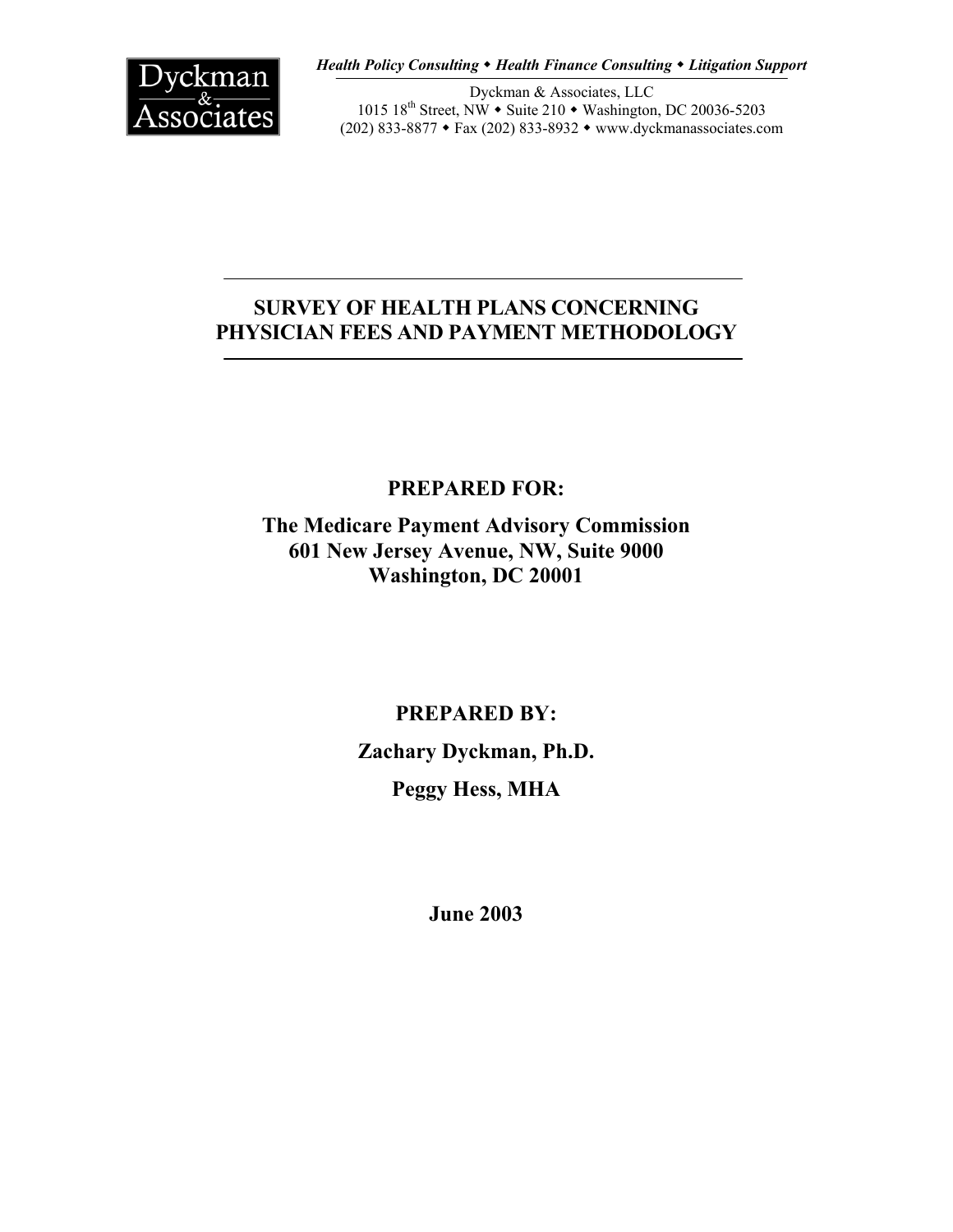## **TABLE OF CONTENTS**

|                                 |                                                                                                                  | <u>Page</u>    |
|---------------------------------|------------------------------------------------------------------------------------------------------------------|----------------|
| <b>Executive Summary</b>        |                                                                                                                  | 1              |
|                                 | Chapter 1. Project Objectives and Overview of Methodology                                                        | $\mathbf{1}$   |
|                                 | Background and Project Objectives                                                                                | 1              |
|                                 | Overview of Study Methodology                                                                                    | $\overline{2}$ |
|                                 | Chapter 2. Overview of Physician Market Characteristics                                                          | 6              |
|                                 | Chapter 3. Physician Payment System Characteristics and Factors that<br>Influence Physician Fee Change Decisions | 11             |
|                                 | Physician Claims Cost Trend                                                                                      | 11             |
|                                 | Physician Payment System Characteristics                                                                         | 11             |
|                                 | Factors that Influence Fee Change Decisions                                                                      | 17             |
| Chapter 4. Physician Fee Survey |                                                                                                                  | 21             |
|                                 | Description of Fee Survey Methodology                                                                            | 21             |
|                                 | Fee Survey Findings                                                                                              | 23             |
|                                 | Conclusions                                                                                                      | 30             |
| References                      |                                                                                                                  | 31             |
| Attachments                     |                                                                                                                  | 32             |
|                                 | Attachment A Overview of Interviews for Health Plans Participating<br>in the MedPAC Study                        | $A-1$          |
| Attachment B                    | Fee Survey Codes                                                                                                 | B-1            |
| Attachment C                    | Ratio of 2002 Medicare Carrier Fee to Health Plan<br>Current (2002) Fee                                          | $C-1$          |
| Attachment D                    | Ratio of 2002 National Average Medicare Fee to<br>Health Plan Current (2002) Fee                                 | $D-1$          |
| Attachment E                    | Percent Change: Health Plan Fall 2001 Fee to Health<br>Plan Current (Fall 2002) Fee                              |                |
| Attachment F                    | Fee Comparisons by Health Plan Characteristics                                                                   | $F-1$          |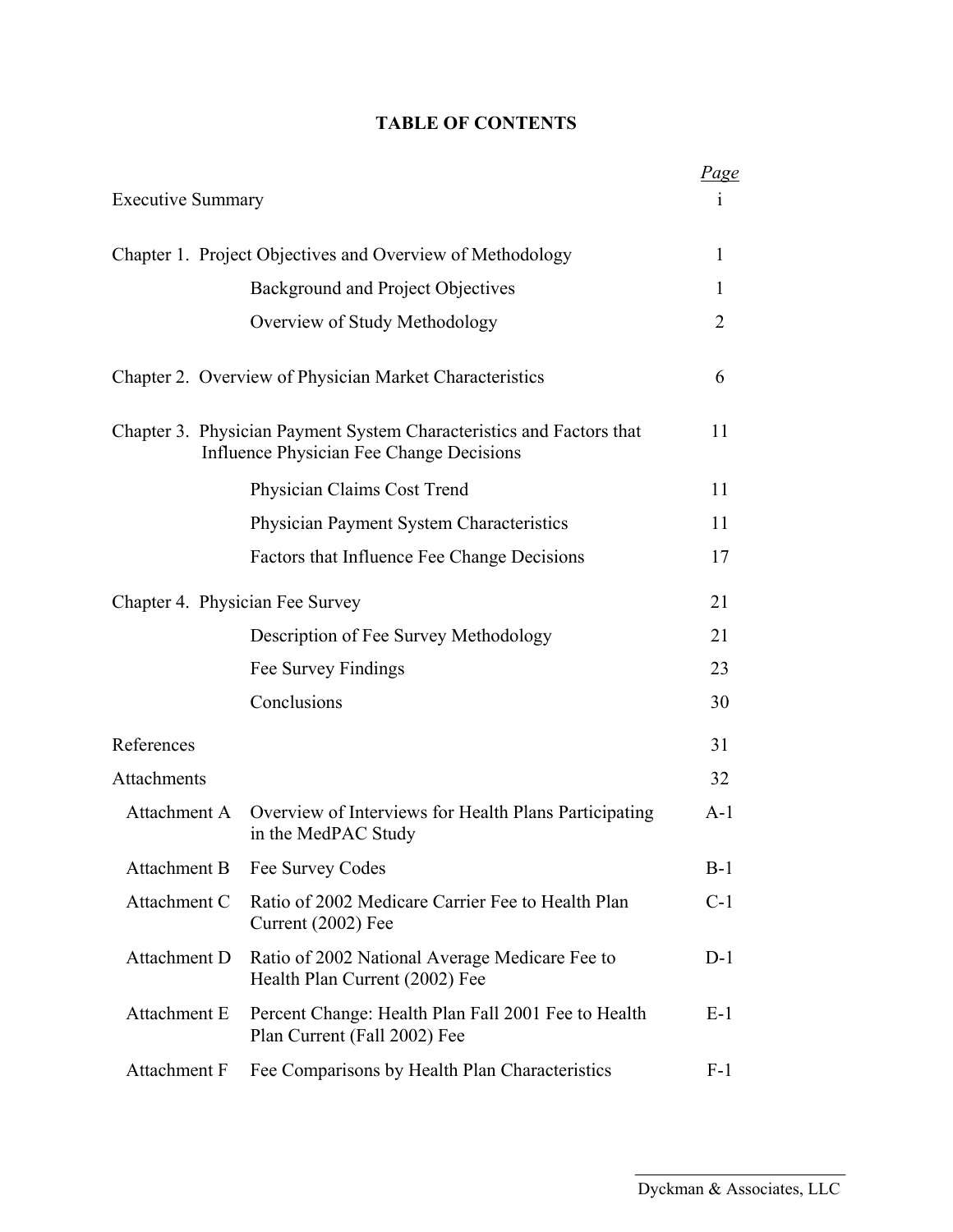#### **EXECUTIVE SUMMARY**

The Medicare Payment Advisory Commission (MedPAC) sponsored this survey of private health plans to obtain information regarding characteristics of physician payment methodologies and fee levels used by private health plans, and how these have been affected by recent Medicare physician fee changes. We surveyed health plans that operate in different geographic regions, and in environments with different demographics, competitive market conditions and managed care characteristics. Specifically, this report provides information obtained from private health plans on:

- Characteristics and recent changes in physician service markets
- Physician payment system characteristics
- Primary factors that influence changes in fee levels, particularly Medicare fee change decisions
- Payment methodology used for physician-administered drugs
- Fees used by health plans' primary benefit plans and how they compare to Medicare fees
- 2001-2002 health plan fee changes

The findings and conclusions included in this report are based on completed interviews with 33 health plans with a combined commercial enrollment of more than 45 million members, and analysis of physician fee schedules that are used for approximately 31 million members. The interviews were conducted from October through December 2002. Provided below is a summary of the report's primary findings based on the health plan interviews, supplementary data provided by the health plans and the physician fee survey.

#### **Characteristics of Physician Service Markets**

- Physician service markets vary in how physicians are organized. In the majority of markets, most physicians practice in small, single specialty groups. Other markets include many physicians in large, single specialty groups, multi-specialty groups and physicians consolidated in physician-hospital organizations (PHOs) and independent practice associations (IPAs).
- Large physician groups, sole area providers, PHOs and IPAs frequently seek to negotiate higher than standard fees; some health plans negotiate, others do not negotiate, but then risk provider withdrawals from their networks.
- Anesthesiologists, radiologists and other hospital-based physicians are the most aggressive specialists in terms of seeking higher fees; they typically have exclusive contracts with one or more hospitals and have substantial leverage in negotiating fees with health plans.
- There is increased physician consolidation in most markets, most commonly into large, single specialty groups and into more loosely structured organizations. Pressure from physicians to negotiate special fee arrangements has increased in most markets over the past two years.

i Dyckman & Associates, LLC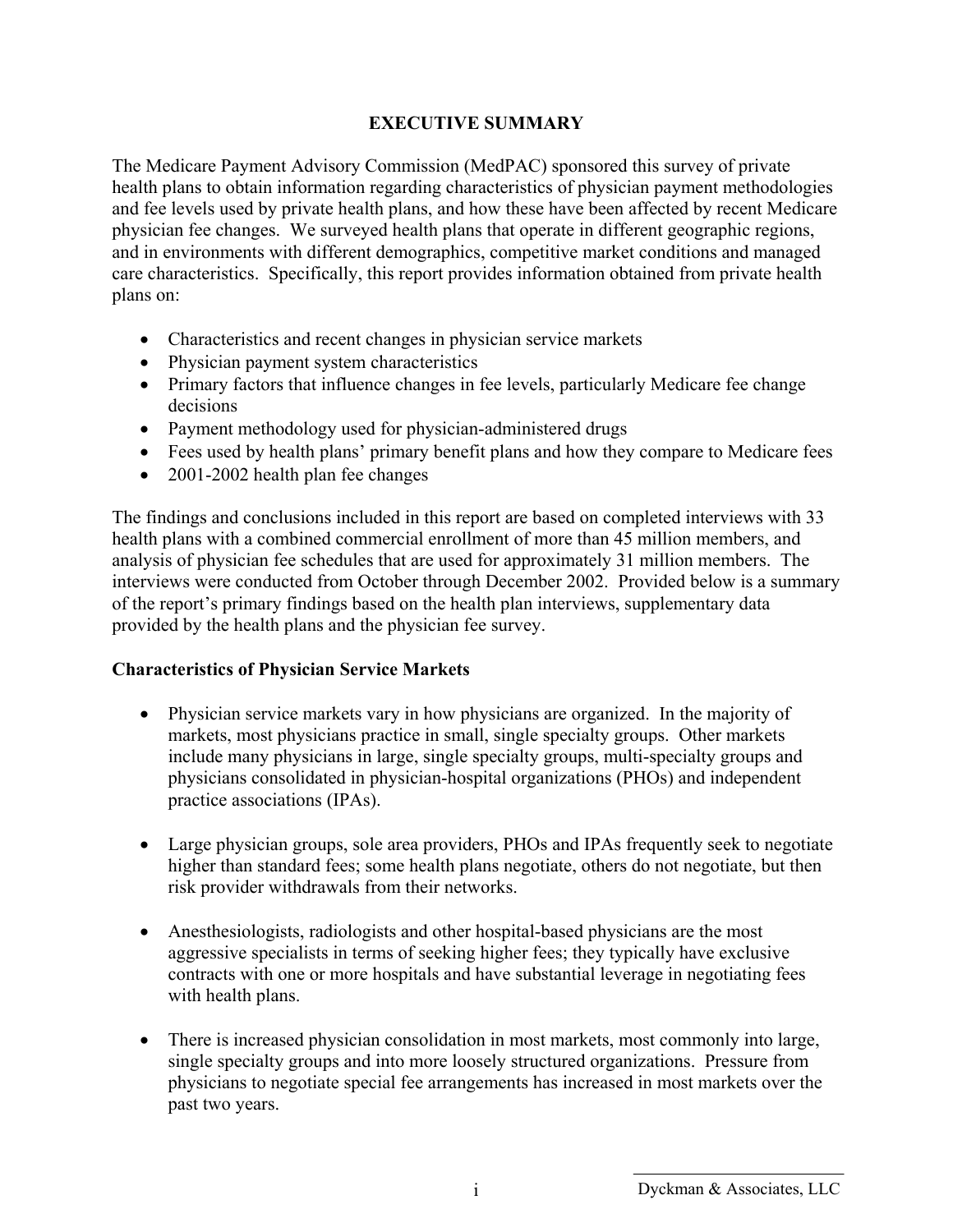- Most health plans report either stable or increasing physician network participation rates.
- Most health plans believe that the 2002 Medicare fee reduction and likely further fee reductions are increasing pressure on them for higher fees.<sup>1</sup> Other sources of fee pressure are rising malpractice rates and other practice expense increases. As discussed below, however, none of the plans reported that the Medicare reduction had a strong, direct impact on 2002 and 2003 fee decisions, other than for provider-specific contracts where fees are tied to Medicare fees.
- The median reported current health plan physician claims cost trend, inclusive of price, utilization, and mix changes, is 11.0%. The mean trend is 11.9%. The 2000-01 Medicare trend is 10.1%.

#### **Physician Payment System Characteristics**

1

• All of the health plans' fee schedules for their primary (largest enrollment) benefit plans have been influenced by resource-based relative value scale (RBRVS) methodology. The fee schedules fall into one of the following categories:

| <b>Fee Schedule Type</b>                                     | <b>Number</b><br>of Plans | Percent<br>of Plans |
|--------------------------------------------------------------|---------------------------|---------------------|
| 1) RBRVS Fee Schedule – Use in a consistent fashion 2000-02  | 13                        | 39%                 |
| Medicare relative value units (RVUs) and 1-3 conversion      |                           |                     |
| factors (CFs)                                                |                           |                     |
| 2) RBRVS Type Fee Schedule – Use 2000-02 Medicare RVUs,      |                           | 21%                 |
| 4 or more CFs and/or make other fee adjustments for specific |                           |                     |
| CPT codes or code ranges                                     |                           |                     |
| 3) Fee Schedule Loosely Inspired by RBRVS Methodology –      | 13                        | 39%                 |
| Use 1999 or earlier Medicare RVUs as a guide and/or move     |                           |                     |
| over time towards Medicare RBRVS relative fee values. Fee    |                           |                     |
| relationships vary considerably from RBRVS relative values.  |                           |                     |

- Of 20 health plans that use RBRVS or RBRVS-type fee schedules, 13 use fees based on area Medicare fees and 7 based on national average Medicare fees; 10 use a site-of service differential and 10 pay for all services based on non-facility fees.
- Frequency of general fee schedule changes: Annually: 61% 1.5-3 years: 12% As needed: 27%
- Average health plan anesthesia conversion factors (CF) for base and 15 minute time units range from \$31 to \$52; mean and median CFs are both approximately \$43, which is about 160% above the 2002 Medicare CF of \$16.60.

 $<sup>1</sup>$  At the time of the health plan survey, 2003 Medicare fees were scheduled to decrease by 4.4 percent. Legislation</sup> enacted in February 2003 resulted in a fee increase of 1.6 percent instead of a fee reduction.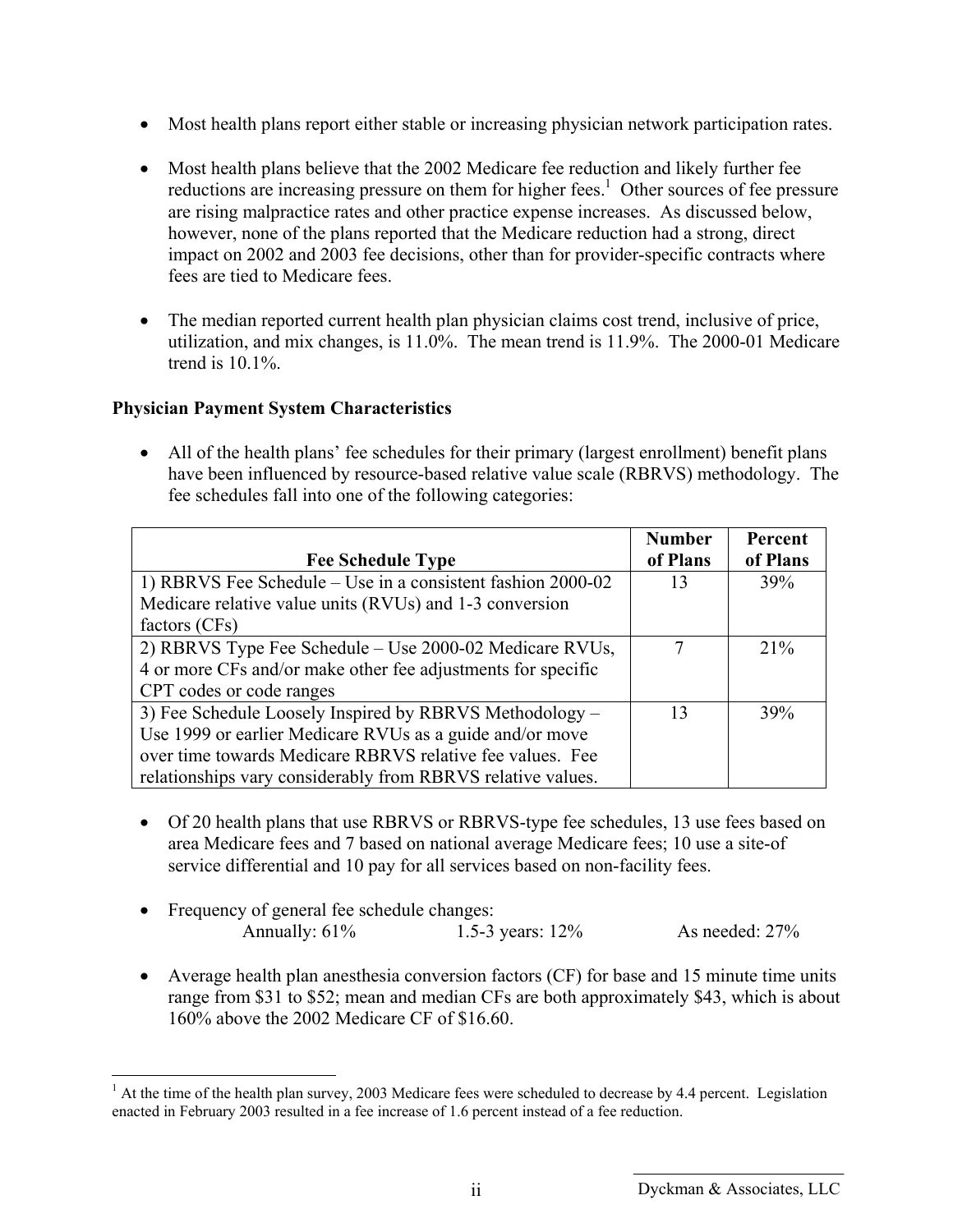• Medicare pays physicians at 95% of "average wholesale price" (AWP) for physicianadministered drugs. Most health plans set prices at either 95% or 100% of AWP; 22% pay 85-90% of AWP; 22% pay 101-115% of AWP. One third of health plans expect to move to more aggressive pricing in 2003.

#### **Factors that Influence Physician Fee Decisions**

When health plans were asked to identify the factors that they consider in making decisions regarding physician fee changes, the most important factors are:

- 1. Impact of fee changes on claims cost and premiums
- 2. Impact on plan's ability to maintain an adequate provider network
- 3. Parity/consistency with competitor fee levels

Desire to achieve specific proportionate relationship between plan fees and Medicare fees is not considered "very important" to any plan, but is "moderately important" to half the plans.

None of the plans indicated that 2002 or likely 2003 Medicare fee cuts has a strong or direct impact on their 2002 or 2003 fee decisions, other than in cases where provider fee contracts specify that fees are set at a specific percent of Medicare fees. However, approximately half the plans indicated that it has a moderate impact.

#### **Physician Fee Survey**

Physician fees for a sample of 104 common procedure codes were collected from 33 health plans. Fees for a total of 68 separate fee schedules were analyzed. These fee schedules include those used for PPO, HMO, POS and traditional/indemnity programs that cover approximately 31 million health plan members. The following table summarizes the fee survey findings.

|                                          | Median                                 | Mean   |
|------------------------------------------|----------------------------------------|--------|
|                                          | <b>Medicare Percent of Health Plan</b> |        |
| 2002 Medicare Carrier Compared to Health | 87%                                    | 89%    |
| Plan Fees                                |                                        |        |
| 2002 National Average Medicare           | 88%                                    | $90\%$ |
| Compared to Health Plan Fees             |                                        |        |
|                                          | 2001-2002 Fee Change                   |        |
| Percent Change in Fees, 2001-2002        | $3.4\%$                                | 3.4%   |

#### **Comparison of 2002 Medicare to Health Plan Fees, and 2001-2002 Fee Changes, All Physician Services**

There is considerable variation among type of service (TOS) categories in the ratio of Medicare to health plan fees. Median ratios of Medicare to health plan fees by TOS category are shown in the bar chart below. For Surgery, Radiology and Assorted Medical & Diagnostic procedures, Medicare fees are about 20 percent below health plan fees while the differential is 10 percent or

iii Dyckman & Associates, LLC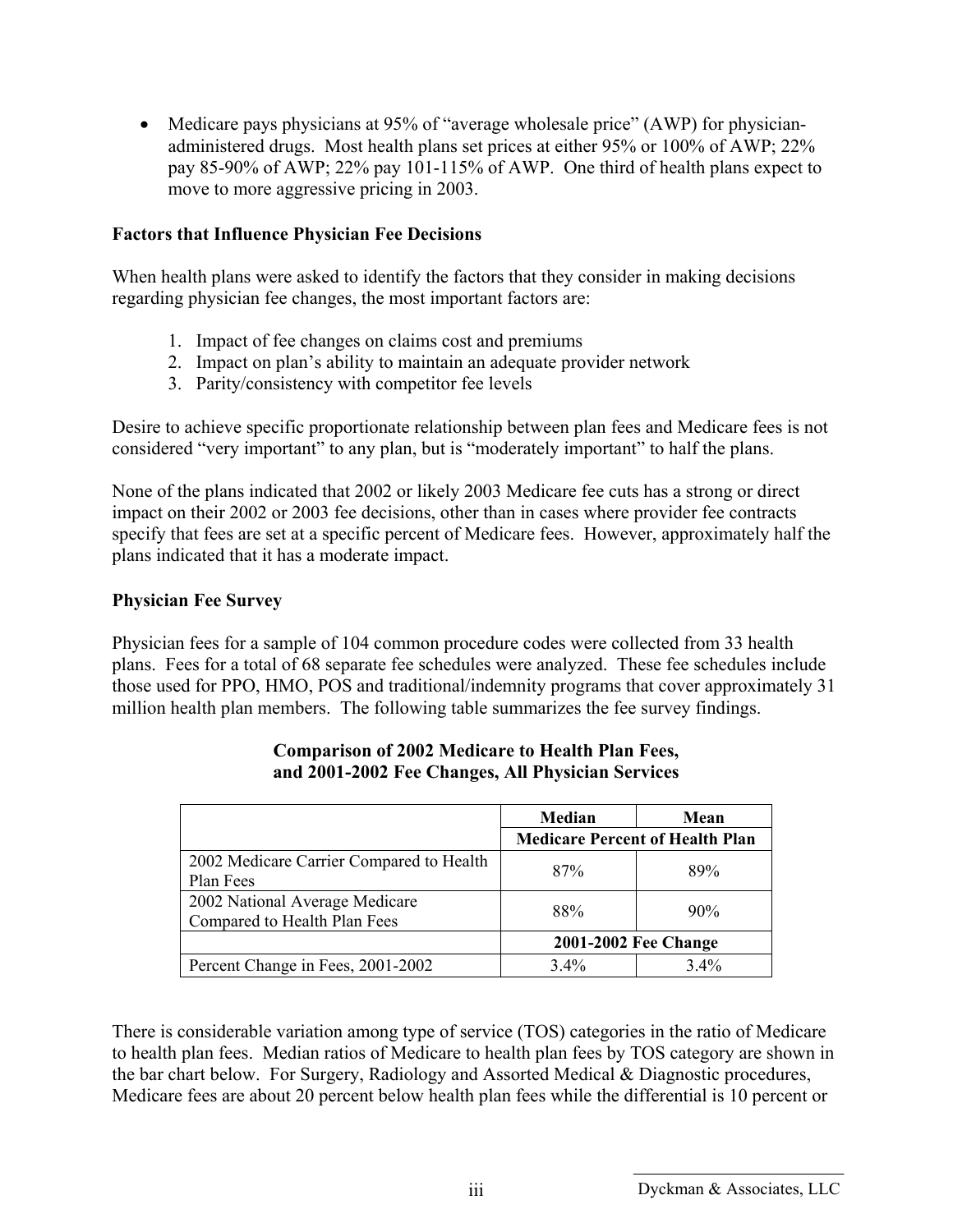less for Laboratory & Pathology, Office Visits and Other Evaluation & Management (E&M) **Services** 



#### **Comparison of 2002 Medicare Carrier to Health Plan Fees by Type of Service Category**

The survey findings indicate that 2002 Medicare fees for all physician services combined are 10- 15 percent lower than private health plan fees. The Medicare-health plan fee differential may be several percentage points larger than this, primarily because the sample of fee schedules for the study largely excluded small health plan and provider-specific negotiated fee schedules. Fees under these fee schedules tend to be somewhat higher than under those fee schedules examined in this study.

Additional findings from analysis of fee survey data relate to selected characteristics of the health plans and their service areas:

- The average ratio of Medicare to health plan fees is higher in the Northeast than in other geographic regions. Health plan fees are lower in the Northeast than in other regions.
- Health plan fees, on average, are higher in rural and small urban areas than in large metropolitan areas.
- There is a negative correlation between health plan fees used in specific geographic areas and the associated Medicare geographic adjustment factors used for physician services.

The Medicare geographic adjustment process for physician fees is intended to improve the equity of physician payment methodology, by adjusting fees to reflect geographic differences in physician practice input prices. Study findings of higher health plan fees in areas where Medicare geographic adjustment factors are lowest strongly suggest that factors other than physician practice input prices have a significant impact on market prices for physician services.

iv Dyckman & Associates, LLC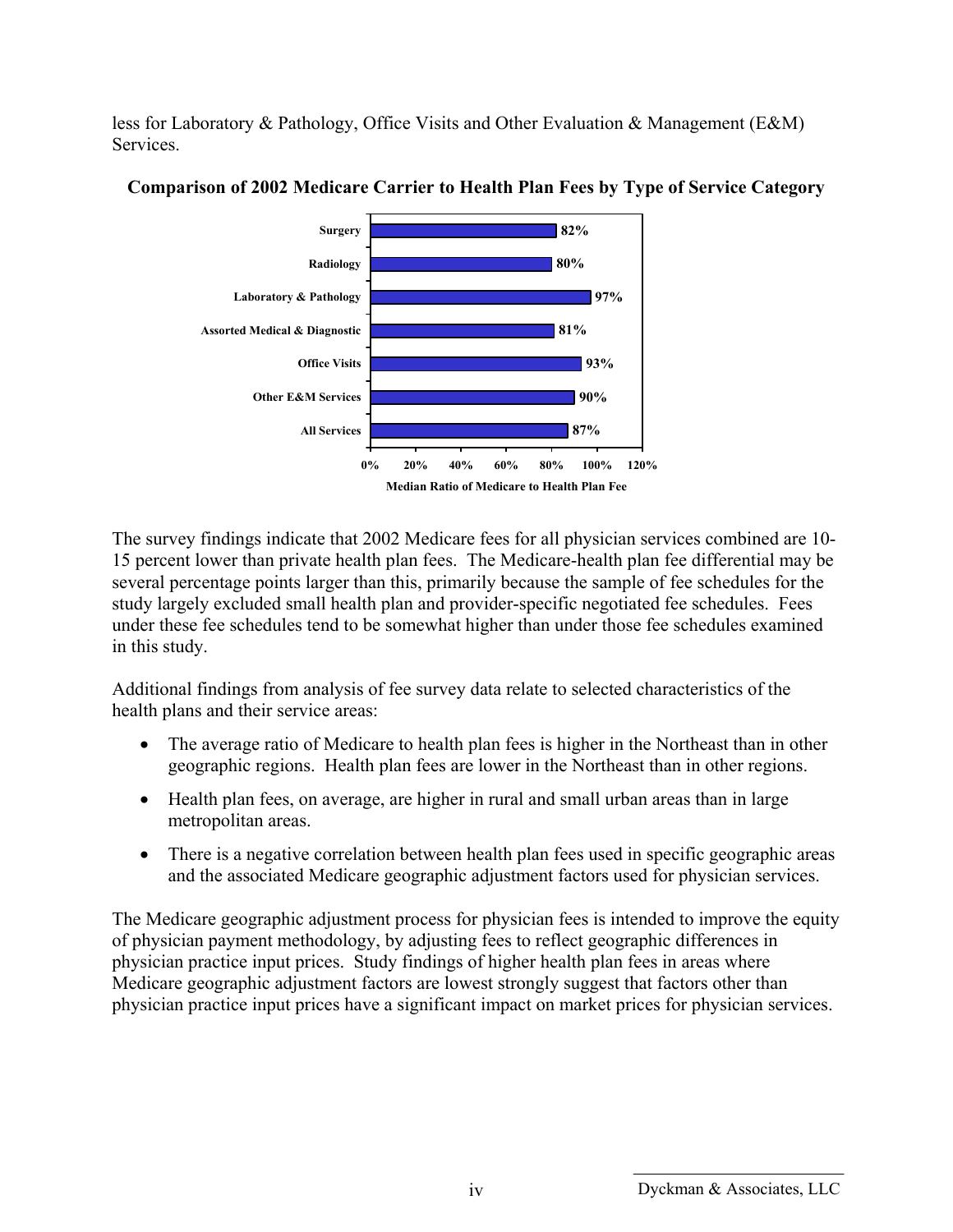#### **SURVEY OF HEALTH PLANS CONCERNING PHYSICIAN FEES AND PAYMENT METHODOLOGY**

## **CHAPTER 1. PROJECT OBJECTIVES AND OVERVIEW OF METHODOLOGY**

### **BACKGROUND AND PROJECT OBJECTIVES**

Medicare is the largest single payer for physician services, accounting for 21 percent of the \$286 billion spent for physician services in calendar year  $2000$ . However, private health insurers as a group account for a much larger share of physician expenditures, 48 percent<sup>ii</sup>. Both Medicare and private payers purchase physician services in the same physician service markets, which are largely local rather than national in character. As major purchasers, there is significant interdependence between Medicare and private health plans, with each likely influencing and being impacted by the other. The nature of these influences and impacts may differ depending on characteristics of local physician service markets.

The Medicare Payment Advisory Commission (MedPAC) sponsored this survey of private health plans to obtain information regarding characteristics of physician payment methodologies and fee levels used by private health plans, and how these have been affected by recent Medicare physician fee changes. We surveyed 34 health plans that operate in different geographic regions, and in environments with different demographics, competitive market conditions and managed care characteristics. Specifically, this survey provides information obtained from private health plans on:

- Characteristics and recent changes in physician service markets
- Physician payment system characteristics
- Primary factors that influence changes in fee levels, particularly Medicare fee change decisions
- Payment methodology used for physician-administered drugs
- Fees used by health plans' primary benefit plans and how they compare to Medicare fees
- 2001-2002 health plan fee changes

This information may provide MedPAC and the participating health plans with insights that can be helpful in developing recommendations for possible changes in physician fees and in the underlying physician payment methodology.

Dyckman & Associates, LLC 1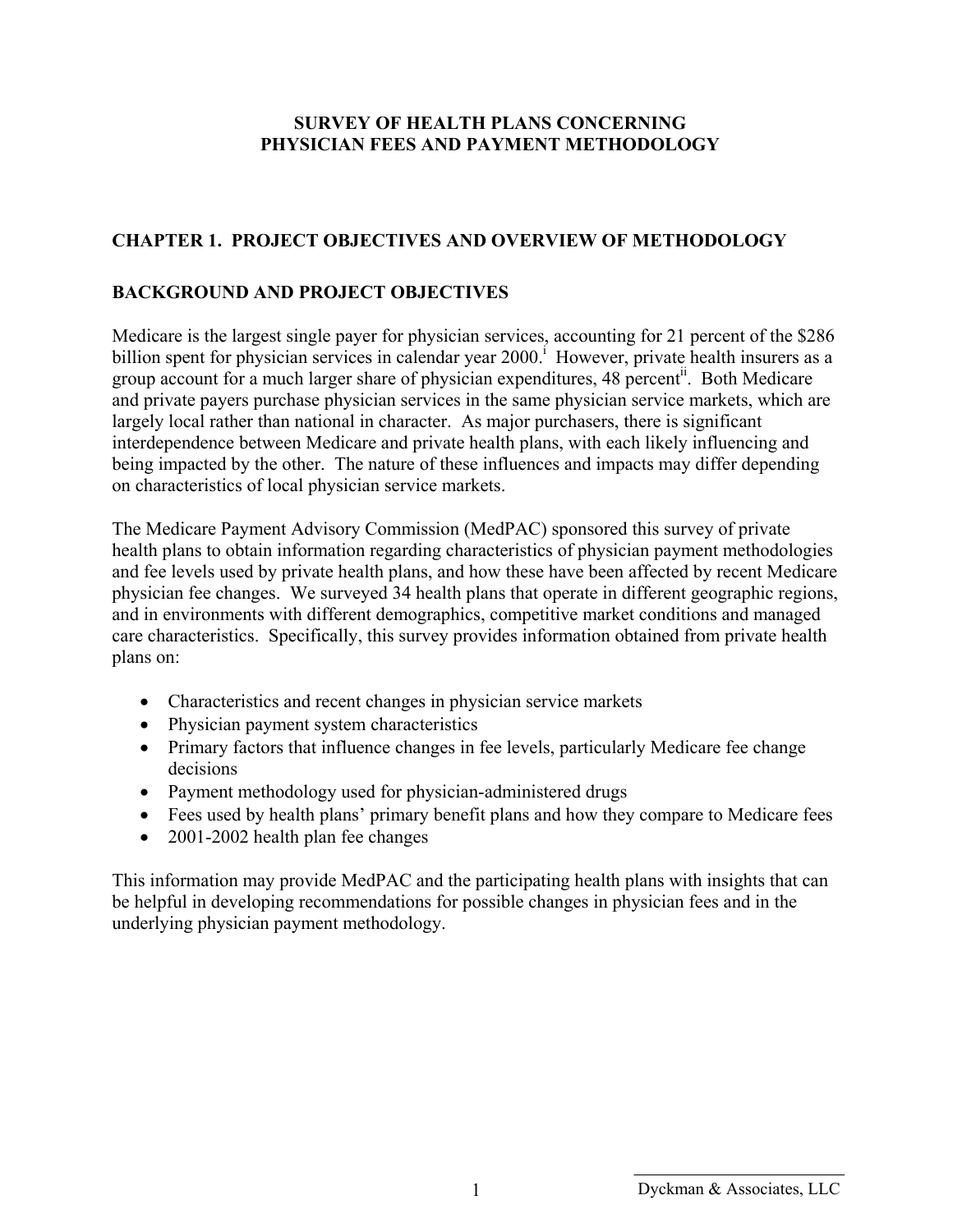## **OVERVIEW OF STUDY METHODOLOGY**

The study methodology included four primary tasks. These are each described briefly below.

#### **Secure Health Plan Participation in Survey**

Survey participation letters were sent out to 118 executives and senior staff at approximately 60 health plans, including Blue Cross Blue Shield plans and national managed care-health insurance companies. The health plans were assured of complete confidentiality of any information provided to us, and that even the names of participating plans would not be released. As an inducement to participate, we offered the plans a report of study findings with which they could compare their own experience and fees with summary data from other participating plans.

While we had projected that 10-12 health plans would participate in the study, 34 plans agreed to participate. For purposes of the study, each individual Blue Cross Blue Shield plan is considered a participant, even if it is part of a parent organization that operates several plans in different states. For national managed care companies, a company was asked to identify three different markets in which they have sizable enrollment for participation in the study, and each market is considered a separate health plan. A total of 34 health plans have provided information and/or fee data for the study; interviews have been completed with 33 plans and 33 plans submitted fee schedule data in response to the physician fee survey.

Exhibit 1 provides summary information regarding the participating study plans. The study health plans are well dispersed in terms of region and demographic environment. They serve the full range of environments, from largely rural areas to heavily urbanized areas, including most of the Nation's largest cities.

|                  | <b>Health Plan: Largest Metropolitan</b><br><b>Statistical Area Category</b> |                                 |                    |                              |              |         |
|------------------|------------------------------------------------------------------------------|---------------------------------|--------------------|------------------------------|--------------|---------|
| <b>Region</b>    | Less than<br>.5 million                                                      | .5 to less<br>than 1<br>million | $1 - 3$<br>million | Greater<br>than 3<br>million | <b>Total</b> | Percent |
| <b>Midwest</b>   | 3                                                                            |                                 |                    | $\overline{2}$               | 10           | 29%     |
| <b>Northeast</b> |                                                                              |                                 |                    |                              |              | 21%     |
| <b>South</b>     |                                                                              | $\overline{2}$                  | ∍                  |                              | 9            | 26%     |
| West             |                                                                              |                                 |                    | $\overline{2}$               | 8            | 24%     |
| <b>Total</b>     |                                                                              |                                 |                    | 14                           | 34           |         |
| Percent          | 15%                                                                          | 12%                             | 32%                | 41%                          |              |         |

#### **Exhibit 1. Distribution of Study Health Plans by Region and Largest Metropolitan Statistical Area (MSA)iii in Health Plan Service Area**

The participating study health plans offer a range of benefit plan types, including health maintenance organization (HMO), point of service (POS), preferred provider organization (PPO)

<sup>2</sup> Dyckman & Associates, LLC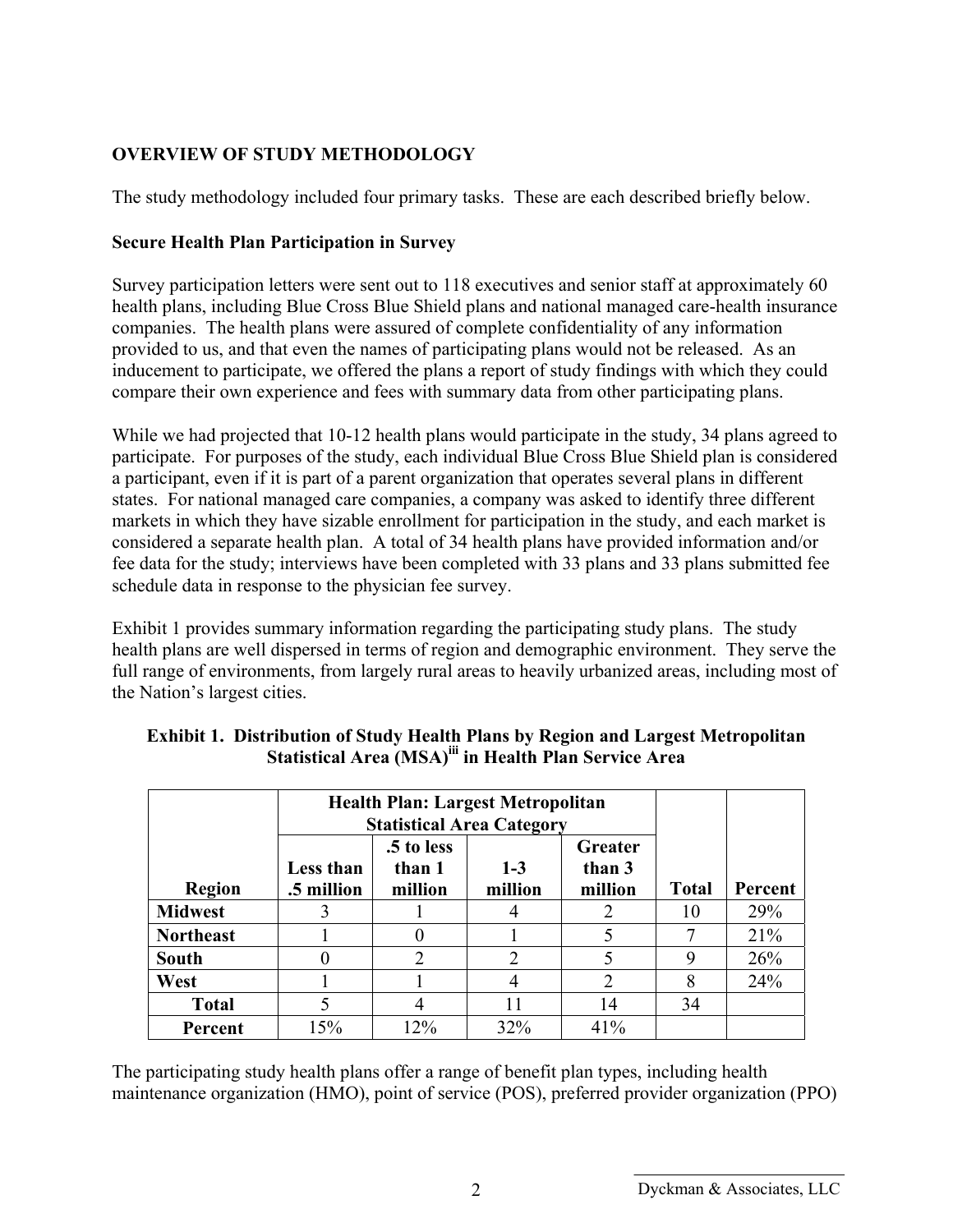and traditional/indemnity plans. It is useful to understand that these benefit plan types are not defined in a consistent manner within the health care industry. For example, a POS plan may be categorized as an open-access HMO plan, a gatekeeper PPO plan, or its own distinct type of plan. Similarly, some may characterize a network-based plan that provides the same reimbursement for both in-network and out-of-network providers as a traditional/indemnity plan while others may characterize it as a PPO plan, because it provides full benefits for in-network providers and partial benefits (provider can balance bill above the allowance) for out-of-network providers. With these definitional caveats in mind, it is helpful prior to considering the study findings to compare the distribution of benefit plan types among participating study health plans with the distribution within the universe of health plans.

We obtained estimated enrollment of the participating study health plans by benefit plan type. For 24 of 33 plans interviewed in this study, the plan type with the largest share of enrollment is a PPO plan. For seven plans, the largest share of enrollment is in an HMO type plan and for two it is in a traditional/indemnity plan. Exhibit 2 provides more detail regarding the enrollment distribution by benefit plan type for the study health plans compared to data obtained through a national employer survey. The 2002 survey was conducted by the Kaiser Family Foundation and the Health Research and Educational Trust (Kaiser-HRET). iv

| <b>Benefit Plan Type</b> | Distribution of<br><b>Study Plan</b><br><b>Enrollment</b><br>$(45$ million) | <b>Kaiser-HRET</b><br>Distribution of<br><b>Health Plan</b><br><b>Enrollment</b> |
|--------------------------|-----------------------------------------------------------------------------|----------------------------------------------------------------------------------|
| <b>HMO</b>               | 28%                                                                         | 35%                                                                              |
| <b>PPO</b>               | 60%                                                                         | 61%                                                                              |
| Traditional/Indemnity    | 12%                                                                         | $5\%$                                                                            |
| `otal                    | $100\%$                                                                     | $100\%$                                                                          |

#### **Exhibit 2. Distribution of Health Plan Enrollment by Benefit Plan Type, 2002**

A number of study plans include POS enrollment with their HMO enrollment, others include POS enrollment with their PPO enrollment, while still others report POS as its own plan enrollment category. For both the study plans and the Kaiser-HRET survey data in Exhibit 2, one half of the separately reported POS enrollment is allotted to the HMO category and one half to the PPO category.

The data on enrollment by benefit plan type in Exhibit 2 indicates a similar distribution of enrollment between the study plan data set and the Kaiser-HRET employer survey. While the traditional/indemnity enrollment percentage is greater for the study plans than for the Kaiser-HRET survey, the latter may include only "pure indemnity" plans (those without a contracted provider network) in this category. This study includes many Blue Cross Blue Shield plans that tend to use a broader definition of traditional and indemnity plans. This could account for the larger proportion of traditional/indemnity plans in the study sample of plans than in the Kaiser-HRET survey data.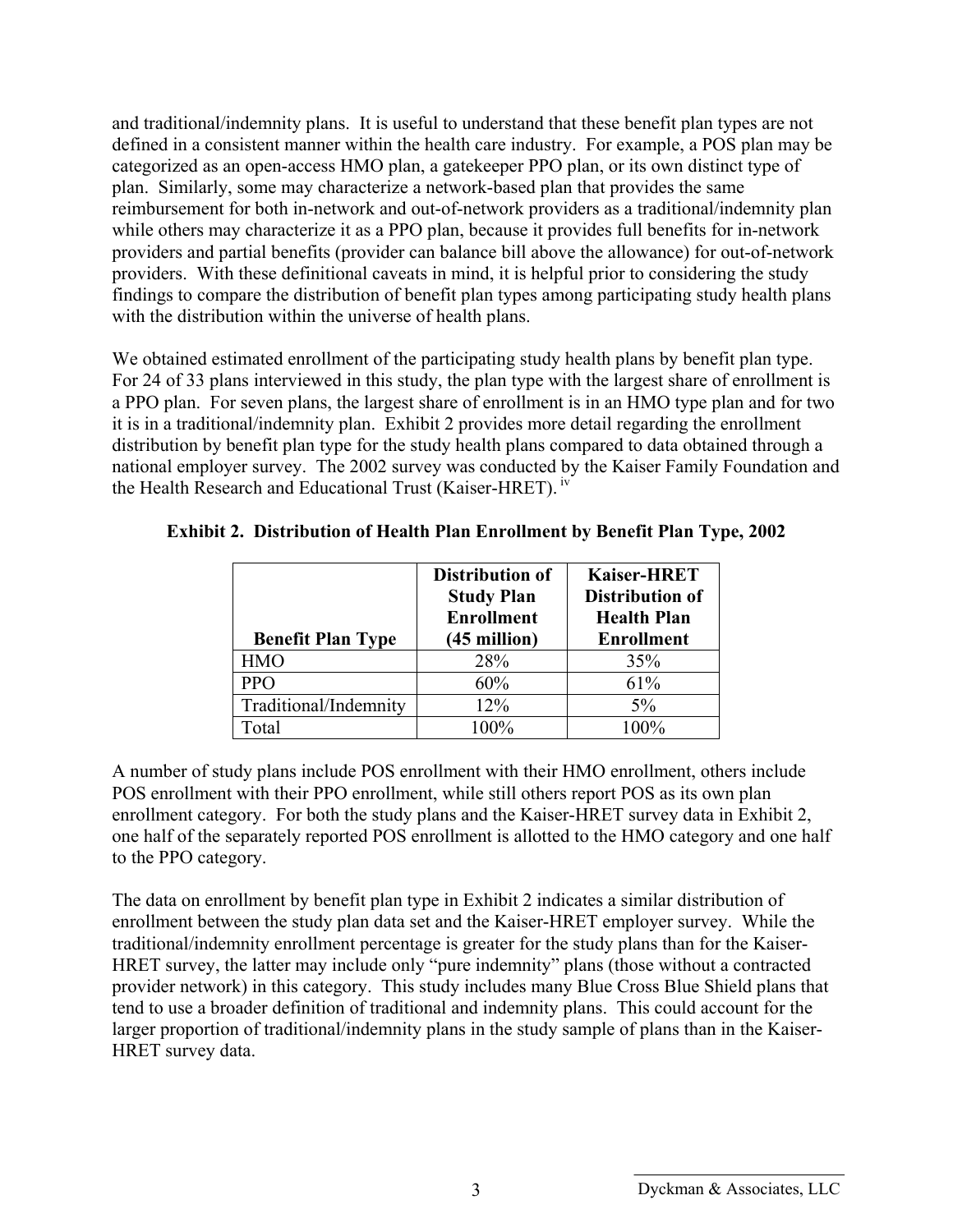#### **Survey Health Plans Regarding Physician Service Market Characteristics and Physician Payment Methodology**

We scheduled and conducted structured phone interviews with executives and senior staff of each participating health plan. An interview overview was e-mailed to the primary plan representative for the study prior to the interview so that individuals with relevant expertise would participate (i.e., knowledge of health insurance market characteristics, physician market characteristics, provider relations and physician reimbursement). The interview overview is provided as Attachment A. A more detailed and structured interview guide was used to conduct the interviews.

The interviews were generally completed in 90-120 minutes. Typically, 2-3 individuals participated in the interview and, combined, were knowledgeable in the areas of health insurance and physician service market conditions, provider relations, and physician reimbursement. In some cases, as many as ten health plan staff participated in the interview. Interview participants ranged from mid-level managers to senior plan executives. Where local health plans were part of national managed care companies, interviews were conducted at both the corporate and individual market health plan levels.

#### **Conduct Physician Fee Survey**

We prepared a list of commonly performed physician services that included current procedural terminology (CPT) codes within each of the primary categories of physician services. The list of 104 sample codes, including diagnostic tests with professional and technical components, was finalized after review by MedPAC staff. The list of 104 codes is provided as Attachment B.

A fee data entry electronic worksheet was prepared which facilitated convenient data entry for 2001 and current 2002 fees for up to four fee schedules per health plan. The fee data could represent fees used in different locations within the health plan's service area or fees used for different type benefit plans. As a guide, health plans were asked to provide fee data for those plans with the greatest enrollment. The fee data entry worksheet was e-mailed to the participating health plans on October 25, 2002, with instructions to return the completed survey by November 8, 2002. Thirty-three of the health plans that volunteered to participate in the study returned completed fee surveys.

The fee data submissions were reviewed for completeness, internal data consistency, and possible errors. Most of the fee data submissions were complete, covering all or almost all of the sample codes, and with few if any errors. Follow-up contacts were made to check on suspect data and to provide clarifications and additional information as required.

#### **Analyze Findings**

The health plan interview findings were summarized and compiled into a health plan information matrix. This facilitated the determination of patterns across the findings from the individual health plan interviews and the development of the findings and conclusions that appear in the body of this report. Findings related to physician market characteristics are provided in Chapter

Dyckman & Associates, LLC 4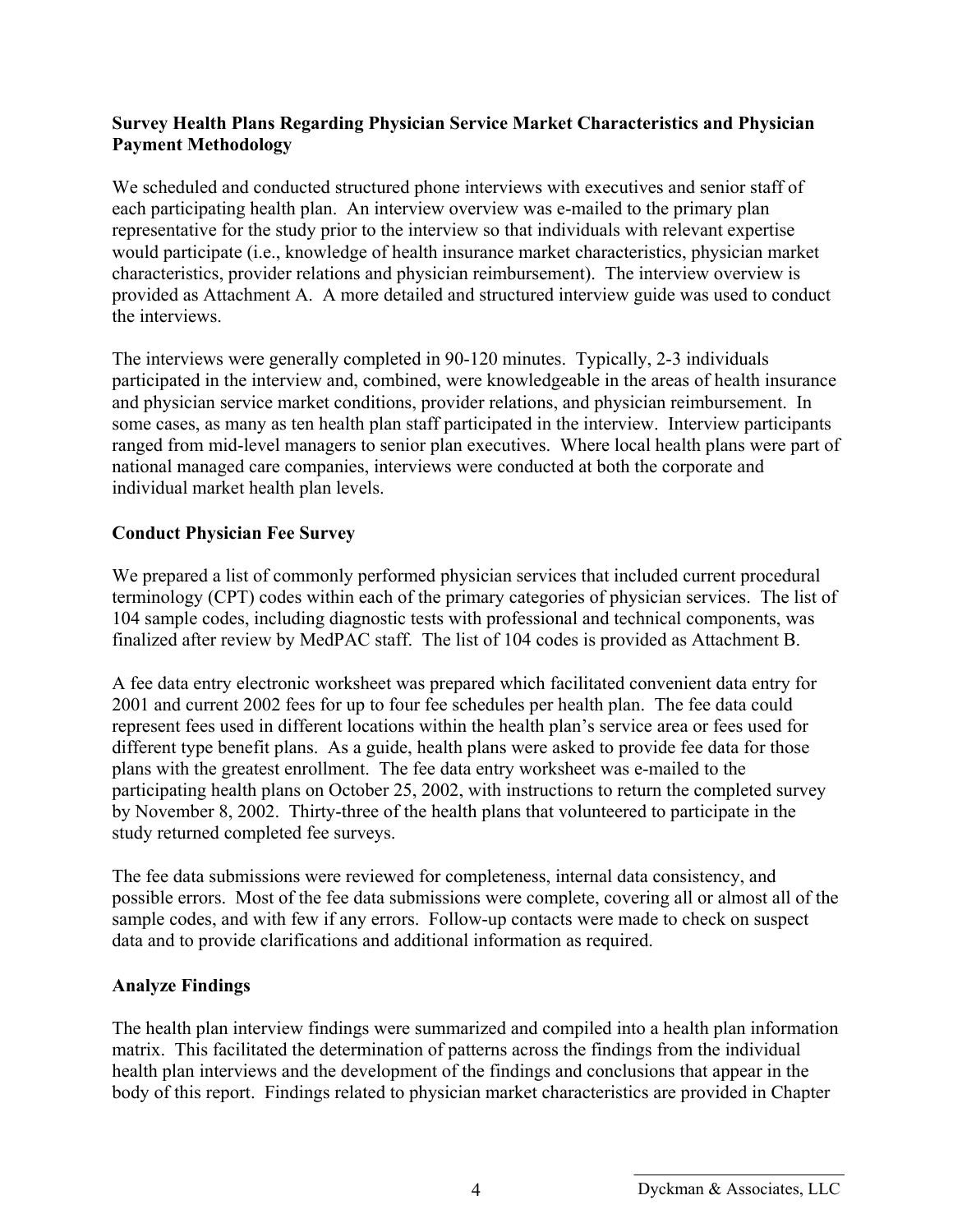2 and characteristics of physician payment systems and factors that influence physician fee change decisions are discussed in Chapter 3.

National average Medicare fees and area-specific Medicare fees were compared to health plan fees on an individual code level, by major type of service category, and for all physician services combined. In addition, we computed fee changes between Fall 2001 and Fall 2002 for the same categories of services. The results of this analysis are provided in Chapter 4.

#### **Possible Sample Biases**

The fee data analyzed in this study comes from a large, geographically dispersed sample of health plans. The fee database includes fees from all benefit plan types (indemnity, PPO, and HMO) and from markets with different demographic characteristics. However, the sample of fee schedules is not a random sample of fee schedules used for private sector health insurance coverage. The sample of fee schedules:

- 1. Is somewhat over-representative of Blue Cross and Blue Shield plans
- 2. Does not include third party administrator (TPA) and small commercial (non-Blue Cross) health plans
- 3. Is very under-representative of provider-specific fee schedules (only a few included in the sample)

Relative to the average of all fees used under private health insurance arrangements, Issue 1, noted above, could result in a very small bias in either direction. Issue 2, considered by itself, probably results in the study health plan fees being slightly lower than true fees. Issue 3, considered by itself, almost certainly results in study plan fees being lower than true fees as provider-specific fee schedules are almost always higher than the health plan's standard fee schedules.

An additional factor that may result in some bias in the Medicare-health plan fee comparison relates to Medicare using a facility/non-facility fee differential for some procedure codes while only about one third of the health plans use this type of fee differential. We conducted a fee comparison using only non-facility fees. This may result in our overstating Medicare fees by 2-3 percent relative to health plan fees.

Considering all known possible sources of sample bias, the Medicare-health plan fee differential may be understated by several percentage points in the fee survey findings reported in Chapter 4.

<sup>5</sup> Dyckman & Associates, LLC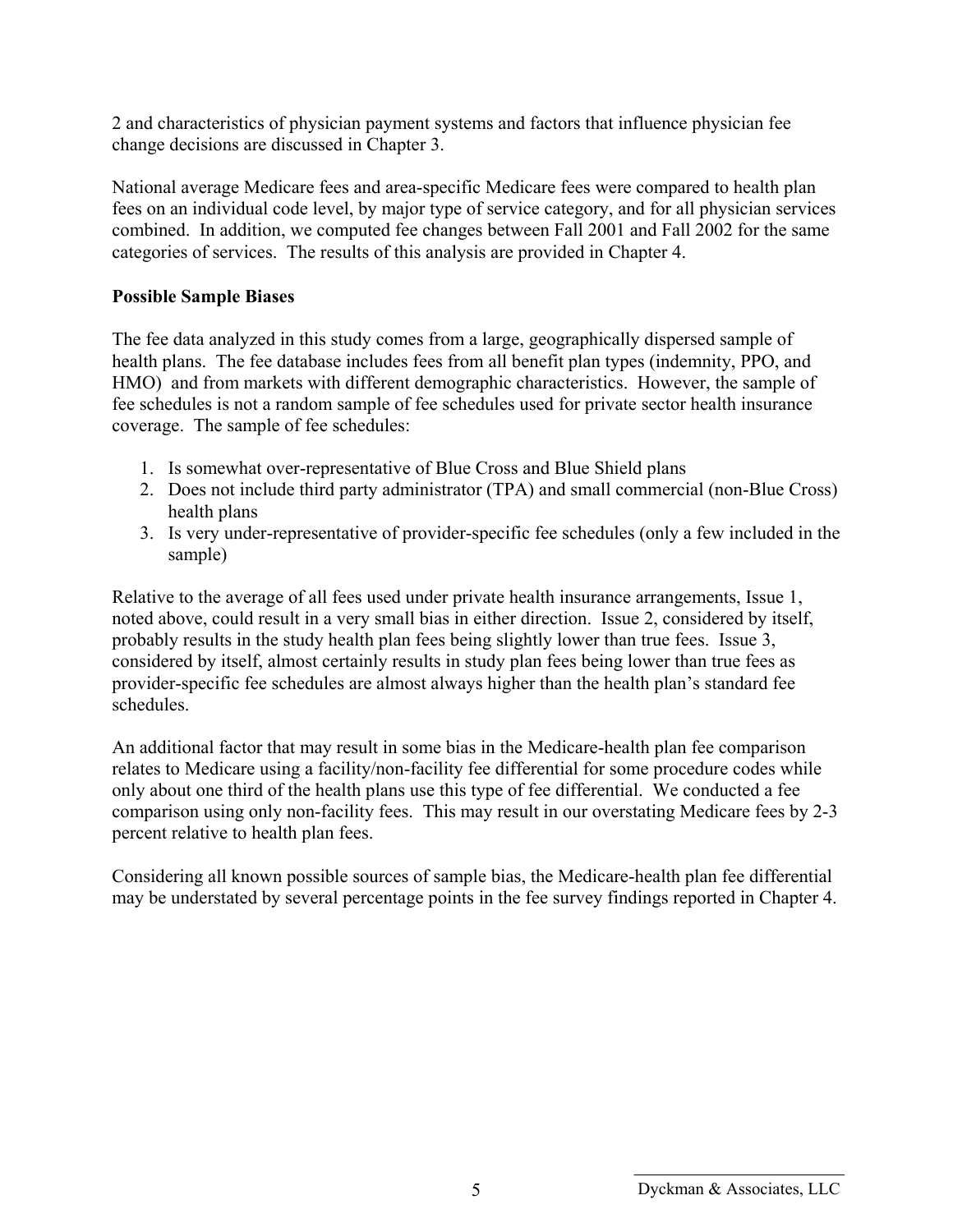#### **CHAPTER 2. OVERVIEW OF PHYSICIAN MARKET CHARACTERISTICS**

It is important for major purchasers of a product or service to have a good understanding of the characteristics of the market in which the product or service is sold. This information would include product characteristics, supply and demand conditions, transaction prices, major sellers and purchasers in the market, and factors that may interfere with competitive pricing, either causing prices to be higher or lower than expected under true competitive market conditions. In the market for physician services, which may be considered to include multiple sub-markets for different specialty services, if the price is too high over a sustained period, it could result in wasteful expenditures and may induce a misallocation of resources, i.e., an oversupply of the particular service and an undersupply of other services. If the price is too low, it could result in an inadequate supply of the physician service (e.g., enrollee access problems) and poor quality care. It is also important to note that physician service markets, while impacted by regional and national factors, are largely local, and differences in prices, provider organization, and supplydemand imbalances may exist even in nearby markets.

This study is intended to provide MedPAC and the participating health plans with current information regarding physician market characteristics and recent changes in those characteristics. All of the study health plans are active participants and major purchasers in their respective markets. As shown in Exhibit 3 below, all of the study health plans have a selfreported market share of at least 10 percent and most have a market share of at least 25 percent. The study health plans have a combined commercial (non-government program) enrollment of more than 45 million.

|                  | <b>Health Plan Commercial Enrollment</b><br>Market Share* |                |                     |                               |              |         |
|------------------|-----------------------------------------------------------|----------------|---------------------|-------------------------------|--------------|---------|
| <b>Region</b>    | $10-24%$                                                  | 25-49%         | $50\% \&$<br>higher | <b>Not</b><br><b>Provided</b> | <b>Total</b> | Percent |
| <b>Midwest</b>   |                                                           | 4              | 4                   |                               | 10           | 29%     |
| <b>Northeast</b> |                                                           | $\overline{2}$ | 4                   | $\theta$                      | 7            | 21%     |
| <b>South</b>     |                                                           | 6              |                     |                               | 9            | 26%     |
| West             | $\overline{2}$                                            | 5              |                     | $\theta$                      | 8            | 24%     |
| <b>Total</b>     | 5                                                         | 16             | 10                  | $\overline{2}$                | 34           |         |
| Percent          | 15%                                                       | 50%            | 29%                 | 6%                            |              |         |

| <b>Exhibit 3. Distribution of Study Health Plans by Region and Market Share</b> |  |  |  |
|---------------------------------------------------------------------------------|--|--|--|
|                                                                                 |  |  |  |

\* Market share is defined as health plan commercial market (non-government plan) enrollment divided by total private health insurance enrollment.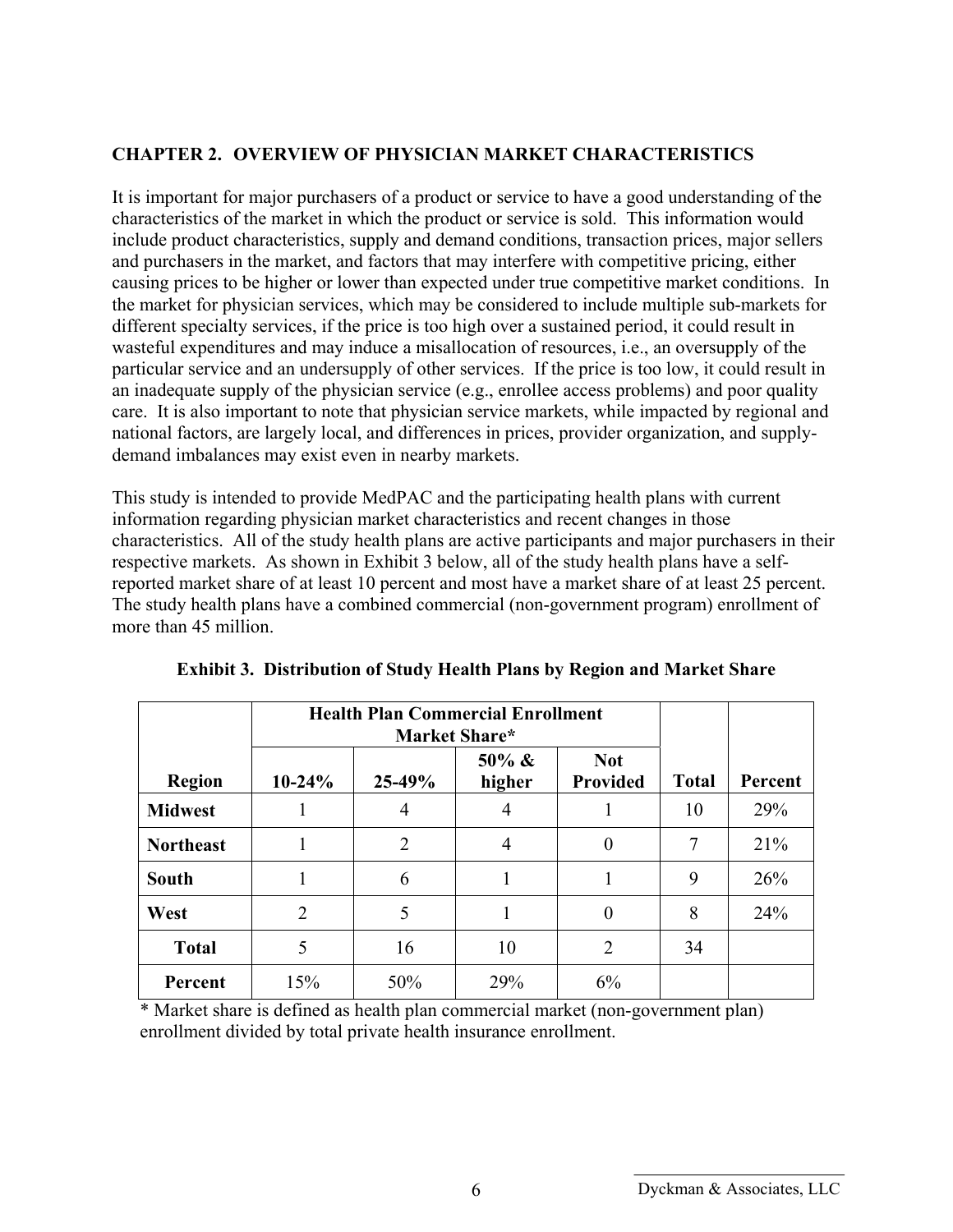#### **Supply – Demand Conditions**

The existence of shortages or excess supply of physicians has obvious implications for access, but also has implications for cost, as there may be additional fee pressure for physician services where shortages exist. We asked the health plans to discuss the overall supply-demand conditions for physician services, and whether shortages exist for specific specialties and in specific portions of their service area. For this topic, we focused on the availability of physicians in the community, not availability within the health plan's networks. Surprisingly, none of the surveyed health plans indicated that they are experiencing an overall shortage of physicians, even those operating in rural states with relatively low physician population ratios. Typical comments for plans that serve rural areas were that "our members understand they have to drive awhile to see a specialist" and "we are used to driving to the city to see a specialist." A number of those interviewed indicated that there was a maldistribution of physicians within their service area, with adequate or oversupply in the cities and selective shortages in rural areas.

Several plans identified specific specialties for which they believed there was an inadequate supply of physicians. Those specialties that were mentioned in three or more interviews are listed in Exhibit 4. For obstetrics/gynecology, the shortage is primarily for obstetrics, as some physicians have stopped doing deliveries because of very high malpractice insurance rates. Several additional plans indicated that they are not yet experiencing a shortage for obstetrics, but that they have significant concerns about an upcoming shortage.

| <b>Specialty</b>      | <b>Number of Plans</b><br><b>Indicating Shortage</b> |
|-----------------------|------------------------------------------------------|
| Neurosurgery          |                                                      |
| Anesthesiology        |                                                      |
| Gastroenterology      |                                                      |
| Orthopedics           |                                                      |
| Obstetrics/gynecology |                                                      |

**Exhibit 4. Specialties Identified as Having an Inadequate Supply** 

### **Physician Affiliation and Physician Consolidation**

There is some anecdotal evidence as well as findings from recent studies that physicians have become more aggressive in dealing with health plans over fee and other payment issues. $v$ According to some sources, this has been manifest in more network disruption, greater pressure on health plans for higher fees and more provider-friendly payment policies, and physician class action law suits against health plans. In this health plan survey, we focused on developments in the physician services market that may affect changes in physician fees.

We asked the health plans to describe how physicians are organized, what trends they are seeing in terms of physician consolidation and the extent to which there is now more or less health plan negotiation of fees with specific physician groups, instead of physicians accepting standard areawide fee schedules. We also asked whether some physician specialties are more aggressive in

Dyckman & Associates, LLC 7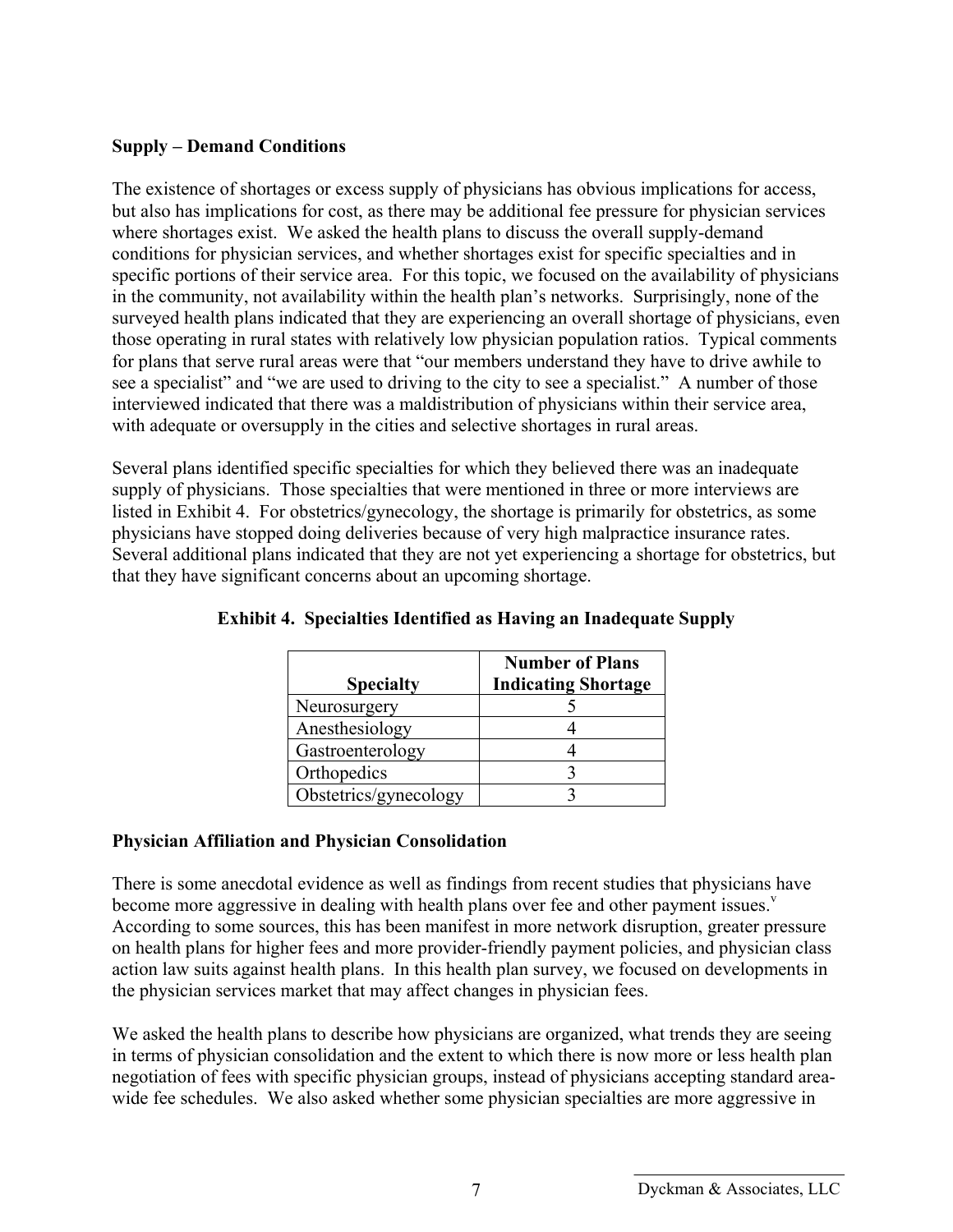terms of seeking higher than standard fee schedule fees than others. Survey findings regarding physician market characteristics, patterns and trends are summarized below:

- Substantial variation exists among markets in how physicians are organized. In the majority of locations, most physicians practice in small, single specialty groups. In other areas, many physicians practice in large multi-specialty groups and large, single specialty groups. In some markets, where academic medical centers exist, there are large faculty practices that may be organized into single specialty groups, multi-specialty groups or physician-hospital organizations (PHOs).
- In most markets, there are independent practice associations (IPAs) and PHOs that were established in large part to negotiate with payers for risk and fee-for-service contracts. However, these organizations are not always very active. While IPAs and PHOs are increasingly involved in fee negotiations in some markets, they are less involved than several years ago in some others. Several health plans report declines in activity of IPAs and/or PHOs at the same time as physician groups become larger and more active in fee negotiations. Other plans report little change in IPA and PHO activity.
- Small, single specialty groups that are not part of active IPAs or PHOs almost always accept standard health plan fee schedules, unless they are sole area providers in rural locations, when they may demand and successfully negotiate higher than standard fees.
- Large single and multi-specialty groups increasingly seek to negotiate higher than standard fees. Examples were provided of single specialty groups of 50 to more than 100 anesthesiologists, emergency room physicians, cardiologists, gastroenterologists, oncologists, orthopedists, radiologists and other specialists who have market shares of 50 percent or greater. In some markets, the study health plans negotiate separate fee agreements with large groups, while in other markets they do not.
- Approximately two thirds of the health plans report increased provider consolidation and increased pressure to negotiate higher than standard fees. The consolidation is most commonly in the form of mergers and acquisitions resulting in large, single specialty groups and, to a lesser extent, in multi-specialty groups.
- In several markets, health plans report single specialty physician groups affiliating, primarily for fee negotiation purposes, with management services organizations. In other markets, a business manager for a radiology or anesthesiology group has sought to negotiate fees for several groups within the same specialty.
- Hospital-based physicians (radiologists, anesthesiologists, pathologists, emergency room physicians and sometimes neonatologists) are considered by most health plans as the most aggressive specialties in terms of seeking higher fees. Physician groups in these specialties typically have exclusive contracts with one and sometimes multiple hospitals in an area and, according to the health plans, have substantial leverage or "monopoly power" in the market for their services. Among hospital-based physicians,

<sup>8</sup> Dyckman & Associates, LLC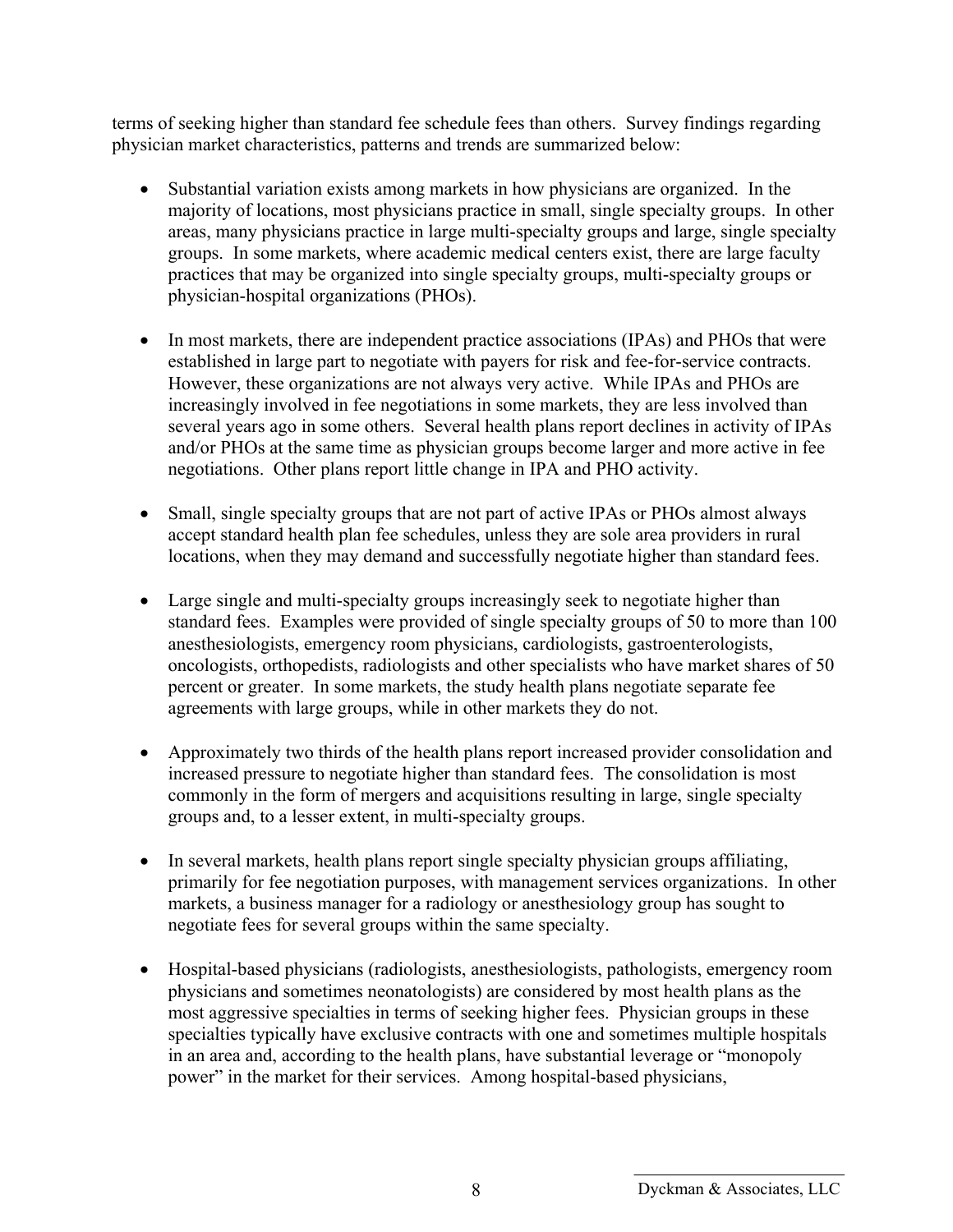anesthesiologists and radiologists are seen by the health plans as the most aggressive in terms of seeking higher fees.

To summarize these findings, most health plans report increased physician consolidation, sometimes primarily for the purpose of improving their leverage in fee negotiations. Some plans have succumbed to pressures from specific provider groups to negotiate higher than standard fees. In some cases, plans have increased fees for all providers in the market for the specific services at issue rather than agree to provider-specific fee schedules. Other plans have held firm and have not agreed to higher fees, accepting the risk of the groups terminating their health plan network agreements.

We asked the health plans what proportion of physician payments is made based on standard benefit plan fee schedules and what proportion is made based on negotiated or "exception" fee schedules. The health plan responses are provided in Exhibit 5. A quarter of the health plans report at least 25 percent of payments are based on exception fee schedules.

|                  | $0 - 4\%$ | $5-9%$ | $10 - 24\%$ | $25 - 49%$ | $50\% \&$<br>above | <b>Health Plans</b><br><b>Responding</b> |
|------------------|-----------|--------|-------------|------------|--------------------|------------------------------------------|
| Number of Plans  |           |        |             |            |                    |                                          |
| Percent of Plans | 35%       | 13%    | 26%         | 19%        | 7%                 | 100%                                     |

**Exhibit 5. Percent of Payments Based on "Exception" Fee Schedules** 

## **Network Participation**

Health plans were asked to provide their physician network participation (PAR) rates for their primary benefit plans. The PAR rate is the proportion of practicing physicians in the plan's service area that are in the plan's provider network. Some health plans have a single PAR network for all of their products (traditional, PPO, POS and HMO), while others may have two or more distinct networks. Shown below in Exhibit 6 are health plan PAR rates by percentage category for the health plans' product with the largest enrollment. For most plans, this is a PPO, but for several it is a traditional, so called indemnity product, and for others it is an HMO. Approximately half of the plans have PAR rates of 90 percent or higher. Almost all of the health plans either experienced an increase in physician PAR rates or no decline over the past two years. Several plans indicated that, because of the growing preference among customers for open access programs and wide choice of providers, it is increasingly important to have a large physician network.

**Exhibit 6. Physician Network PAR Rate for Health Plan Product with Largest Enrollment** 

|                  | $60 - 69\%$ | $70 - 79\%$ | 80-89% | $90 - 99\%$ | <b>Health Plans</b><br><b>Responding</b> |
|------------------|-------------|-------------|--------|-------------|------------------------------------------|
| Number of Plans  |             |             |        |             |                                          |
| Percent of Plans | 9%          | 27%         | 15%    | 49%         | $100\%$                                  |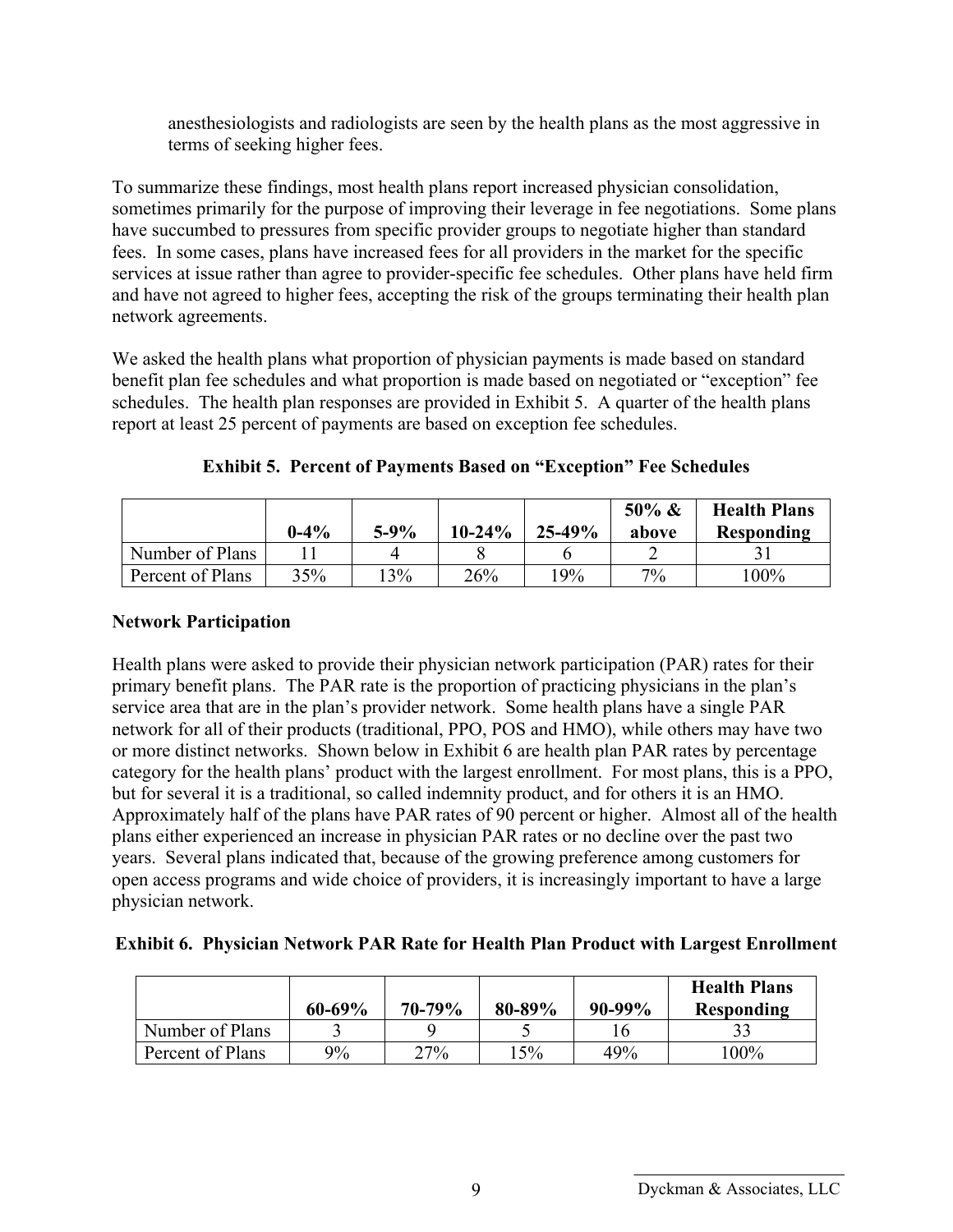The health plans were asked whether any particular specialties were problematic regarding retention in the health plan's networks. Of the 20 plans that mentioned specific specialty categories, more than half noted that anesthesiologists and/or radiologists presented problems, by either terminating their PAR provider agreements or threatening to terminate as part of the negotiation process to obtain higher fees.

#### **Impact of Medicare Fee Reduction on Physician Fee Demands**

A primary focus of this study is an assessment of the impact of Medicare fee reductions on private health plan fees. One of the questions asked during the interviews was whether Medicare fee cuts, with specific reference to the 2002 Medicare fee reduction, result in more or less physician pressure on the health plan for higher fees. Approximately two thirds of the health plans indicated that the Medicare fee cuts added to fee pressures, while the remaining third either were uncertain or thought that Medicare fee cuts may have reduced pressure for higher fees. There were several distinct themes that emerged based on responses to this question.

- Some physicians are very explicit that they need higher fees from health plans to make up for the 2002 Medicare fee cuts.
- Some physicians do not distinguish between Medicare relative value unit (RVU) reductions and a reduction in the 2002 conversion factor (CF); all they know is that their Medicare fees are lower and they need fee relief from private payers.
- Some physicians are upset about loss of income from several sources, including Medicare fee cuts, Medicaid fee cuts, malpractice premium increases, nurses' wage increases, higher health insurance premiums and other practice expense increases, and are looking to the health plans to help them maintain their income.
- Some physicians are more aggressive in their fee demands when Medicare fees are increasing, demanding that private payers match Medicare fee increases, while others put more pressure on health plans for increased fees when Medicare fees are reduced.

A number of health plan interviewees noted that, in response to Medicare fee cuts, some physicians are no longer accepting new Medicare patients or even dropping current Medicare patients. According to several of the interviewees, this physician reaction is particularly evident in rural areas, where many physicians have a large combined Medicare and Medicaid caseload.

<sup>10</sup> Dyckman & Associates, LLC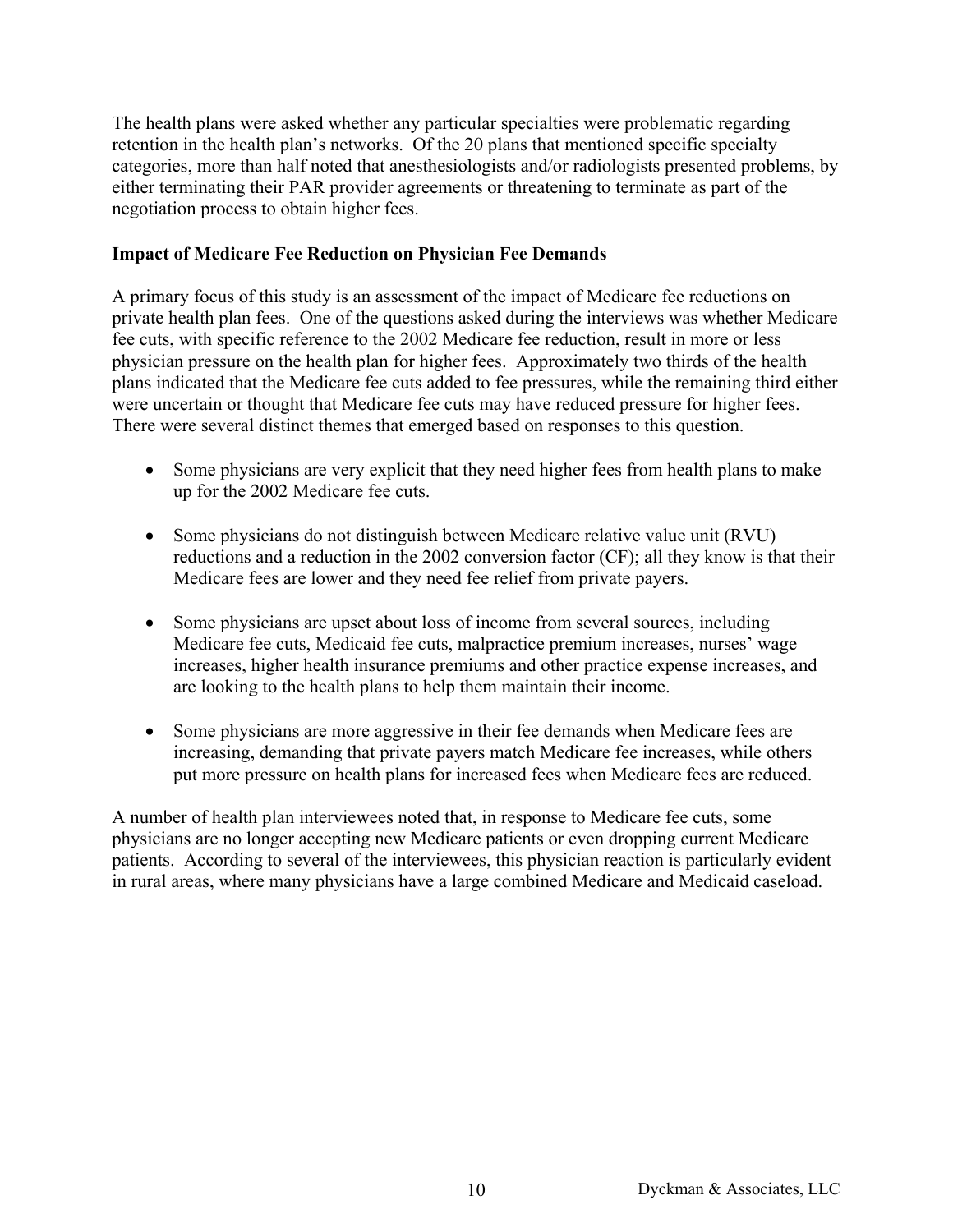#### **CHAPTER 3. PHYSICIAN PAYMENT SYSTEM CHARACTERISTICS AND FACTORS THAT INFLUENCE PHYSICIAN FEE CHANGE DECISIONS**

Much of the discussion during the health plan interviews concerned physician payment methodology. A related topic is the factors that are most important in determining the timing and magnitude of health plan fee changes. In order to provide context for the discussion of physician payment methodology, we start this chapter by providing data on physician claims cost trends experienced by the study plans.

#### **PHYSICIAN CLAIMS COST TREND**

The study health plans were asked to provide their most current per member per year (PMPY) physician claims cost trend. This figure is inclusive of change in price, utilization and mix of services. Some of the plans provided cost trend data for all professional services, which is a broader category than physician services. The data reflect either the 2000-2001 trend or more current experience. Summary statistics reflecting PMPY physician claims cost trend data for 31 health plans as well as for Medicare are provided in Exhibit 7. Eighteen of the health plans provided the cost trend data to the nearest tenth of a percent, strongly suggesting that internal cost trend reports were consulted. Most of the remaining 13 plans that provided cost trend data provided figures to the nearest percentage point while several provided a range estimate (e.g., 10-12 percent). For those plans that provided range estimates, we used the midpoint in the range as the trend data point.

| Medicare <sup>VI</sup> | $\mathbf{L}\mathbf{0}\mathbf{W}$ | $25^{\text{th}}$ | $50^{\text{th}}$<br>percentile   percentile   percentile | $75^\text{th}$ | <b>High</b> | Mean  |
|------------------------|----------------------------------|------------------|----------------------------------------------------------|----------------|-------------|-------|
| $10.1\%$               | $1\%$<br>6 <sub>1</sub>          | 8.8%             | $0\%$                                                    | $4.0\%$        | $25.0\%$    | $9\%$ |

#### **Exhibit 7. PMPY Physician Claims Cost Trend (2000-2001 trend or more current experience)**

#### **PHYSICIAN PAYMENT SYSTEM CHARACTERISTICS**

We obtained descriptions of the physician payment methodology used by the health plans for their major benefit plans. For 24 of 33 plans interviewed in this study, the plan type with the largest share of enrollment is a PPO plan. For seven plans, the largest share of enrollment is in an HMO type plan and for two it is in a traditional/indemnity plan.

Almost all of the health plans have some enrollment in a traditional/indemnity plan. Generally, these type plans use a contracted provider network for which the provider agrees not to balance bill the member for amounts above the fee schedule amount. Sometimes the health plan uses the same provider network and fee schedule for its traditional/indemnity plan as for its PPO plan.

<sup>11</sup> Dyckman & Associates, LLC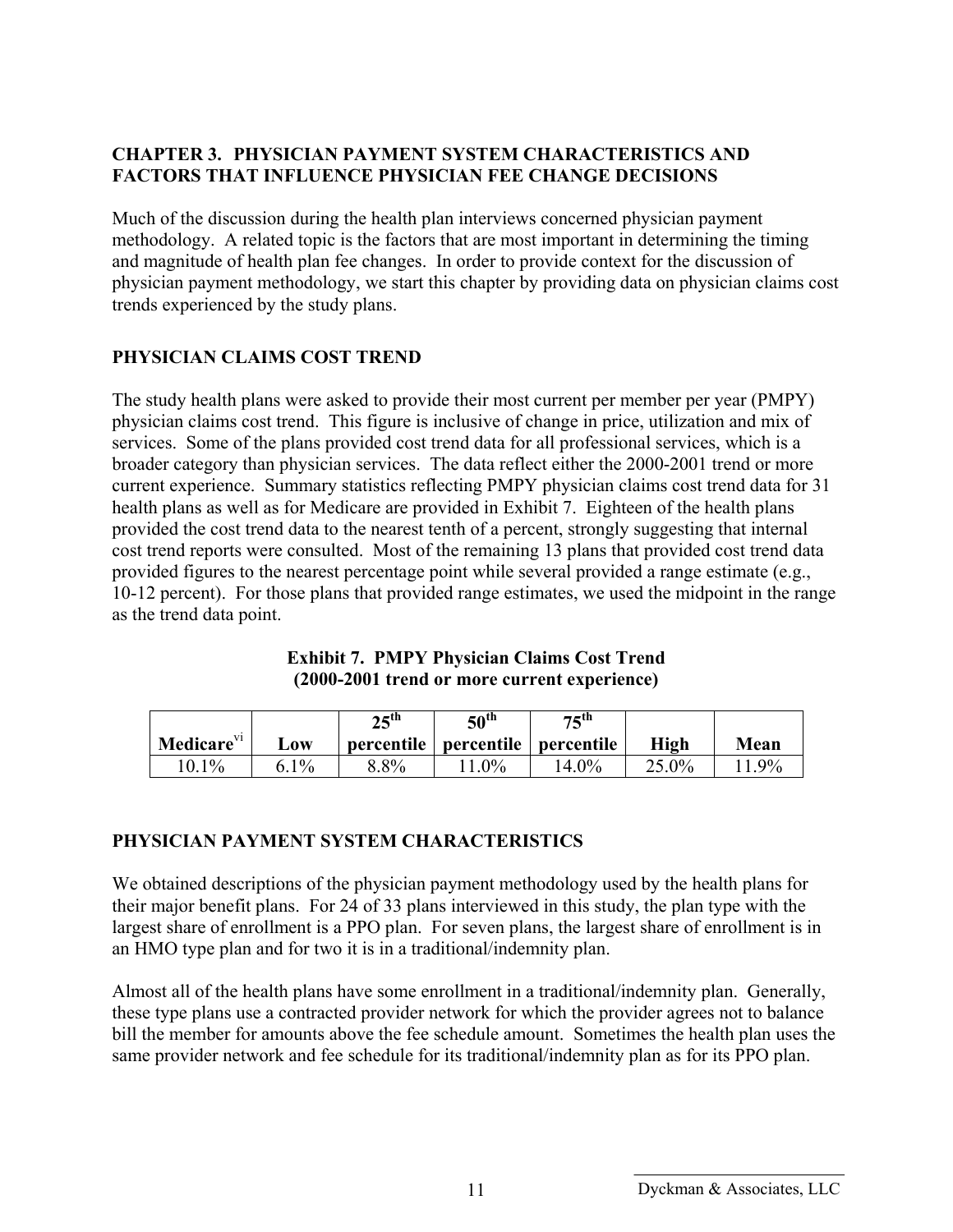#### **Extent of Adoption of RBRVS Methodology**

The following information regarding physician payment methodology is for the plan type (e.g. PPO, HMO, POS) with the largest enrollment for the health plan, although the same payment methodology is often used for more than one plan type. For all 33 health plans interviewed, the physician payment methodology used is at least somewhat influenced by Medicare resourcebased relative value scale (RBRVS) methodology. While a number of plans use fee schedules that were historically based on usual, customary and reasonable (UCR) charges, all of the fee schedules have been modified over time so that relative fee values are closer to RBRVS relative fee values than in the past.

For descriptive and evaluative purposes, we have classified the physician payment methodology used by the study health plans into one of three categories:

- 1. RBRVS fee schedules Use in a consistent fashion 2000-2002 Medicare RVUs and 1 to 3 conversion factors.
- 2. RBRVS type fee schedules Use 2000-2002 Medicare RVUs, 4 or more conversion factors and/or make other adjustments to fees for specific CPT codes or code ranges.
- 3. Fee schedules loosely inspired by RBRVS methodology Use 1999 or earlier Medicare RVUs as a guide and/or reflect some movement over time towards Medicare RBRVS relative fee values. Fee relationships vary considerably from RBRVS relative values.

Shown below in Exhibit 8 is the distribution of the 33 study health plans into these three payment methodology categories. Several of the health plans in Category 3 indicated that they expect to move more closely to full RBRVS methodology in 2003.

|                  | <b>1. RBRVS Fee</b><br><b>Schedule</b> | 2. RBRVS Type<br><b>Fee Schedule</b> | 3. Fee Schedule<br><b>Loosely Inspired</b><br>by RBRVS | Number of<br><b>Study Plans</b> |
|------------------|----------------------------------------|--------------------------------------|--------------------------------------------------------|---------------------------------|
| Number of Plans  |                                        |                                      |                                                        |                                 |
| Percent of Plans | 39%                                    | 21%                                  | 39%                                                    | 100%                            |

### **Exhibit 8. Distribution of Health Plans by Physician Payment Methodology Category**

#### **Use of Current RVUs**

Of the 20 study health plans that use RBRVS or RBRVS type fee schedules, 14 use 2002 RVUs, five use 2001 RVUs and one uses 2000 RVUs. Several health plans indicate that they prefer to change the RVUs every two or three years to avoid more frequent fee reductions for some physicians based on changing RVUs.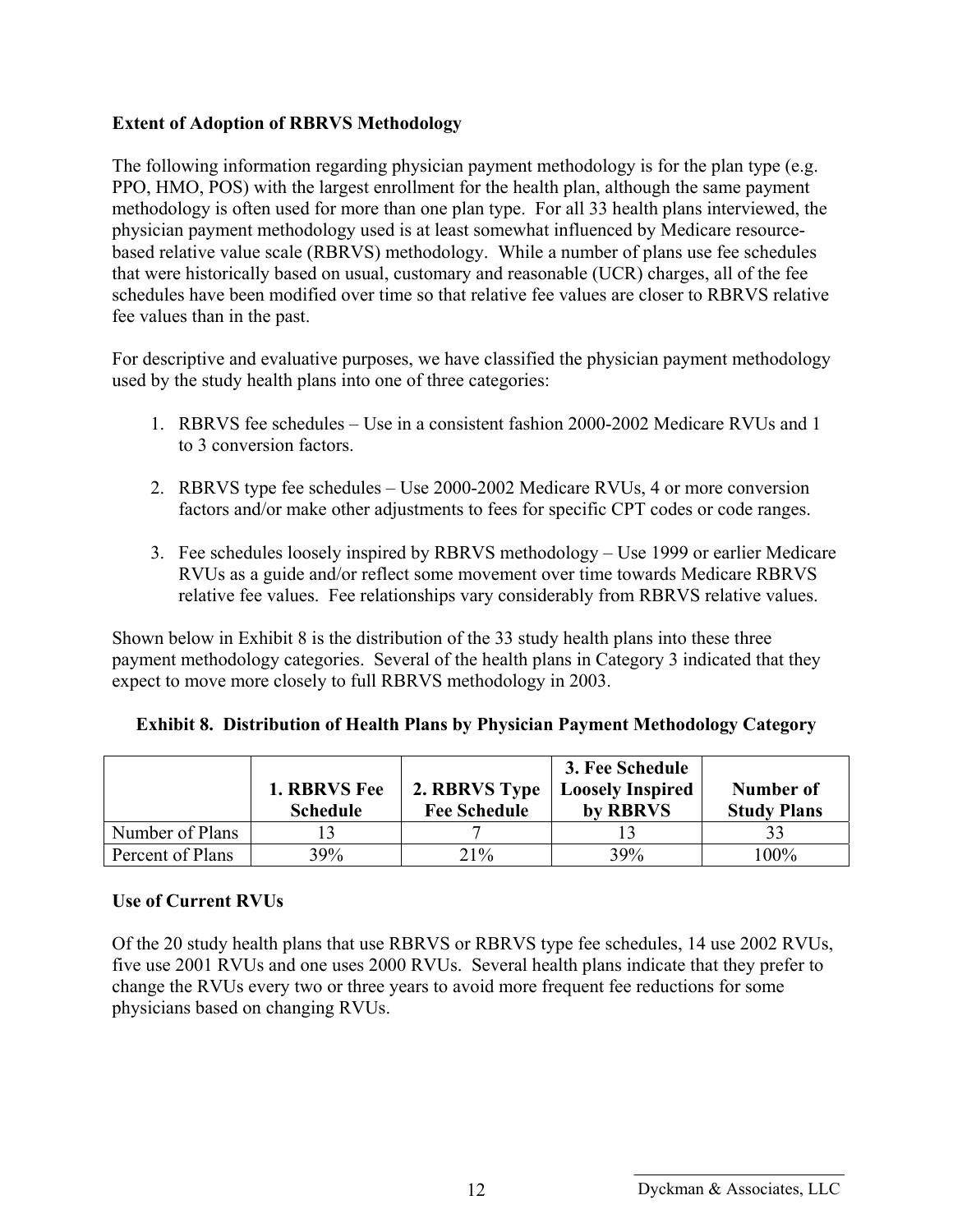#### **Use of Geographic Practice Cost Indices (GPCIs)**

Medicare uses geographic practice cost indices (GPCIs) to adjust fees in different geographic areas for variation in physician practice expenses. Thirty-four states are assigned a single statewide GPCI by Medicare while the remaining 16 states have two or more GPCIs that cover specific regions of the state.<sup>vii</sup> Of the 20 plans that use RBRVS or RBRVS type fee schedules, 13 use GPCI-adjusted RVUs to set their fees. Seven use national RVUs that are not GPCIadjusted. Among those plans that use geographic-adjusted RVUs, several use geographic definitions that are different than Medicare's GPCI definitions. For example, a plan may use the Medicare GPCI for a specific metropolitan area and apply it to the entire state, rather than use the multiple sets of GPCIs used by Medicare for the state.

#### **Site-of-Service Differentials**

For physician services that are performed by physicians in both the physician office and hospital or other facility setting, Medicare uses different fees to pay for the physician service, a facility fee and a generally higher non-facility fee. The higher non-facility fee is intended to compensate physicians for additional overhead and supply expenses that they experience in their office, that the facility experiences (and is reimbursed for) when the service is performed in the facility setting. Historically, most private health plans used Medicare non-facility fees as a basis for setting their own fees and used those fees regardless of where the services were performed. Within the past few years, more health plans have adopted the Medicare site-of-service differential, paying a lower fee when the service is performed in a facility setting.<sup>viii</sup>

Of the 20 health plans that use RBRVS or RBRVS type fee schedules, fifty percent use a site-ofservice fee differential that is the same or similar to that used under the Medicare program. Three health plans provided data on claims cost savings resulting from use of the site-of-service differential. Savings will vary based on relative value of physician services in the office or facility setting. Two plans indicated that savings approximated 2 percent, while one plan, operating in a market with several large academic faculty practices in which more services are done in the hospital setting, estimated savings of 3.6 percent.

#### **Physician Payment Methodology Used for Medicare Managed Care Programs**

Almost half of the 33 health plans interviewed operate Medicare+Choice or Medicare Cost programs. We asked these plans to describe the physician payment methodology used for these programs. Information was obtained from 13 health plans:

- Four plans use the same fee schedule as under their commercial HMO program
- Two plans use a percentage reduction from their commercial HMO or PPO fee schedule
- Four plans use the Medicare fee schedule for the area
- Three plans use a Medicare-based fee schedule, either fees based on older RVUs or a fixed percentage above Medicare fees.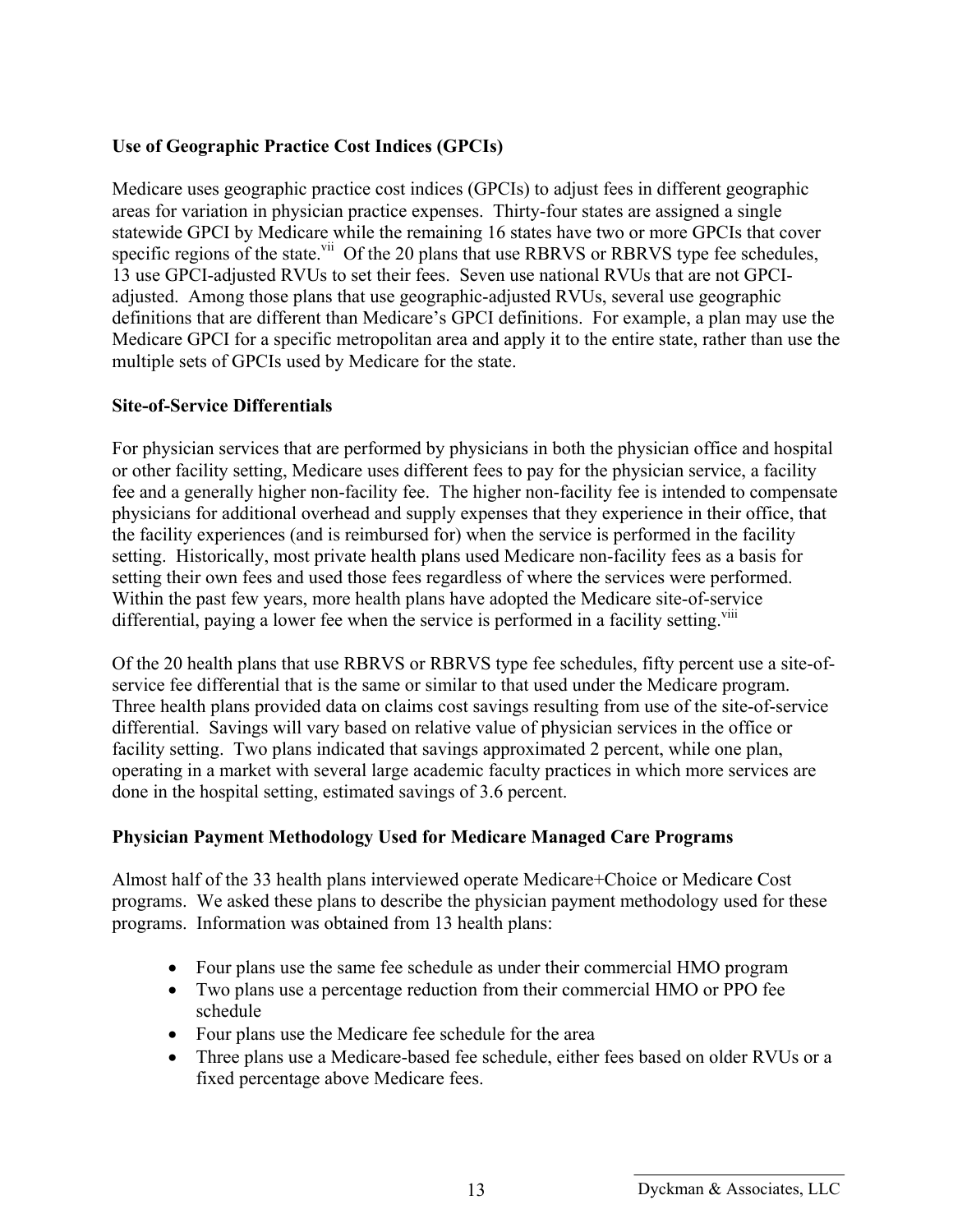#### **2002 Fee Changes**

We asked each of the study health plans to provide us with the average percentage change in fees during 2002. Some plans provided fee change data for "Physician Services," while other plans provided data for "Professional Services," for which the largest component is physician services. The range among 27 plans that provided fee change data is from -2 percent to 8.7 percent. The mean and median fee changes are 3.4 percent and 3.0 percent, respectively. Summary fee change data are provided in Exhibit 9 below.

|                  | $-2\%$ to $0\%$ |     | .1 to 1.9%   2.0 to 3.9% | 4.0 to 5.9% | 6.0 to $8.9\%$ | <b>Health</b><br><b>Plans</b><br>Responding |
|------------------|-----------------|-----|--------------------------|-------------|----------------|---------------------------------------------|
| Number of Plans  |                 |     |                          |             |                | 28                                          |
| Percent of Plans | $7\%$           | 25% | 25%                      | 29%         | 14%            | 100%                                        |

#### **Exhibit 9. Health Plan Average Fee Change**

#### **Frequency of Fee Changes**

Health plans were asked how frequently they generally changed their fee schedule. The question focused on a systemic or general change in fees for most codes, rather than updating CPT codes or RVUs, or modifying fees for only a relatively small number of codes. The pattern of fee changes is shown in Exhibit 10.

|                  | Annuallv | 1.5 to 3 years | <b>As Needed</b> | <b>Health Plans</b><br><b>Responding</b> |
|------------------|----------|----------------|------------------|------------------------------------------|
| Number of Plans  |          |                |                  |                                          |
| Percent of Plans | 61%      | $12\%$         | 27%              | $100\%$                                  |

A number of the health plans that now annually change their fees indicated that this practice began only within the past few years. The last category of plans, "As Needed", includes several plans that have not significantly changed their fee schedule for four years or more and also includes several plans that do change their fees from time to time, but only when they believe that provider network and member access concerns require it. When the health plans change their fees, most do not use a consistent fee change percentage to adjust all fees, but focus the fee changes for those specialties and categories of service that they feel require fee increases or for which they believe fee reductions are appropriate.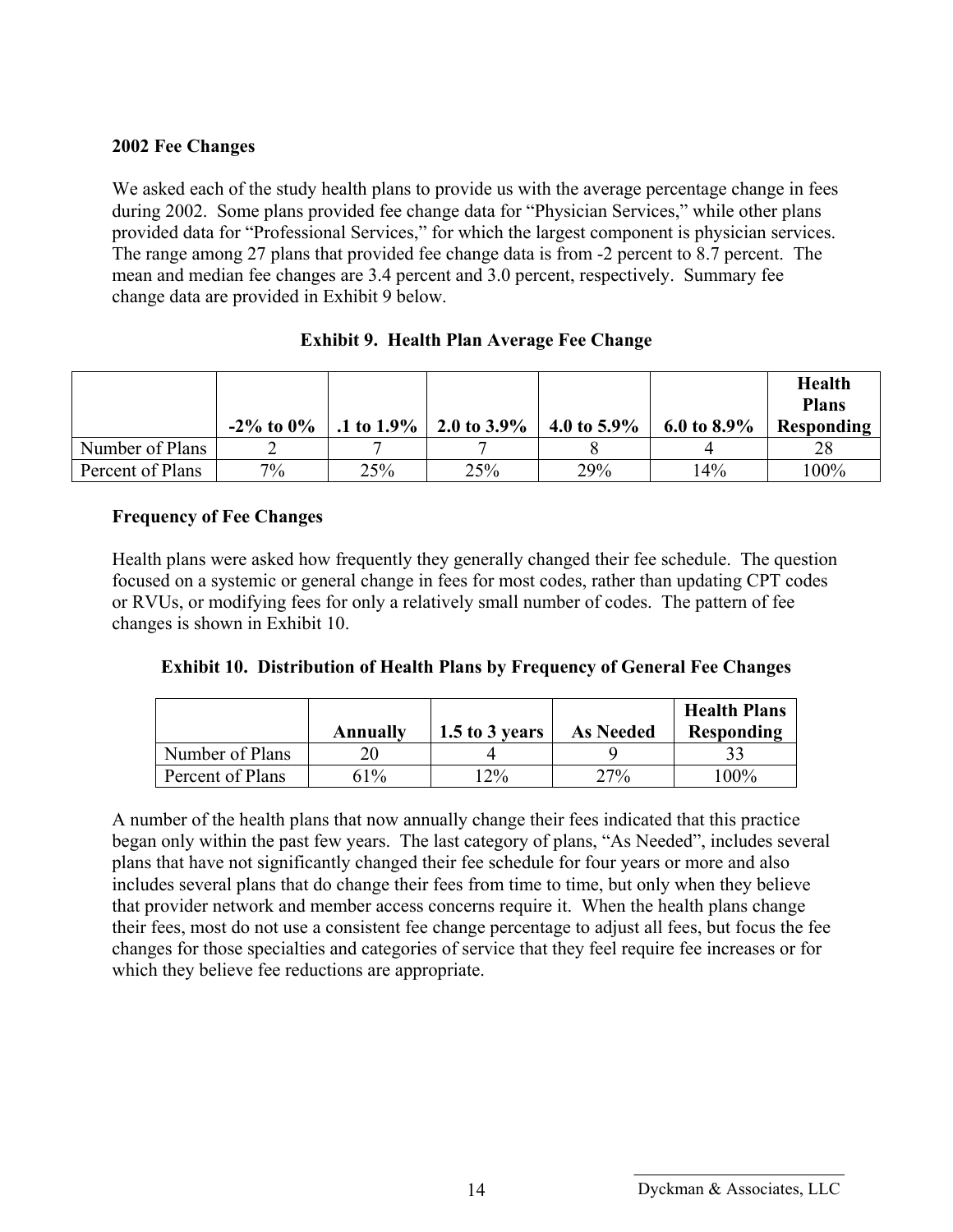## **Specialty and Type of Service Categories for which Pressure is Greatest to Increase Fees**

The health plans were asked whether there were specific specialty or type of service categories, such as office visits, surgery or consultations for which they are experiencing more intense pressure to increase fees. Twenty-nine of the 33 health plans interviewed mentioned one or more specialties or categories of service for which they are experiencing considerable pressure to increase fees. Provided in Exhibit 11 is a listing of the specialties and categories of service that were each mentioned by three or more plans for which they are experiencing the greatest pressure to increase fees.

|                                                  | <b>Number of</b>                  |                                                                                                                                                  |
|--------------------------------------------------|-----------------------------------|--------------------------------------------------------------------------------------------------------------------------------------------------|
| <b>Specialties and Categories of</b><br>Service* | <b>Plans</b><br><b>Mentioning</b> | <b>Specific Comments</b>                                                                                                                         |
| Obstetrics                                       | 11                                | Sharply rising malpractice costs; concern<br>about maintaining adequate supply                                                                   |
| Anesthesiology                                   | 10                                | Tremendous leverage in bargaining,<br>"monopoly power," need to maintain in<br>network to prevent unknowing patient from<br>being balance billed |
| Orthopedics                                      | 10                                | Sharply rising malpractice costs, leverage<br>in bargaining                                                                                      |
| Neurosurgery                                     | 9                                 | Sharply rising malpractice costs, physician<br>shortages                                                                                         |
| Hospital-Based Physicians                        | 8                                 | See Anesthesiology comments                                                                                                                      |
| Radiology                                        | 7                                 | See Anesthesiology comments                                                                                                                      |
| Cardiology/Cardiovascular Surgery                | 5                                 | Leverage, sole area providers                                                                                                                    |
| Evaluation & Management (E&M)<br>Services        | 5                                 | Fees below Medicare; need to increase                                                                                                            |
| Pediatrics/Pediatric Subspecialties              | $\overline{4}$                    | Need to assure access; market leverage,<br>sole area provider (for subspecialties)                                                               |
| <b>Emergency Room Physicians</b>                 | 3                                 | See Anesthesiology comments                                                                                                                      |
| Gastroenterology                                 | 3                                 | Decreased Medicare RVUs and fees (if<br>implement site-of-service differential)                                                                  |
| Pathology                                        | 3                                 | See Anesthesiology comments                                                                                                                      |

#### **Exhibit 11. Specialties and Categories of Service for which Pressure to Increase Fees is Greatest**

\* Note some duplication in the case of some broad specialty categories including other specialties that were also mentioned on several occasions by the plans.

#### **Use of Provider Financial Incentive Programs**

A number of health plans have, within the past year, announced plans to introduce provider payment incentives related to quality, service, member satisfaction and cost-effectiveness. We asked the study plans whether they are currently using financial incentives that could have a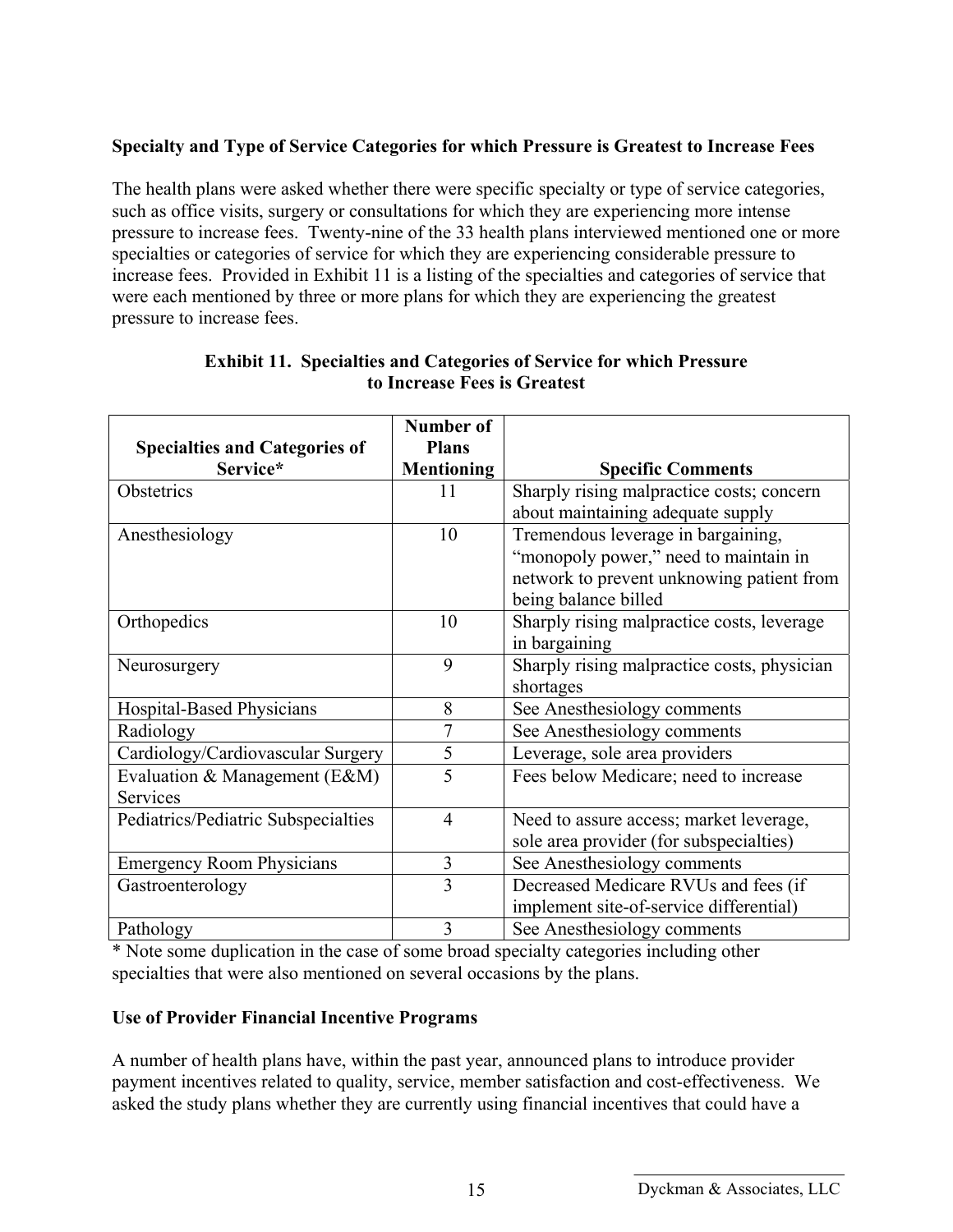significant impact (e.g., 5 percent or more) on physician revenue. For purposes of this study, we are not considering HMO capitation and risk sharing programs as incentive programs.

Several plans use financial incentives for performance in their HMO programs. However, in only a few cases, does the amount of the incentive payment equal more than one or two percent of total HMO physician payments.

With one exception, no plan is currently using financial incentives under its PPO or traditional/indemnity type programs, other than on a small pilot project basis. For the one plan that has an operational quality and member satisfaction incentive program for its PPO physicians, incentive payments account for approximately 5 percent of total PPO physician payments. Several plans did indicate that they believe in the value of "pay for performance programs," and expect to introduce or expand existing pilot projects for these type programs.

#### **Anesthesiology Fees**

 $\overline{a}$ 

Medicare and many private health plans pay for anesthesiology services based on the current American Society of Anesthesiologists (ASA) Relative Value Guide. The Relative Value Guide includes base and time units for different types of services, where the time unit is defined as 15 minutes. A dollar conversion factor is applied to the number of base and time units to arrive at a fee for a specific anesthesiology service. We compared health plans average or typical conversion factor to the \$16.60 national Medicare conversion factor.

Health plans may differ with Medicare and among themselves in terms of their use of physical status and other modifiers, which can increase anesthesiology fees. We have not sought to adjust fees for these or other differences in anesthesia payment methodology. Several plans use 10 minute instead of 15 minute time units. In order to standardize for the impact of this time unit difference, we have adjusted the conversion factor for the plans reporting 10 minute time units by an arbitrary and possibly conservative 15 percent.<sup>2</sup>

Shown below in Exhibit 12 are mean,  $25<sup>th</sup>$ ,  $50<sup>th</sup>$  and  $75<sup>th</sup>$  percentile values of average health plan anesthesia conversion factors, as well as percent differences from the 2002 \$16.60 Medicare conversion factor. The median health plan conversion factor is \$42.90, which is 158 percent greater than the Medicare conversion factor. The range among plans of average health plan anesthesia conversion factors is \$31 to \$52.

|                                            | $25$ <sup>th</sup> | 50 <sup>th</sup>        | $75^\text{th}$ |         |
|--------------------------------------------|--------------------|-------------------------|----------------|---------|
|                                            | percentile         | percentile   percentile |                | Mean    |
| <b>Health Plan Conversion Factor (CF)</b>  | \$39.75            | \$42.90                 | \$46.00        | \$42.62 |
| <b>Percent Difference from Medicare CF</b> | 139%               | 158%                    | 177%           | $57\%$  |

| <b>Exhibit 12. Anesthesia Conversion Factors</b> |  |  |  |
|--------------------------------------------------|--|--|--|
|--------------------------------------------------|--|--|--|

 $2^2$  Fifteen percent is used instead of 50 percent because the base units are the same for both the 10 and 15 minute time units. One plan reported using a 12 minute time unit.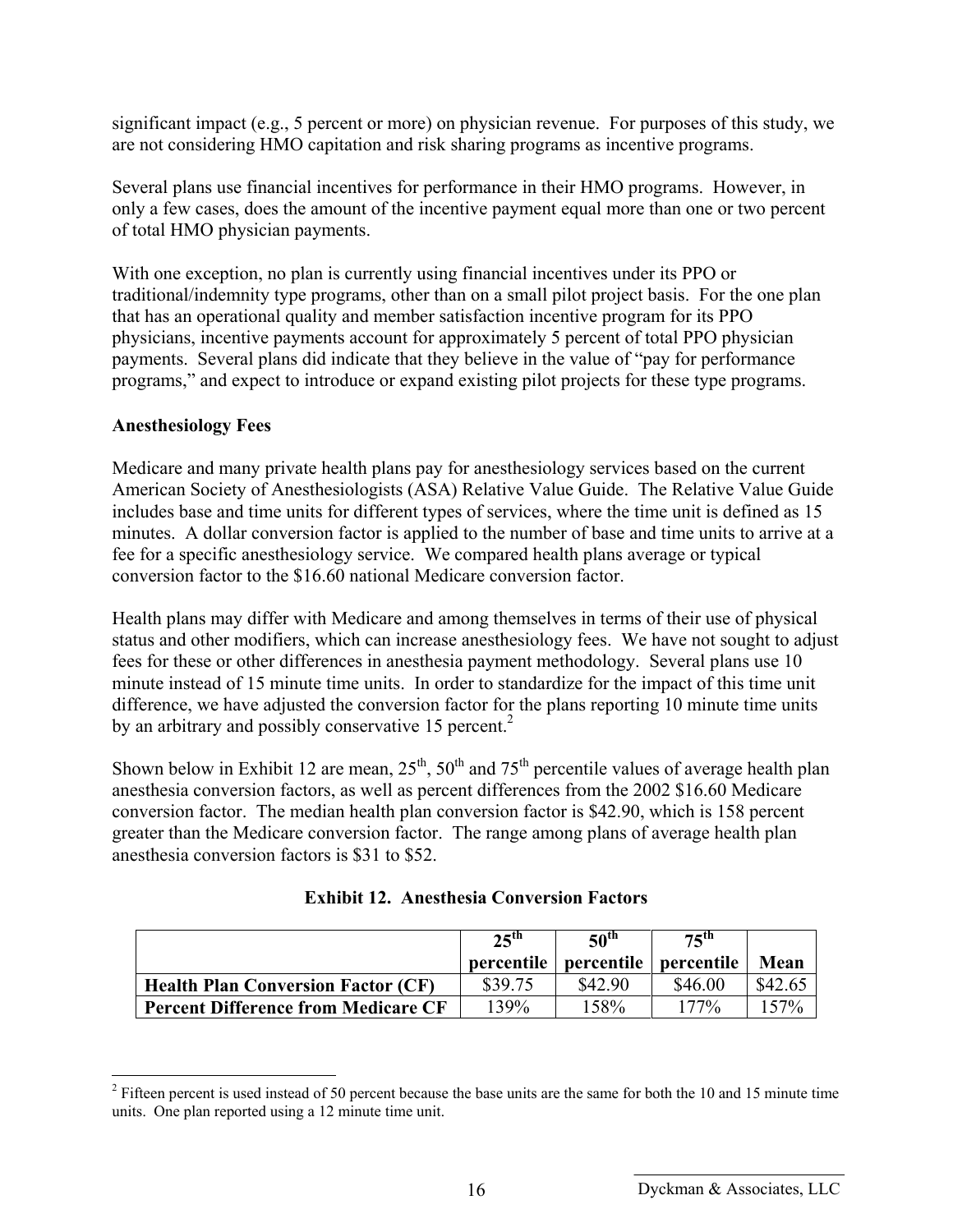#### **Prices for Physician-Administered Drugs**

Medicare uses a pricing formula for physician-administered drugs, under which the price is set at 95 percent of "average wholesale price" (AWP). These are drugs that are administered using various infusion techniques in the home, physician office or facility settings to oncology patients and to other patients with serious medical conditions. Medicare pricing for physicianadministered drugs has gained increasing focus within the past year in light of information that AWP prices are often higher than actual transaction prices for these drugs $x$ .

Exhibit 13 provides information on the pricing formula used by the study health plans for physician-administered drugs. All of the plans use a percentage of AWP formula, although some use another pricing approach for some types of drugs (e.g., immunizations) and/or for some providers. As seen in Exhibit 13, most plans use an AWP pricing formula that is in the range of 90 to 100 percent of AWP. The average percent of AWP used by the plans is 98 percent. Approximately one-third of the health plans indicated that they are either planning to or are seriously considering moving to a more aggressive pricing approach for physician-administered drugs in 2003. A number of these plans recognize that fees for the drug administration procedure codes may be too low and fees may be increased if drug prices are lowered.

|                     | $85-90\%$ of<br><b>AWP</b> | $95%$ of<br><b>AWP</b> | $100\%$ of<br><b>AWP</b> | 101-109%<br>of AWP | $110 - 115%$<br>of AWP | <b>Health</b><br><b>Plans</b><br><b>Responding</b> |
|---------------------|----------------------------|------------------------|--------------------------|--------------------|------------------------|----------------------------------------------------|
| Number of<br>Plans  |                            | 8                      | 10                       |                    | $\overline{2}$         | 32                                                 |
| Percent of<br>Plans | 22%                        | 25%                    | 31%                      | 16%                | 6%                     | 100%                                               |

#### **Exhibit 13. Distribution of Health Plan Administered Drug Pricing by AWP Formula**

### **FACTORS THAT INFLUENCE FEE CHANGE DECISIONS**

An important objective of this study is to identify and assess the importance of specific factors that influence private payer decisions regarding fee changes. We are particularly interested in the role that Medicare fee and payment system changes play in the decision making process of private health plans.

We asked the health plan interviewees to identify the factors that they consider in making decisions regarding physician fee changes. In order to be able to compare and analyze the responses for the many health plans being interviewed, we identified six possible factors and asked them to rate each of the factors as being 1) very important, 2) moderately important or 3) not important in the process of considering what fee changes, if any, to make. The interviewees were encouraged to identify additional factors that are important in their fee determination process.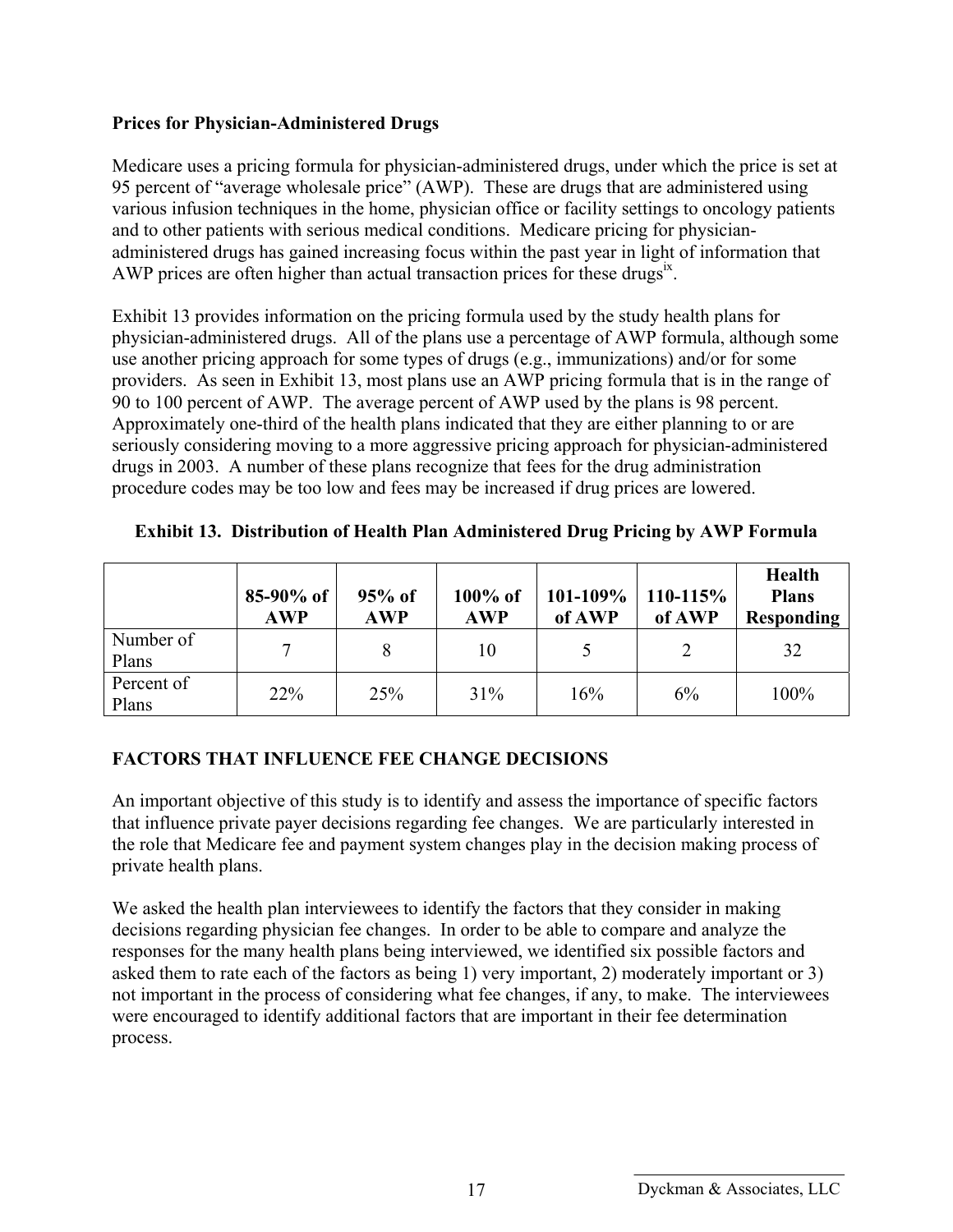The results of this exercise are summarized in Exhibit 14. Almost all of the 27 respondents<sup>3</sup> think that controlling claims cost and premiums is a very important factor in the fee change decision process. Several health plans noted that they are experiencing greater pressure from providers to increase payment rates and at the same time being pressured by their customers to limit premium increases.

Maintaining an adequate provider network is also very important in decisions about fee changes. Twenty-two of twenty-seven health plans rated this factor as very important and none indicated that it was not important. The factor rated next most important is maintaining parity or consistency with competitor fee levels. Most plans do not want to pay much more or much less than their primary competition.

The desire to achieve or maintain a specific proportionate relationship between plan fees and Medicare fees is considered as moderately important by approximately half the health plans, but is not considered very important by any of the plans. It ranked fifth among the six factors identified.

| Factor |                                                                                                                   | <b>Very</b><br>Important<br>(1) |          | <b>Moderately</b><br>Important<br>$(1.5-2.5)$ |                | <b>Not</b><br>Important<br>(3) | Average |
|--------|-------------------------------------------------------------------------------------------------------------------|---------------------------------|----------|-----------------------------------------------|----------------|--------------------------------|---------|
| 1.     | Impact of fee changes on claims cost $\&$<br>premiums                                                             | 25                              | $\Omega$ | 1                                             | $\overline{0}$ |                                | 1.1     |
| 2.     | Impact on plan's ability to maintain an<br>adequate provider network that meets<br>customers' access requirements | 22                              | $\Omega$ | 5                                             | $\theta$       | $\Omega$                       | 1.2     |
| 3.     | Parity/Consistency with competitor fee<br>levels                                                                  | 8                               |          | 14                                            |                | 3                              | 1.8     |
| 4.     | Consistency with inflation or medical<br>cost indices                                                             | $\theta$                        | $\theta$ | 17                                            |                | 9                              | 2.4     |
| 5.     | Desire to achieve specific proportionate<br>relationship between plan fees $\&$<br>Medicare fees                  | $\theta$                        | $\Omega$ | 11                                            | 5              | 11                             | 2.5     |
| 6.     | Need to honor commitments made to<br>network physicians, regulatory<br>authorities or other parties*              | $\theta$                        | $\theta$ | $\overline{4}$                                |                | 22                             | 2.8     |

#### **Exhibit 14. Ranked Responses Regarding Factors that are Important to Health Plans in Fee Change Decisions**

\* The extent to which such type commitments are important in the fee determination / evaluation process.

 $\overline{a}$  $3$  Thirty-three interviews were conducted. We did not structure the question by asking the health plans to rank specific factors until the 7<sup>th</sup> interview. However, the results would have been essentially similar to those shown in Exhibit 13 as most of the initial six interviewees identified Factors 1 and 2 as important and failed to mention Factors 4, 5 and 6.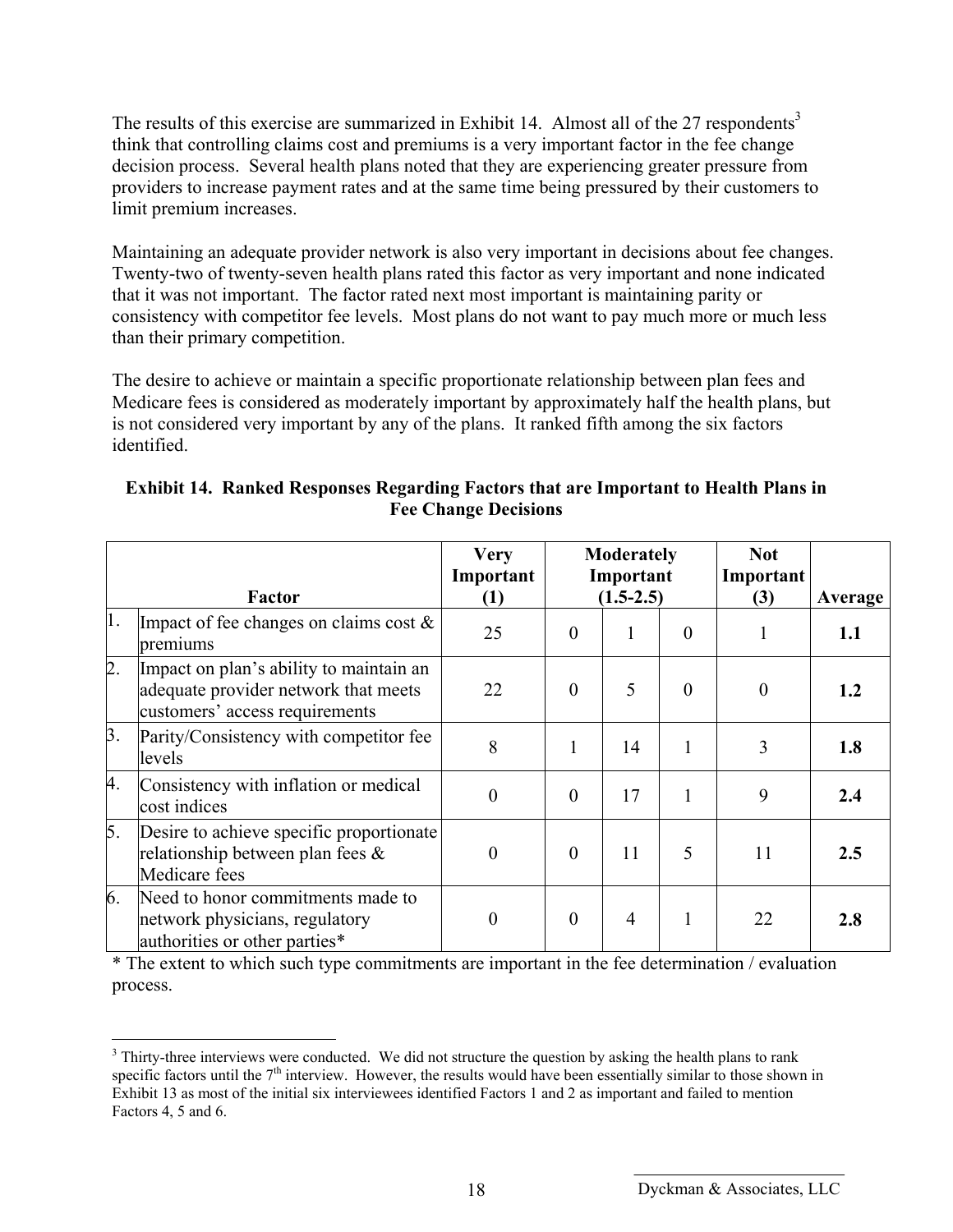In addition to the six factors ranked, health plans were asked if there were other factors that are important to them in evaluating and setting fees. Other factors mentioned by one or two plans include:

- Administrative overhead/simplicity a lot of custom fee schedules (e.g., about 60 in one market), trying to have fewer fee schedules.
- Comparison to fee levels in nearby states / Physicians notify plan about nearby states' fees.
- In future, want to pay for performance.
- Look at changes in utilization of services (for example, physical therapy) and if large increase, limit fee increases.
- Maintain continuity with physician's income. Do not want specific specialties to experience a significant decline.
- Malpractice premium inflation.
- Other internal political factors, legislative influences.
- Overall cost trend.

 $\overline{a}$ 

- Overall performance and financial needs of plan.
- Payment based on performance.
- Physician expense increases, related to malpractice premiums, nursing salaries, etc.
- Plan takes into consideration how rural physicians are affected by changes as it is a mission of the plan to ensure that healthcare services be available in rural communities.

#### **Impact of Medicare Fee Changes on Health Plan Fee Decisions**

The health plans were asked several questions regarding the impact of Medicare fee changes on their fee changes, with specific reference to the 2002 Medicare fee reduction of 5.4 percent, the expected 2003 fee reduction of approximately 4 percent, and, should Congress take action in early 2003, a possible 2003 fee increase of 2 percent.<sup>4</sup> The health plans were asked if Medicare fee changes:

- 1. Have a direct or strong impact on their fee change decisions
- 2. Have moderate impact or some impact on their fee decisions
- 3. Have little or no impact on their fee decisions

None of the health plans indicated that the 2002 Medicare fee reduction had a direct, strong impact on its 2002 fee decisions for its primary fee schedules. Approximately half of the plans indicated that Medicare fee decisions had a moderate impact and half indicated that it had little or no impact. The health plan responses are summarized in Exhibit 15 below.

Most plans do not believe Medicare has had much of an impact on their 2002 fee decisions. However, there are concerns that further Medicare cuts will increase fee pressure on them. Several plans commented that physicians are facing economic pressures from multiple sources, including Medicare and Medicaid fee cuts, sharp malpractice cost increases, rising nursing costs and other practice expense increases. This could lead to a combination of physician withdrawal from their least profitable practice activities and cost shifting to private payers in multiple ways,

 $4$  Legislation was enacted in February 2003 to provide a 1.6 percent increase in Medicare physician fees.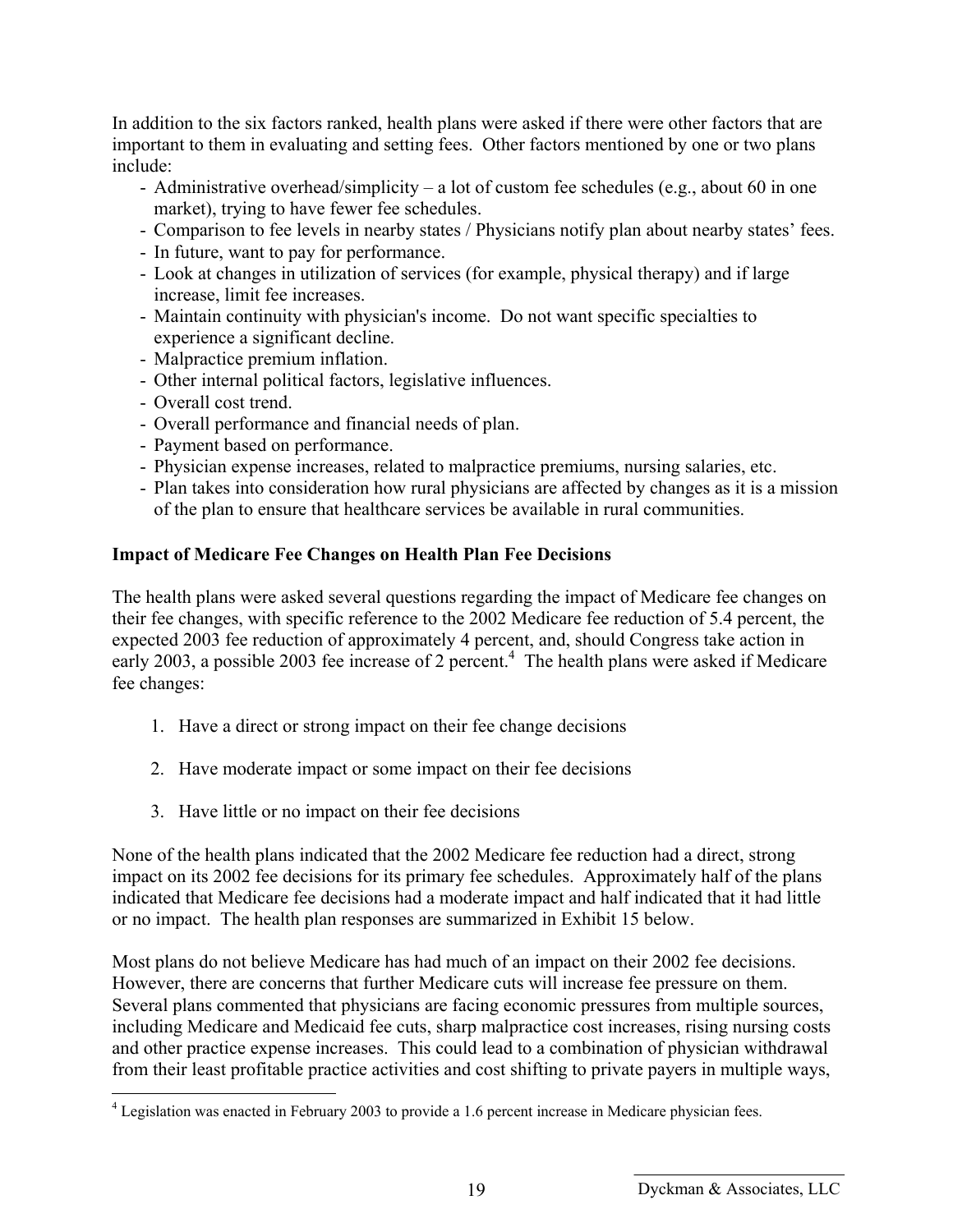including seeking higher fees, increasing utilization, more aggressive billing and engaging in more entrepreneurial activities such as opening diagnostic centers and specialty hospitals. The latter is a particular concern to some plans because they believe it will be disruptive to the medical community and will increase utilization and costs.

#### **Exhibit 15. Summary of Health Plan Responses to Questions on Impact of Medicare Fee Changes on Fee Decisions**

| Responses for those health plans that                                                                                                                                                                                              | Responses for those health plans that                                                                                                                         |
|------------------------------------------------------------------------------------------------------------------------------------------------------------------------------------------------------------------------------------|---------------------------------------------------------------------------------------------------------------------------------------------------------------|
| indicated moderate impact                                                                                                                                                                                                          | indicated little or no impact                                                                                                                                 |
| 1. Use Medicare fees as a benchmark; one of                                                                                                                                                                                        | 1. Decisions for 2002 and 2003 made prior to                                                                                                                  |
| several factors that impact on their fee decisions                                                                                                                                                                                 | Medicare fee change announcements                                                                                                                             |
| 2. Some provider contracts are tied to Medicare                                                                                                                                                                                    | 2. Respond to forces in their market, not to what                                                                                                             |
| fees; several plans reduced fees as a result of                                                                                                                                                                                    | Medicare does                                                                                                                                                 |
| reduced 2002 CF; others retained existing fees so<br>as not to upset providers                                                                                                                                                     | 3. Physicians seek higher fees regardless of what<br>Medicare does; if fees go $up$ – pressure to match<br>fee increase; if fees go down, pressure to make up |
| 3. The Medicare reduction in procedure RVUs and                                                                                                                                                                                    | the difference                                                                                                                                                |
| increase in E&M RVUs caused some plans to                                                                                                                                                                                          | 4. Some who believe Medicare fee actions had no                                                                                                               |
| increase E&M fees to remain at or above Medicare                                                                                                                                                                                   | impact on their 2002 or 2003 fee decisions do have                                                                                                            |
| fees; it caused others to continue use of 2000 or                                                                                                                                                                                  | concerns about continuation of Medicare fee                                                                                                                   |
| 2001 RVUs, so as not to sharply reduce some fees                                                                                                                                                                                   | reductions; will probably cause larger fee increases                                                                                                          |
| 4. 2002 Medicare fee cut had little or no impact on<br>their 2002 fee decision; but doctors have<br>experienced revenue impact and, if further cuts in<br>2003, plan will feel increased pressure for higher<br>2003 and 2004 fees | in future years                                                                                                                                               |
| 5. Plan has major concern if Medicare cuts<br>continue in 2003 and beyond; physicians more<br>aggressive regarding fees, more confrontational;<br>end result: network disruption and higher fees                                   |                                                                                                                                                               |
| 6. Doctors faced with Medicare cuts will cost shift,<br>increase utilization to avoid loss of revenue                                                                                                                              |                                                                                                                                                               |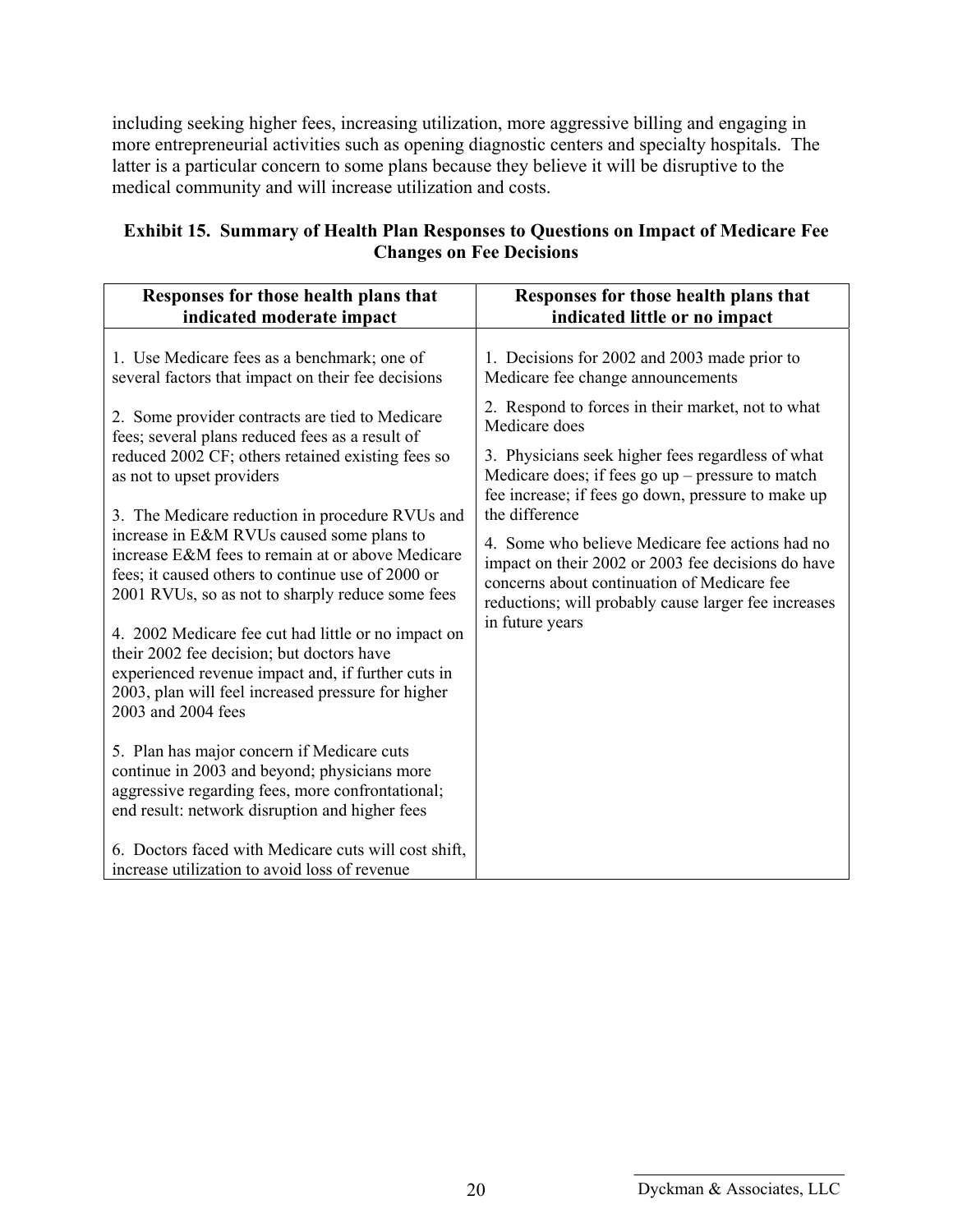### **CHAPTER 4. PHYSICIAN FEE SURVEY**

An important component of this study is a survey of fees used by health plans for their commercial (non-government) health benefit plans. This data is of interest to MedPAC and others with responsibility for Medicare fee policy. Information is provided in this chapter on:

- Medicare physician fees compared to fees paid by other major payers in physician service markets
- Health plan physician fee variation across markets
- Health plan physician fee changes in 2002, which is of particular interest given the 2002 Medicare fee reduction of approximately 5 percent
- Relationship between health plan fees and Medicare geographic adjustment factors (GAFs)

The data represent fees obtained from more than thirty health plans in diverse and geographically dispersed market areas, and reflect physician payments made on behalf of approximately 31 million members. Findings are provided for a sample of 104 commonly used CPT codes, by code ranges that represent major type of service (TOS) categories and for all physician services combined.

## **DESCRIPTION OF FEE SURVEY METHODOLOGY**

#### **Selection of Sample Fees**

We prepared a list of commonly performed physician services that included CPT procedure codes within each of the primary categories of physician services. The list of 104 sample codes, including diagnostic tests with professional and technical components, was finalized after review by MedPAC staff. The list of 104 codes along with procedure descriptions is provided in Attachment B. The sample of procedure codes was selected to include codes that represent:

- services within each major type of service category
- a sizable portion of Medicare high dollar volume codes based on review of 2000 Medicare claims data
- significant charges to private payers, but not necessarily to Medicare (e.g., maternity and preventive visit codes)

<sup>21</sup> Dyckman & Associates, LLC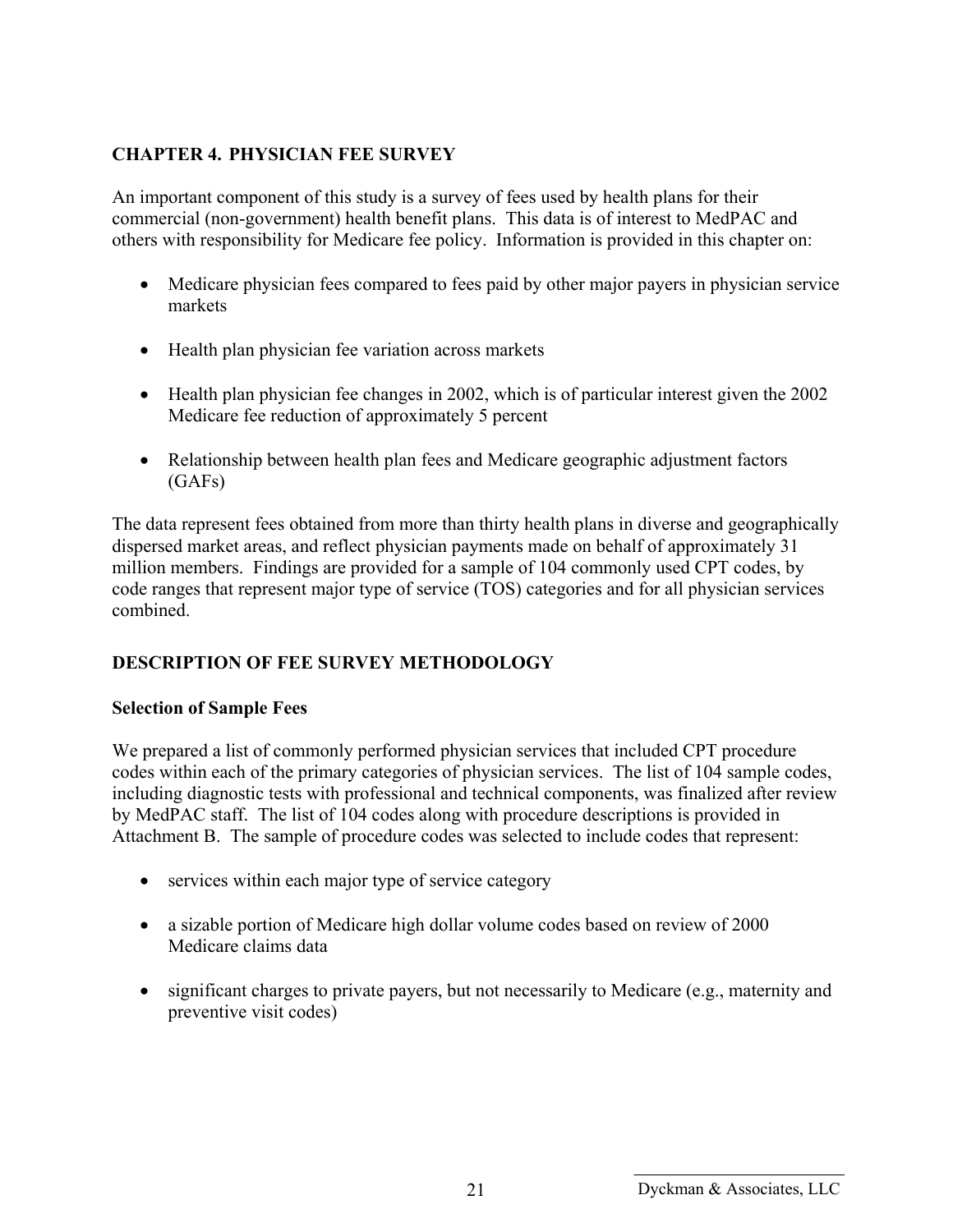#### **Fee Survey Worksheet**

A fee data entry electronic worksheet was prepared that facilitated convenient data entry for 2001 and current 2002 fees for up to four fee schedules per health plan. Instructions were provided to health plans for completing the fee survey. The fee data could represent fees used in different locations within the health plan's service area or fees used for different type benefit plans. As a guide, health plans were asked to provide fee data for those plans with the greatest enrollment. For each fee schedule provided, health plans were asked to provide the product type, geographic market area, and the commercial enrollment the fee schedule covered.

#### **Fee Data Submitted by Health Plans**

Thirty-three of the health plans that volunteered to participate in the study returned completed fee surveys. The fee data submissions were reviewed for completeness, internal data consistency, and possible errors. Most of the fee data submissions were complete, covering all or almost all of the sample codes, and contained few if any errors. Follow-up contacts were made to check on suspect data and to provide clarifications and additional information as required.

Health plans provided anywhere from one to four fee schedules. Fee schedules were excluded if enrollment was less than 10,000, if the schedules were not used for a very large percentage of the plan's enrollment, or the schedule did not relate to a specific defined population (e.g., if it was used for out-of-network providers). Data for 68 fee schedules were used in the fee analysis. Fee data were provided for traditional/indemnity, PPO, HMO, and POS plans. In numerous instances, one fee schedule applied to one or more of these product types. For 64 of the 68 fee schedules, both 2002 and 2001 fees were provided.

Each fee schedule was assigned to a regional Medicare carrier using the geographic market description provided with the fee schedule. Medicare and clinical laboratory fees and supporting information were downloaded from the Centers for Medicare and Medicaid Services (CMS) website $x$ 

#### **Fee Analyses**

 $\overline{a}$ 

For each health plan, we computed the ratio of the Medicare fee to health plan fee and the 2001- 2002 percent change in fee for each CPT code. We then computed a simple average of these ratios and percent changes by TOS category, where the TOS category is defined by CPT code range.<sup>5</sup> In order to develop Medicare-health plan fee ratios and 2001-2002 fee changes for all physician services, we calculated and applied TOS category weights based on a review of Medicare's 2001 claims experience. <sup>6</sup> The TOS weights are shown below. They differ from

<sup>&</sup>lt;sup>5</sup> This was done for all TOS categories except office visits. Because of the very heavy claims volume of a few office visit codes, we assigned a weight to each office visit code based on a review of 2001 Medicare claims experience for the office visit codes.

<sup>&</sup>lt;sup>6</sup> TOS category weights were calculated applying 2002 national average Medicare fees to 2001 Part B Medicare Annual Data (BMAD) procedure summary file data on volume of services for each CPT code within each TOS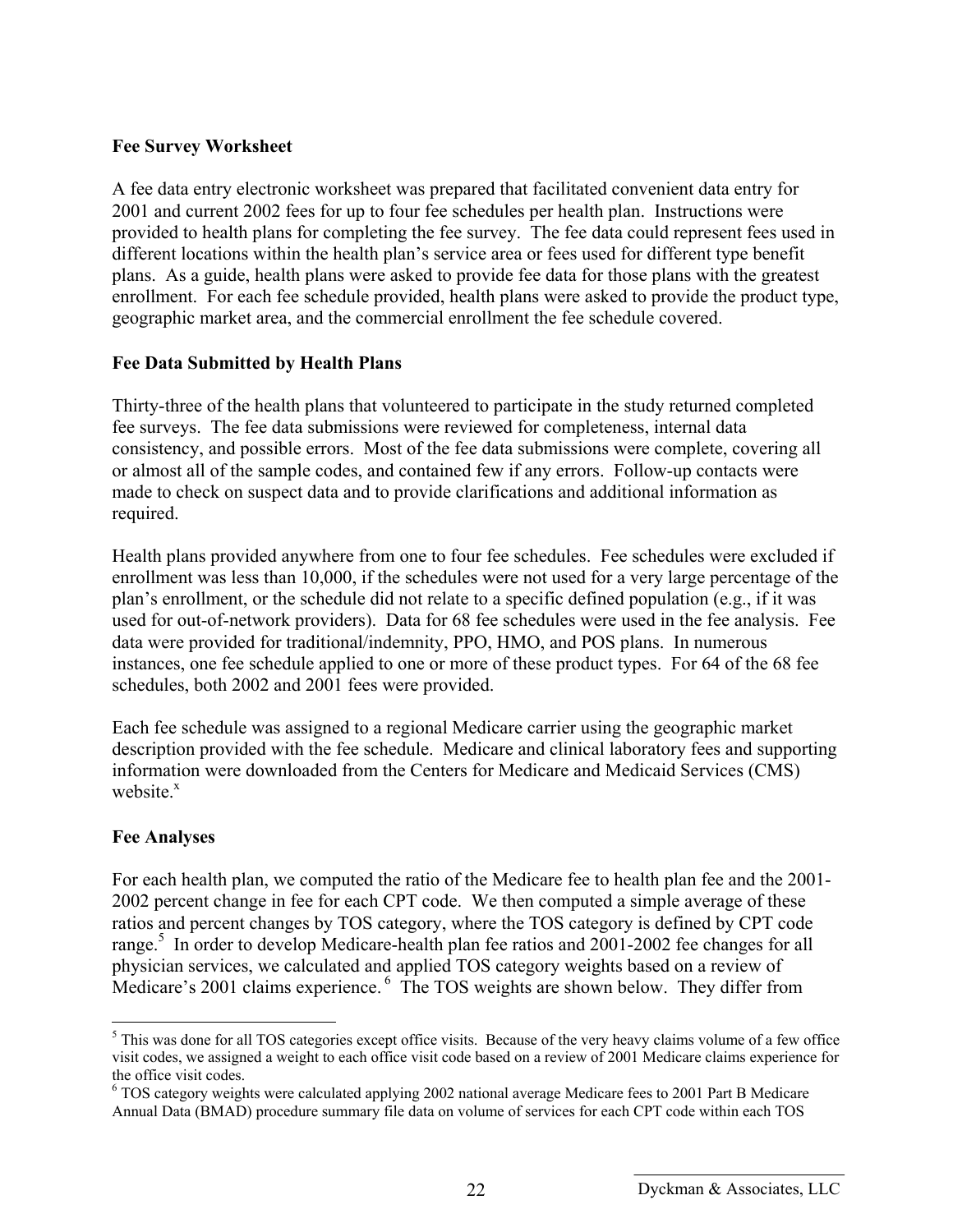typical private health plan weights in that Medicare weights for Surgery and Office Visits are somewhat lower and weights for Other Evaluation & Management (E&M) Services are somewhat higher than private health plan experience.

| <b>Type of Service Category</b><br><b>Description</b> | <b>Code Range</b> | <b>Weight for</b><br>Calculating<br>Average |
|-------------------------------------------------------|-------------------|---------------------------------------------|
| Surgery                                               | 10000-69999       | 23.9%                                       |
| Radiology                                             | 70000-79999       | 12.1%                                       |
| Laboratory & Pathology                                | 80000-89999       | 7.2%                                        |
| Assorted Medical & Diagnostic                         | 90000-99199       | 13.3%                                       |
| <b>Office Visits</b>                                  | 99201-99215       | 20.7%                                       |
| Other E&M Services                                    | 99217-99499       | 22.8%                                       |

Ratios of Medicare to health plan fees are computed for both Medicare carrier area fees and for national average Medicare fees. The health plan fees are for a specific geographic defined service area. In most cases, the health plan service area is included within a single Medicare physician fee area and in some cases is part of two or more Medicare fee areas. For the latter situations, the Medicare fees used in the fee ratio are for the Medicare fee area that is most representative of the health plan enrollment based on the information provided during the interviews.

### **FEE SURVEY FINDINGS**

### **Medicare – Health Plan Fee Comparisons**

Exhibit 16 provides data by TOS category for the ratio of Medicare fees to health plan fees for the geographic service area. Comparable data for the 104 individual CPT codes included in the survey sample are provided in Attachment C. The first data column shows the ratio of Medicare fee to health plan fee for the benefit plan with the lowest ratio. This lowest plan ratio varies among the TOS categories from 33 percent for Surgery to 64 percent for Office Visits. These ratios of health plan fees are for one or more traditional/indemnity plans. The next three columns show the  $25<sup>th</sup>$ ,  $50<sup>th</sup>$  (median) and  $75<sup>th</sup>$  percentile ratios. The last two columns in Exhibit 16 show, respectively, the highest ratio among the 68 benefit plans and the mean ratio. The ratios in the High column of Exhibit 16 range from 119 percent for Surgery to 231 percent for Laboratory and Pathology. The different statistical measures shown indicate the variability among health plans in relationship of Medicare fees to private fees.

category. The TOS category weights are the sum of the products of fee and volume within each TOS category divided by the sum of the products of fee and volume for all TOS categories combined. Select data was excluded before summary including assistance at surgery, anesthesia, and some others that reflect less-than-full service provision.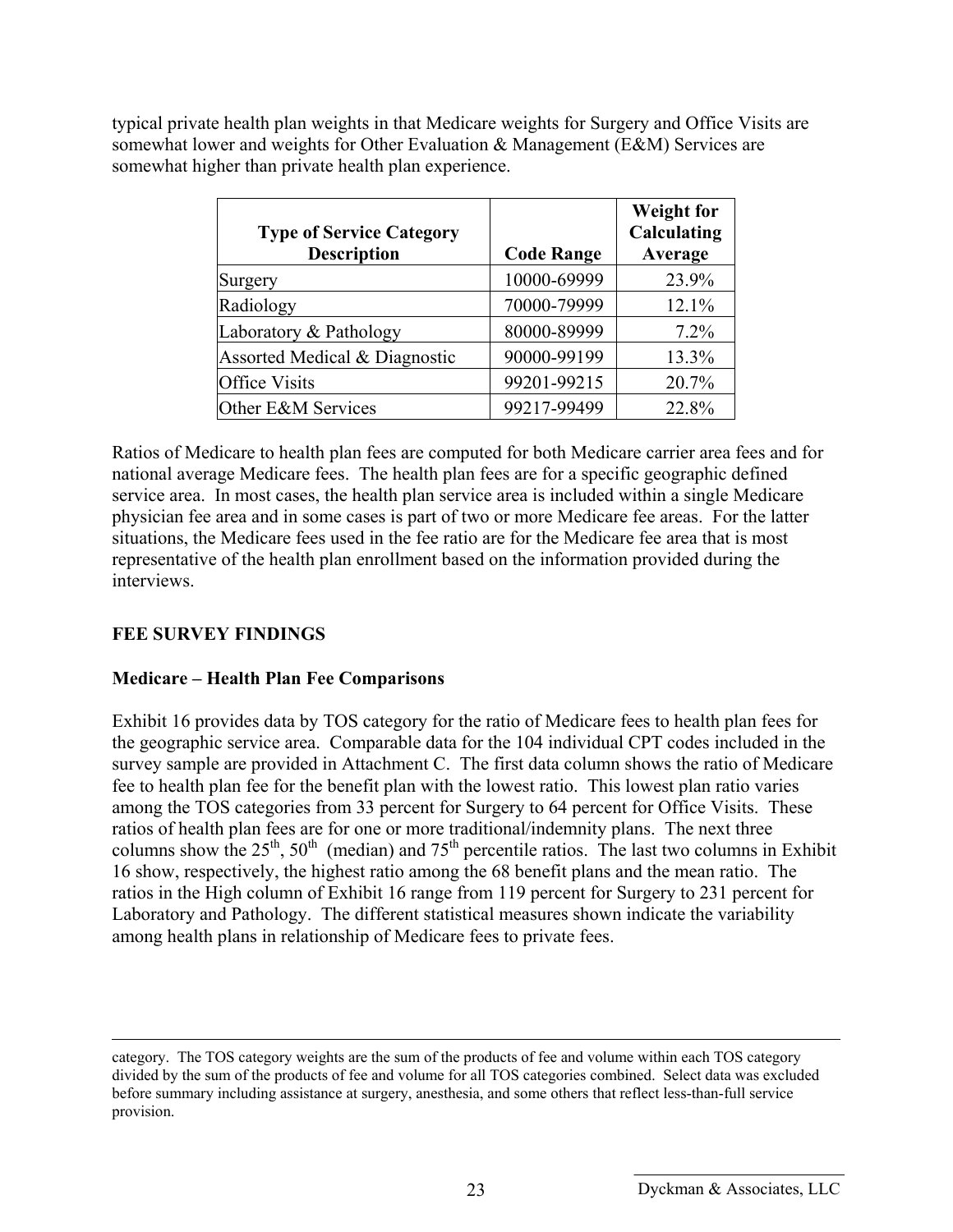For All Physician Services combined, the median and mean ratio of area Medicare fees to health plan fees are, respectively, 87 percent and 89 percent. These ratios clearly indicate that health plan fees are above Medicare fees.

|                                 | <b>CPT</b> Code | Percentile |                  |                  |                  |             |      |
|---------------------------------|-----------------|------------|------------------|------------------|------------------|-------------|------|
| <b>Type of Service Category</b> | Range           | Low        | $25^{\text{th}}$ | $50^{\text{th}}$ | $75^{\text{th}}$ | <b>High</b> | Mean |
| Surgery                         | 10000-69999     | 33%        | 72%              | 82%              | 92%              | 119%        | 82%  |
| Radiology                       | 70000-79999     | 44%        | 72%              | 80%              | 96%              | 168%        | 84%  |
| Laboratory & Pathology          | 80000-89999     | 36%        | 86%              | 97%              | 110%             | 231%        | 104% |
| Assorted Medical & Diagnostic   | 90000-99199     | 45%        | 72%              | 81%              | 93%              | 143%        | 82%  |
| Office Visits                   | 99201-99215     | 64%        | 83%              | 93%              | 101%             | 153%        | 96%  |
| Other E&M Services              | 99217-99499     | 55%        | 83%              | 90%              | 98%              | 141%        | 92%  |
| All Physician Services          | 10000-99499     | 49%        | 79%              | 87%              | 98%              | 130%        | 89%  |

**Exhibit 16. Ratio of 2002 Medicare Carrier Fee to Health Plan Current (2002) Fee by Type of Service Category** 

The ratios shown in Exhibit 16 for the different TOS category show an expected pattern. The ratios are lower for Surgery and other procedure-oriented TOS categories than for Office Visits and Other E&M Services. This is consistent with many plans using higher conversion factors for Surgery and other procedure-oriented services than for E&M Services.

Exhibit 17 differs from Exhibit 16 in that it provides statistics on the ratio of national average Medicare fees, rather than GPCI-adjusted fees, to health plan fees.<sup>7</sup> Comparable data for individual CPT codes is provided in Attachment D. For All Physician Services combined, the median and mean ratios of national average Medicare fees to health plan fees are, respectively, 88 percent and 90 percent.

 $\overline{a}$ 

 $<sup>7</sup>$  The national average Medicare fee for a service was calculated as total relative value units for that service, from</sup> the physician fee schedule, multiplied by the 2002 conversion factor of \$36.1992. In this calculation, the relative value units were not adjusted with geographic practice cost indices. Use of this calculation to estimate national average Medicare fees assumes that all Medicare payment localities have approximately the same mix of services.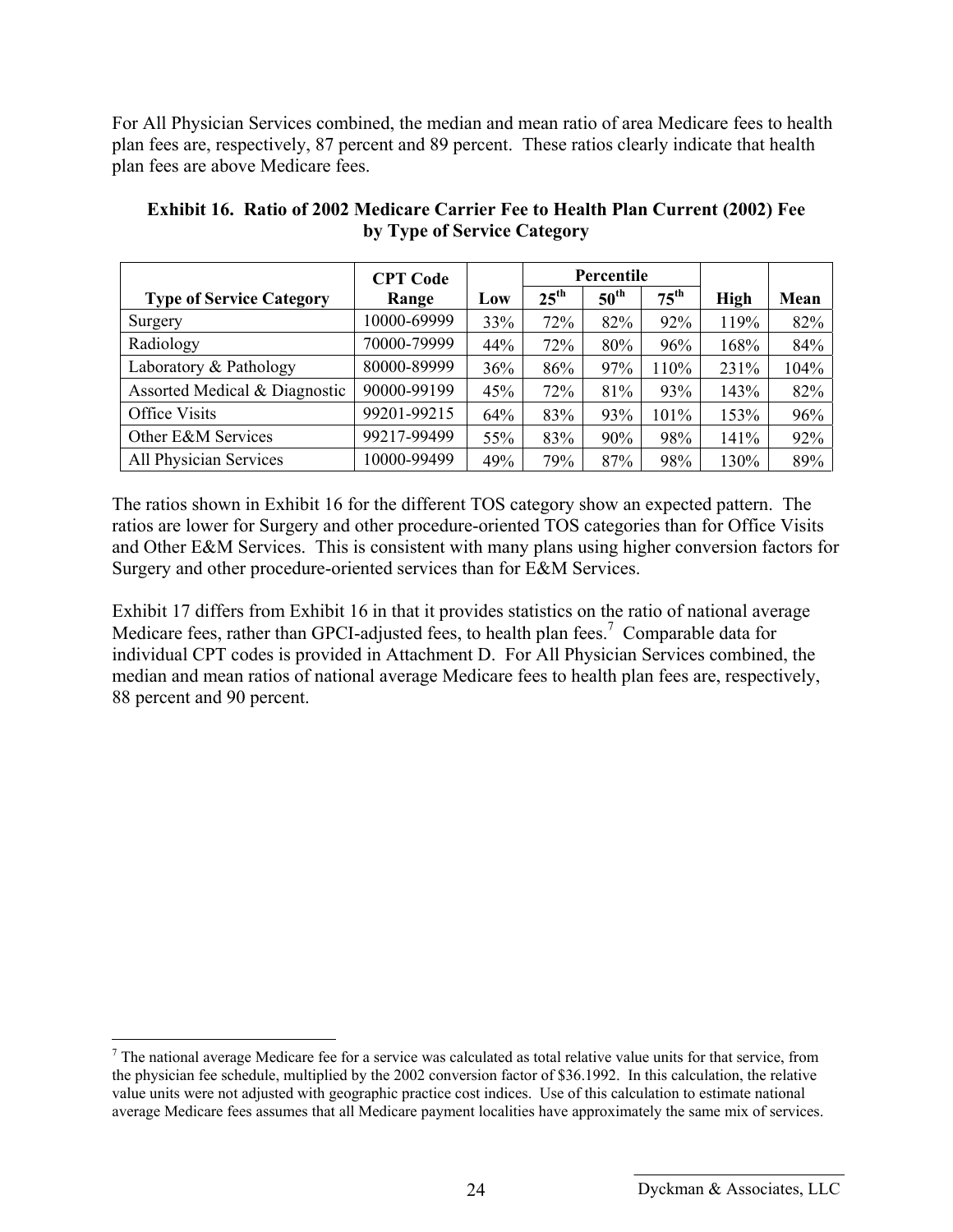#### **Exhibit 17. Ratio of 2002 National Average Medicare Fee to Health Plan Current (2002) Fee by Type of Service Category**

|                                 | <b>CPT Code</b> |     | Percentile       |                  |                  |             |      |
|---------------------------------|-----------------|-----|------------------|------------------|------------------|-------------|------|
| <b>Type of Service Category</b> | Range           | Low | $25^{\text{th}}$ | $50^{\text{th}}$ | $75^{\text{th}}$ | <b>High</b> | Mean |
| Surgery                         | 10000-69999     | 30% | 75%              | 82%              | 91%              | 123%        | 83%  |
| Radiology                       | 70000-79999     | 40% | 75%              | 83%              | 91%              | 130%        | 84%  |
| Laboratory & Pathology          | 80000-89999     | 34% | 90%              | 99%              | 112%             | 239%        | 106% |
| Assorted Medical & Diagnostic   | 90000-99199     | 41% | 74%              | 82%              | 89%              | 132%        | 83%  |
| Office Visits                   | 99201-99215     | 68% | 86%              | 94%              | 104%             | 158%        | 96%  |
| Other E&M Services              | 99217-99499     | 52% | 83%              | 90%              | 99%              | 133%        | 92%  |
| All Physician Services          | 10000-99499     | 46% | 82%              | 88%              | 95%              | 134%        | 90%  |

National average Medicare fees are considerably lower than health plan fees for Surgery, Radiology and Assorted Medical and Diagnostic procedures, while national average Medicare fees are somewhat higher than health plan fees on average for Laboratory and Pathology services. National average Medicare fees are lower than health plan fees for Office Visits and Other E&M Services, but the fee differential is less than for procedure-oriented services.

#### **Fee Comparisons by Health Plan Characteristics**

In addition to Medicare-health plan fee comparisons for all study plans combined, we analyzed comparative Medicare and health plan fees by selected characteristics of the health plans and their service areas. These characteristics are:

- Metropolitan area size
- Medicare geographic adjustment factor (GAF)
- Health plan fee schedule type
- Geographic region

Summary tables are included in the text below. More detailed tables are provided in Attachment F.

#### Metropolitan Area Size

Medicare fees tend to be higher in large metropolitan areas than in smaller metropolitan and rural areas, because physician practice expenses and other prices on which Medicare GPCIs are based are typically higher in large metropolitan areas. Exhibit 18 shows ratios of Medicare carrier fees and national average Medicare fees to health plan fees for the 68 study fee schedules by health plan metropolitan area size category. These three categories are defined as health plan service areas that include as its largest metropolitan statistical area (MSA):

- An MSA of less than 1 million population
- An MSA of 1-3 million population
- An MSA of greater than 3 million population $x_i$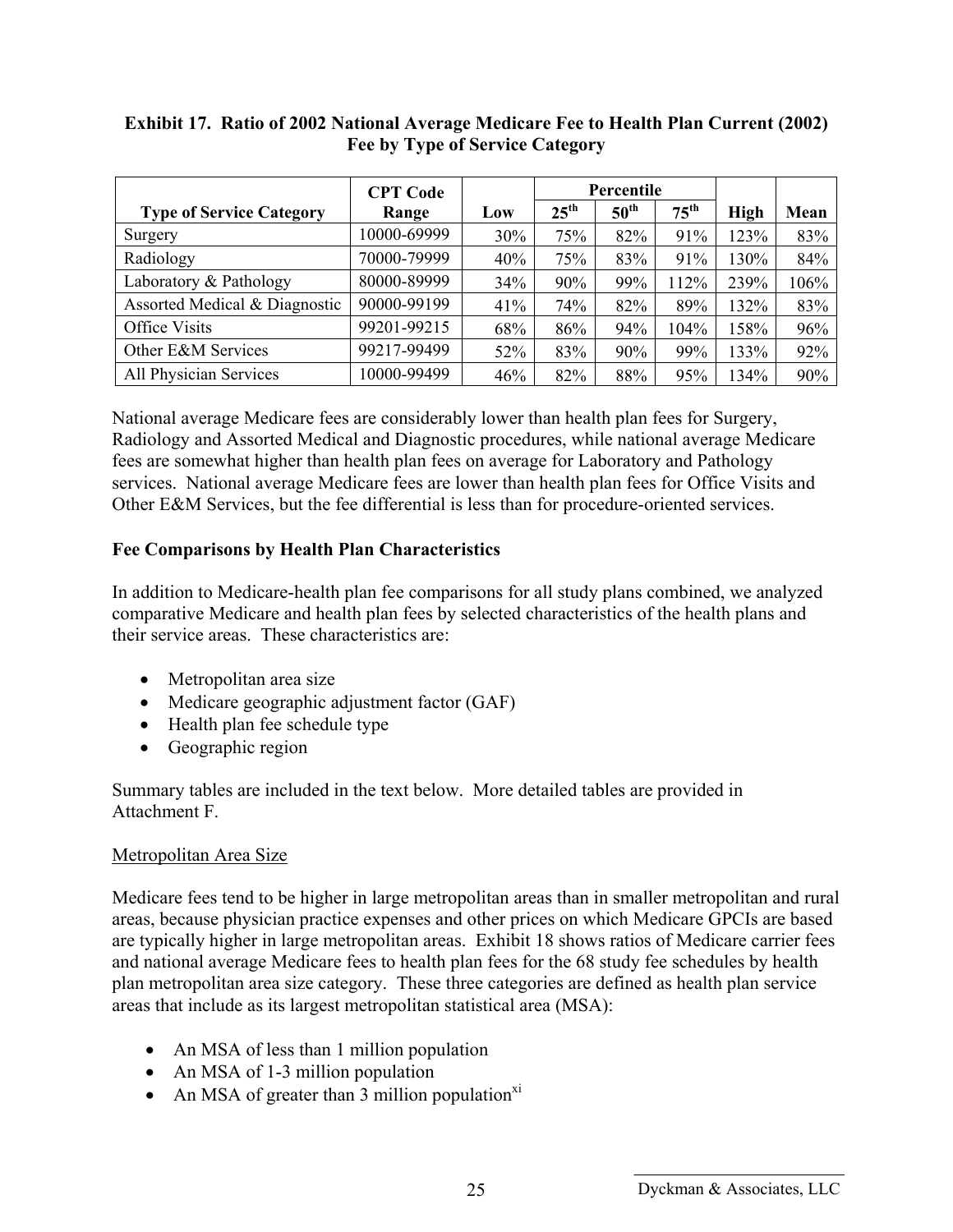|                                                                 | Less than 1<br><b>Million</b><br>$(n=22)$ |      |        | 1-3 Million<br>$(n=23)$ | Greater than 3<br><b>Million</b><br>$(n=23)$ |        |  |
|-----------------------------------------------------------------|-------------------------------------------|------|--------|-------------------------|----------------------------------------------|--------|--|
| <b>Medicare Ratio</b>                                           | <b>Median</b>                             | Mean | Median | Mean                    | <b>Median</b>                                | Mean   |  |
| Ratio of Medicare Carrier<br>Fee to Health Plan Fee             | 75%                                       | 77%  | 87%    | 91%                     | 98%                                          | 99%    |  |
| Ratio of National Average<br>Medicare Fee to Health<br>Plan Fee | 81%                                       | 82%  | 91%    | 94%                     | 92%                                          | $92\%$ |  |

#### **Exhibit 18. Ratio of 2002 Medicare Fees to Health Plan Fees by MSA Size Category for All Physician Services**

As shown in the first data row of Exhibit 18, there is a very clear pattern of Medicare carrier fees being lower than health plan fees in rural-small MSA markets than in mid-size and large MSA markets. Focusing on median fee ratios, Medicare fees are 25 percent below health plan fees in rural-small MSA markets, 13 percent below health plan fees in moderate size markets and only 2 percent below health plan fees in large MSA markets. A similar pattern, although less pronounced, is also evident in the National average Medicare-health plan fee comparison data in Exhibit 18. National Medicare fees are almost 20 percent below health plan fees in rural-small MSA markets and less than 10 percent lower in moderate size and large MSA markets. There is a clear pattern of health plan fees being lower in more rural areas than in moderate size and large metropolitan areas.

#### Medicare Geographic Adjustment Factor

Medicare and private health plan use of GPCIs was discussed briefly in the previous chapter. The Medicare GAF for a specific geographic area reflects the application of the GPCIs for that area, for the average of all Medicare covered physician services. If the GAF for area A is .95 and the GAF for area B is 1.15, Medicare fees, on average, are approximately 21 percent higher in area B than in area A. Among the study health plan geographic service areas, the GAF varies from a low of .89 to a high of  $1.22$ <sup>xii</sup>

Variation in Medicare GAFs among geographic areas is intended to reflect differences in input prices for physician services and not variation among those areas in market prices for physician services. However, there may be an expectation of a positive correlation between GAF values and average health plan physician fee levels (i.e., health plan fees are higher where the GAF is higher, and lower where the GAF is lower).

We tested the hypothesis of a positive correlation between health plan fees (all services) and area GAF values by performing linear regression analysis, with the observations being health plan-Medicare fee ratios and associated area GAFs for 45 health plan geographic service areas. The health plan fee data used are for the health plan's primary (largest enrollment) type of plan for each health plan geographic service area. We used the health plan to Medicare fee ratio in the regression equations rather than the Medicare to health plan fee ratio, as was used elsewhere in

Dyckman & Associates, LLC 26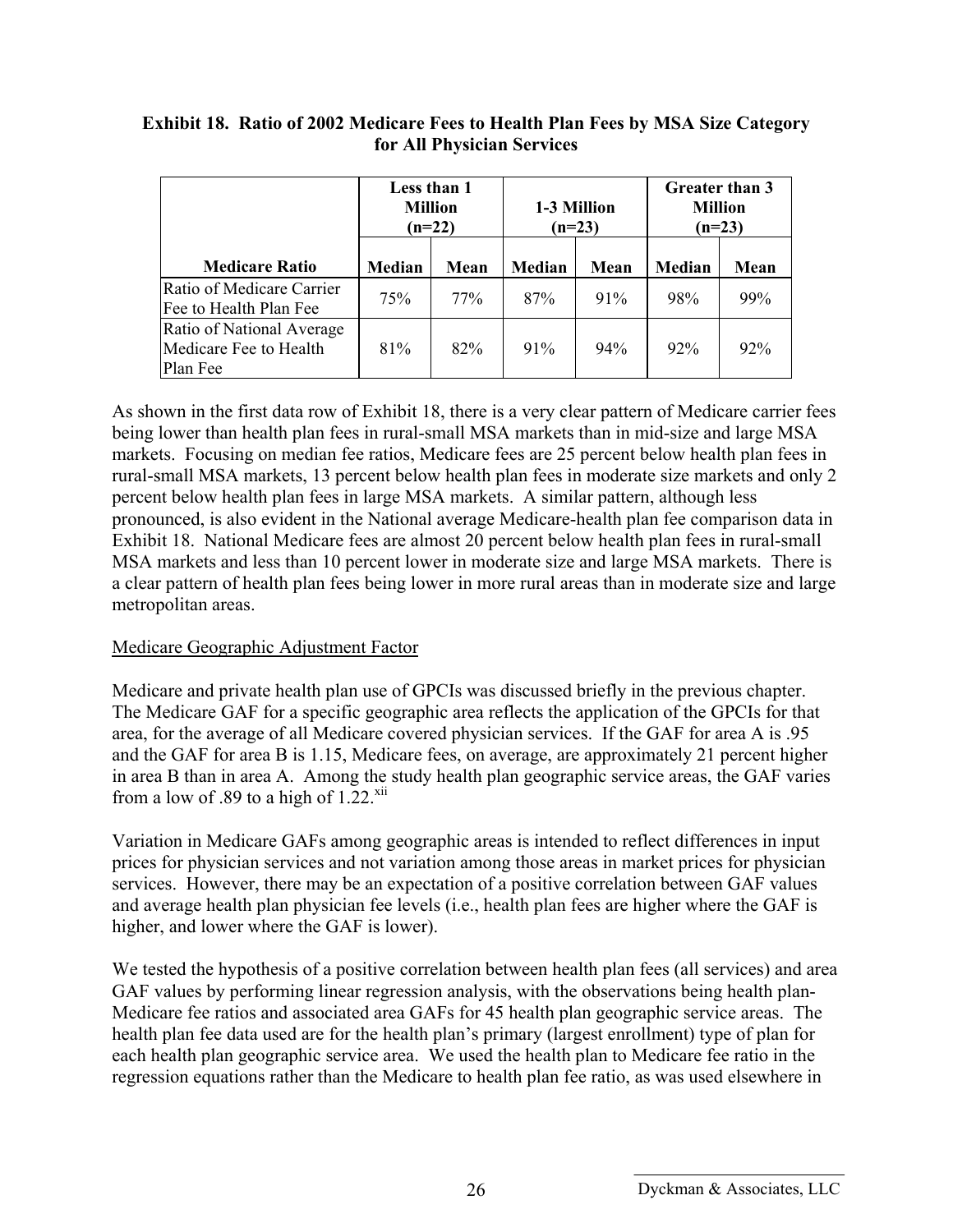this chapter, because the regression equations focus on how health plan fees, rather than Medicare fees, are related to GAF values.

Two regression equations were estimated:

Regression 1. Dependent variable: All physician services, average ratio of health plan fee to Medicare carrier fee (HP/MC). Independent variable: 2002 area GAF

Regression 2. Dependent variable: All physician services, average ratio of health plan fee to national average Medicare fee (HP/NM). Independent variable: 2002 area GAF

Results of the regression analysis are summarized in Exhibit 19 below.

| Dependent<br>Variable | Number of<br><b>Observations</b> | Coefficient<br>of GAF | Error | Standard   T Statistic; Level<br>of Significance | <b>R</b> Square |
|-----------------------|----------------------------------|-----------------------|-------|--------------------------------------------------|-----------------|
| $1.$ HP/MC            | 45                               | $-2.02$               | .31   | $-6.48$<br>p<.01                                 | .49             |
| $2.$ HP/NM            | 45                               | $-83$                 | .30   | $-2.78$<br>p<.05                                 | .15             |

**Exhibit 19. Results of Linear Regression Analysis** 

Before commenting on the regression findings, it is acknowledged that there are numerous factors that may help explain variation in health plan fees across markets. However, these simple one variable regressions can lead to some interesting findings regarding Medicare fees relative to health plan fees.

Regression 1 shows a clear and strong pattern that the higher the GAF, the lower the ratio of health plan fees to area Medicare fees. For every 1 percentage point increase in the GAF, health plan fees as a percent of area Medicare fees decline by 2 percentage points.

Findings from regression 2 show that, not only are health plan fees not positively correlated with the GAF, there is strong evidence of a negative correlation. While as indicated by the R square, changes in GAF explain only a small proportion (15 percent) of the variation across geographic areas in the ratio of health plan fees to national average Medicare fees, the negative coefficient of GAF is statistically significant at the .95 level. Simply put, the higher the GAF, the lower are average health plan fees.

### Health Plan Fee Schedule Type

In the previous chapter, we described the study health plans' physician payment methodology and categorized the fee schedules used for their primary benefit plans as being one of three types:

1. RBRVS fee schedules – Use in a consistent fashion 2000-2002 Medicare RVUs and 1 to 3 conversion factors.

Dyckman & Associates, LLC 27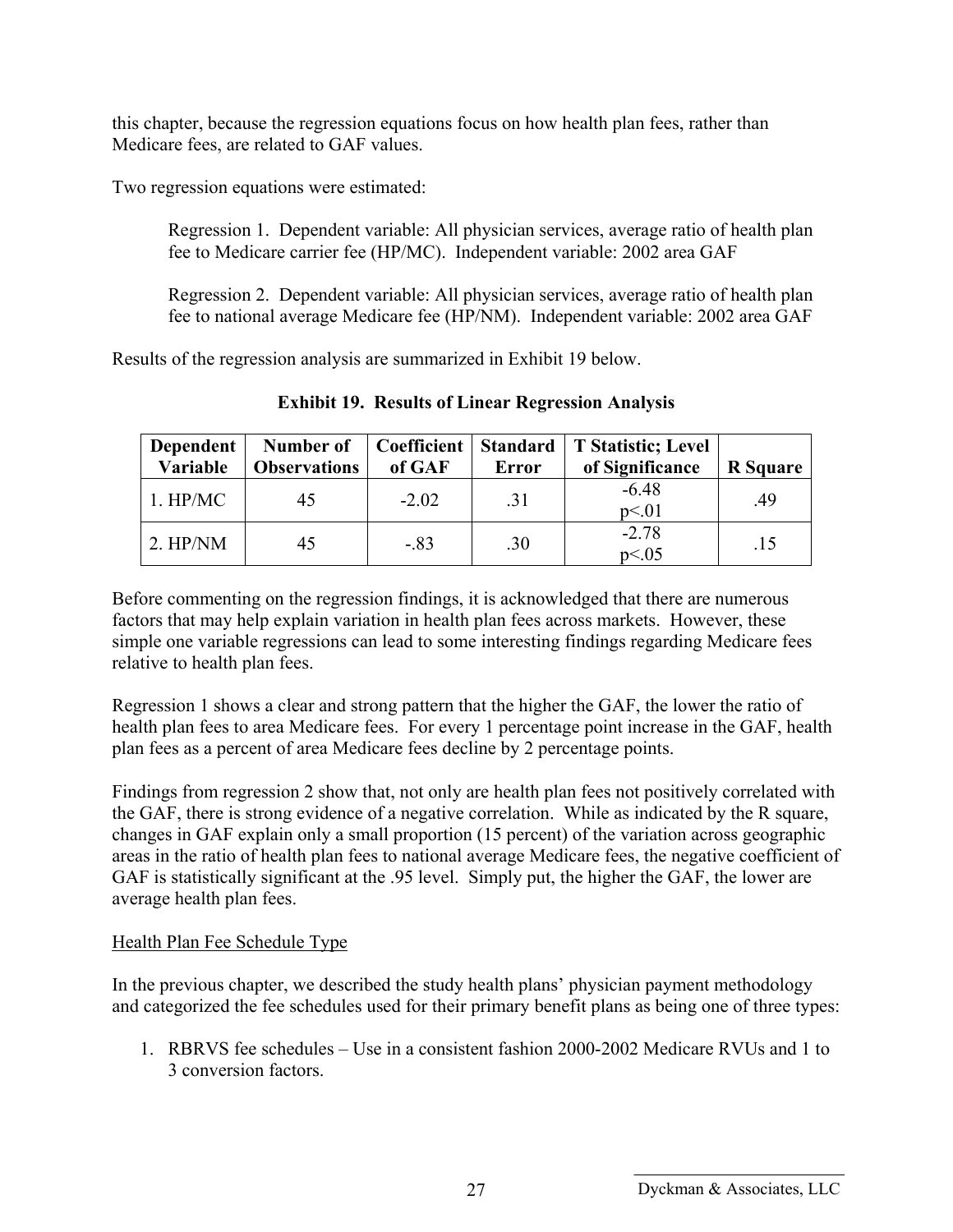- 2. RBRVS type fee schedules Use 2000-2002 Medicare RVUs, 4 or more conversion factors and/or make other adjustments to fees for specific CPT codes or code ranges.
- 3. Fee schedules loosely inspired by RBRVS methodology Use 1999 or earlier Medicare RVUs as a guide and/or reflect some movement over time towards Medicare RBRVS relative fee values. Fee relationships vary considerably from RBRVS relative values.

It is of interest to observe how health plan fees compare for each of the fee schedule types. Medicare carrier to health plan fee ratios by TOS category are shown in Exhibit 20, for each of the three fee schedule categories. Fee comparison data are shown for the primary (highest enrollment) type benefit plans in 42 geographic markets in which the study plans operate. For All Physician Services combined, Medicare fees are considerably lower than health plan fees for those plans that use RBRVS Fee Schedules than the other type fee schedules. The disparity among fee schedule types is particularly large for Office Visits, for which Medicare fees are substantially below fees for health plans using RBRVS Fee Schedules, while Medicare fees approximate or are above fees for health plans with other type fee schedules.

|                                 |        | <b>1. RBRVS Fee</b><br>Schedule $(n=16)$ |        | 2. RBRVS Type | 3. Loosely Inspired<br>Fee Schedule $(n=7)$ by RBRVS $(n=19)$ |      |
|---------------------------------|--------|------------------------------------------|--------|---------------|---------------------------------------------------------------|------|
| <b>Type of Service Category</b> | Median | Mean                                     | Median | Mean          | <b>Median</b>                                                 | Mean |
| Surgery                         | 79%    | 80%                                      | 95%    | 88%           | 75%                                                           | 79%  |
| Radiology                       | 80%    | 80%                                      | 99%    | 100%          | 78%                                                           | 80%  |
| Laboratory & Pathology          | 96%    | 94%                                      | 180%   | 145%          | 94%                                                           | 98%  |
| Assorted Medical & Diag.        | 82%    | 80%                                      | 96%    | 88%           | 78%                                                           | 79%  |
| <b>Office Visits</b>            | 85%    | 86%                                      | 103%   | 104%          | 94%                                                           | 100% |
| Other E&M Services              | 85%    | 86%                                      | 101%   | 102%          | 90%                                                           | 94%  |
| All Physician Services          | 83%    | 84%                                      | 104%   | 100%          | 87%                                                           | 88%  |

|  | <b>Exhibit 20. Ratio of 2002 Medicare Carrier Fees to Health Plan Fees by RBRVS Type</b> |  |  |  |  |  |  |  |  |
|--|------------------------------------------------------------------------------------------|--|--|--|--|--|--|--|--|
|--|------------------------------------------------------------------------------------------|--|--|--|--|--|--|--|--|

#### Geographic Region

Exhibit 21 provides data on ratios of Medicare carrier and national average Medicare fees to health plan fees, for All Physician Services combined for the 68 study fee schedules, categorized into four geographic regions: Northeast, South, Midwest and West. A clear pattern is evident. Both the Medicare carrier and national average Medicare to health plan fee ratios are considerably higher for health plans in the Northeast than in the other regions. While Medicare carrier and national average Medicare fees are substantially below both health plan fees in the South, Midwest and West, depending on the specific statistic examined, Medicare fees exceed or approximate health plan fees in the Northeast region.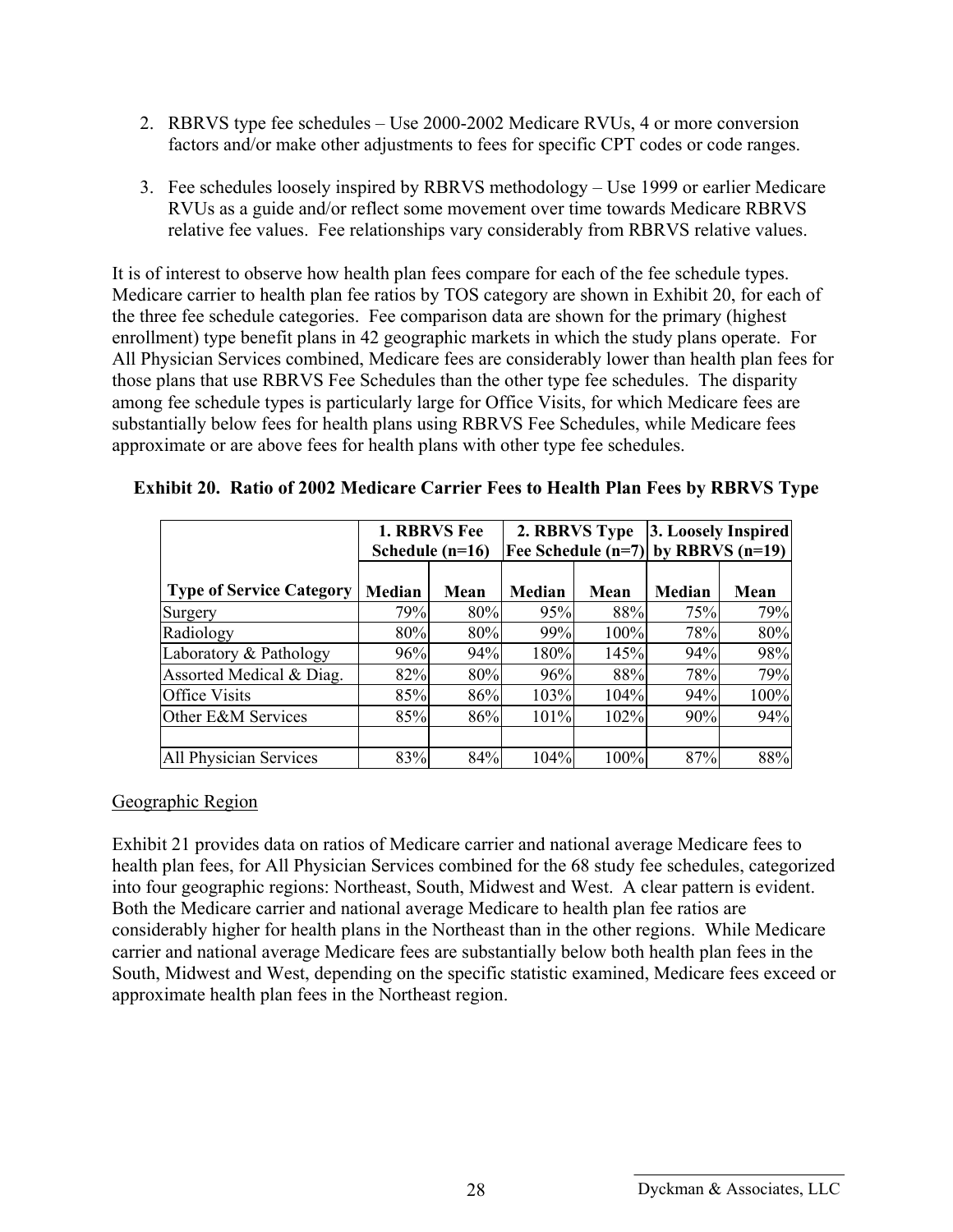|                                                                 | <b>Northeast</b><br>$(n=11)$ |      | South<br>$(n=21)$ |      | <b>Midwest</b><br>$(n=22)$ |      | West<br>$(n=14)$ |      |
|-----------------------------------------------------------------|------------------------------|------|-------------------|------|----------------------------|------|------------------|------|
|                                                                 | <b>Median</b> Mean           |      | Median            | Mean | Median                     | Mean | Median           | Mean |
| Ratio of Medicare Carrier<br>Fee to Health Plan Fee             | 100%                         | 105% | 84%               | 84%  | 86%                        | 87%  | 87%              | 86%  |
| Ratio of National<br>Average Medicare Fee to<br>Health Plan Fee | 94%                          | 98%  | 86%               | 87%  | 89%                        | 90%  | 89%              | 86%  |

#### **Exhibit 21. Ratio of 2002 Medicare Fees to Health Plan Fees by Region for All Physician Services**

#### **2001 – 2002 Health Plan Fee Changes**

Exhibit 22 shows percent change in the study health plan fees between 2001 and 2002. Attachment E provides comparable fee change data for individual CPT codes. Fee increases were greater for Office Visits and for Laboratory & Pathology services than for other services. However, fee increases for just a few pathology codes are responsible for the large fee increase for the Laboratory & Pathology category.

| Exhibit 22. Percent Change: Health Plan Fall 2001 Fee to Health Plan Current (2002) Fee |
|-----------------------------------------------------------------------------------------|
| by Type of Service Category                                                             |

|                                 | <b>CPT Code</b> |           | Percentile       |                  |                  |             |         |
|---------------------------------|-----------------|-----------|------------------|------------------|------------------|-------------|---------|
| <b>Type of Service Category</b> | Range           | Low       | $25^{\text{th}}$ | $50^{\text{th}}$ | $75^{\text{th}}$ | <b>High</b> | Mean    |
| Surgery                         | 10000-69999     | $-7.0\%$  | $0.0\%$          | $1.6\%$          | $6.0\%$          | 14.9%       | 2.7%    |
| Radiology                       | 70000-79999     | $-6.6\%$  | $0.0\%$          | $3.1\%$          | $9.0\%$          | 29.3%       | 4.8%    |
| Laboratory & Pathology          | 80000-89999     | $-11.8%$  | $0.0\%$          | 8.3%             | 14.1%            | 55.4%       | 9.6%    |
| Assorted Medical & Diagnostic   | 90000-99199     | $-16.3%$  | $-1.9\%$         | $0.0\%$          | 2.7%             | 11.5%       | $-0.6%$ |
| Office Visits                   | 99201-99215     | $-15.8%$  | $0.0\%$          | 7.2%             | 12.0%            | 36.4%       | 7.6%    |
| Other E&M Services              | 99217-99499     | $-15.7\%$ | $0.0\%$          | $2.1\%$          | $5.9\%$          | 20.0%       | 2.4%    |
| All Physician Services          | 10000-99499     | $-1.3\%$  | $0.3\%$          | $3.4\%$          | 5.9%             | 10.2%       | 3.4%    |

For All Physician Services combined, median and mean fee increases are 3.4 percent. These percentages approximate the fee changes obtained from the health plan interviews and reported in the previous chapter: 3.4 percent and 3.0 percent, respectively. It should be noted that the fee change data provided during the interviews usually covered a broader spectrum of services than included in the fee survey. The fee changes provided during the interviews include anesthesiology fees, and may also include fees for other professional services, home health, and other services. Based on our fee survey findings, it is reasonable to conclude that health plan fees increased by 3-3.5 percent between Fall 2001 and Fall 2002.

Dyckman & Associates, LLC 29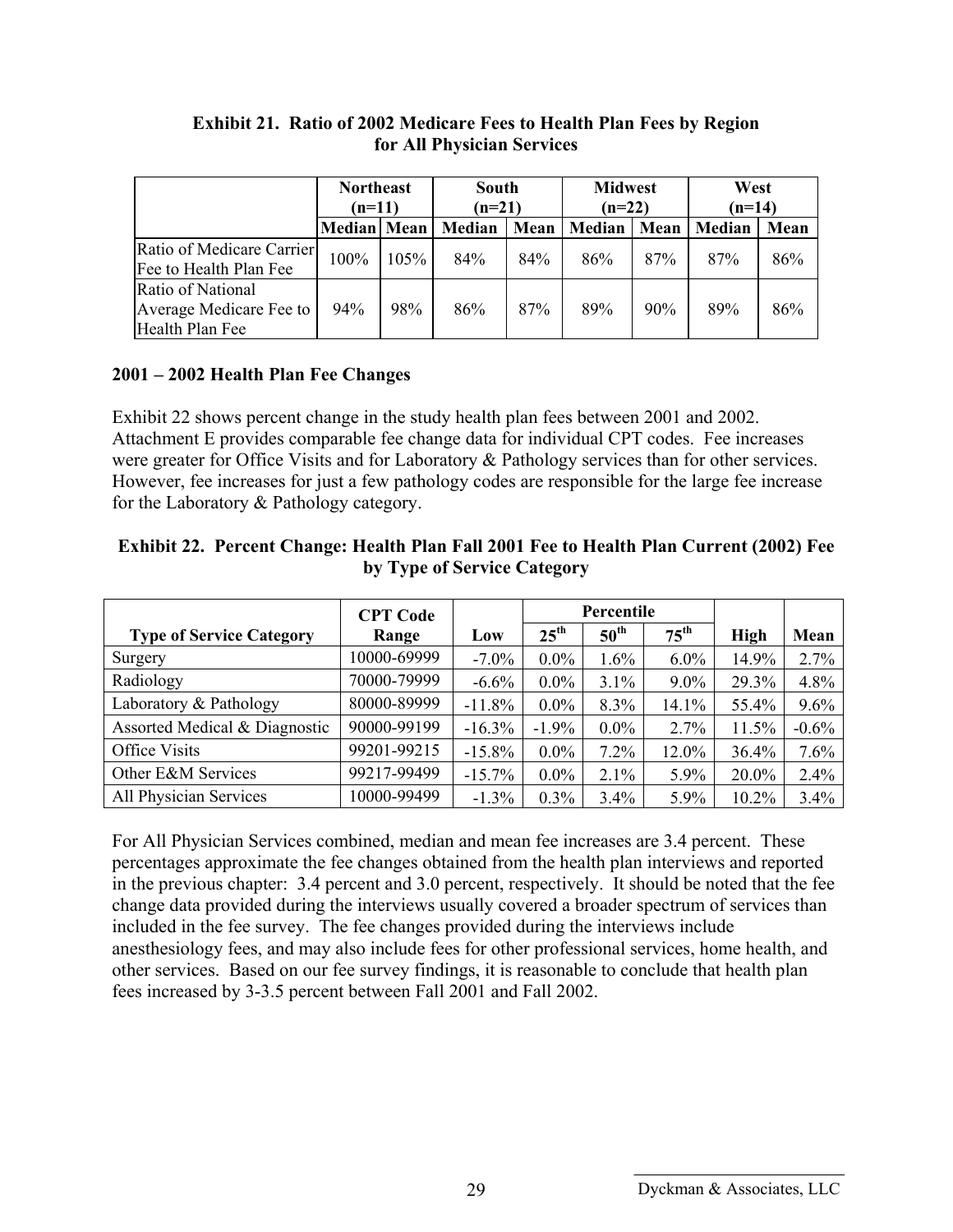#### **CONCLUSIONS**

There has been much debate as to whether private health plan fees are, on average, higher or lower than Medicare fees. Some studies, relying on fee data sources that are generally not representative of total private health insurance experience, have come to different conclusions. This study, which uses a large, broadly representative sample of health plan fee schedules, presents clear evidence that, on average, 2002 Medicare fees are lower than health plan fees. This evidence is summarized below in Exhibit 23.

|                                                           | Median  | Mean    |
|-----------------------------------------------------------|---------|---------|
| 2002 Medicare Carrier Compared to Health Plan             | 87%     | 89%     |
| 2002 National Average Medicare Compared to<br>Health Plan | 88%     | 90%     |
| Percent Change in Health Plan Fees 2001-2002              | $3.4\%$ | $3.4\%$ |

#### **Exhibit 23. Medicare and Health Plan Fee Comparison, All Physician Services**

The survey findings indicate that 2002 Medicare fees are approximately 10-15 percent lower than private health plan fees. The Medicare-health plan fee differential may be slightly larger than this, perhaps up to several percent larger, because the sample of fee schedules for the study largely excluded small health plan and provider-specific negotiated fee schedules. Fees under these fee schedules tend to be somewhat higher than under those fee schedules examined in this study.

The fee differential is less for Office Visits and greater for Surgery and most other categories of service. In 2002, health plan fees increased by approximately 3-3.5 percent, while Medicare fees declined by about 5 percent.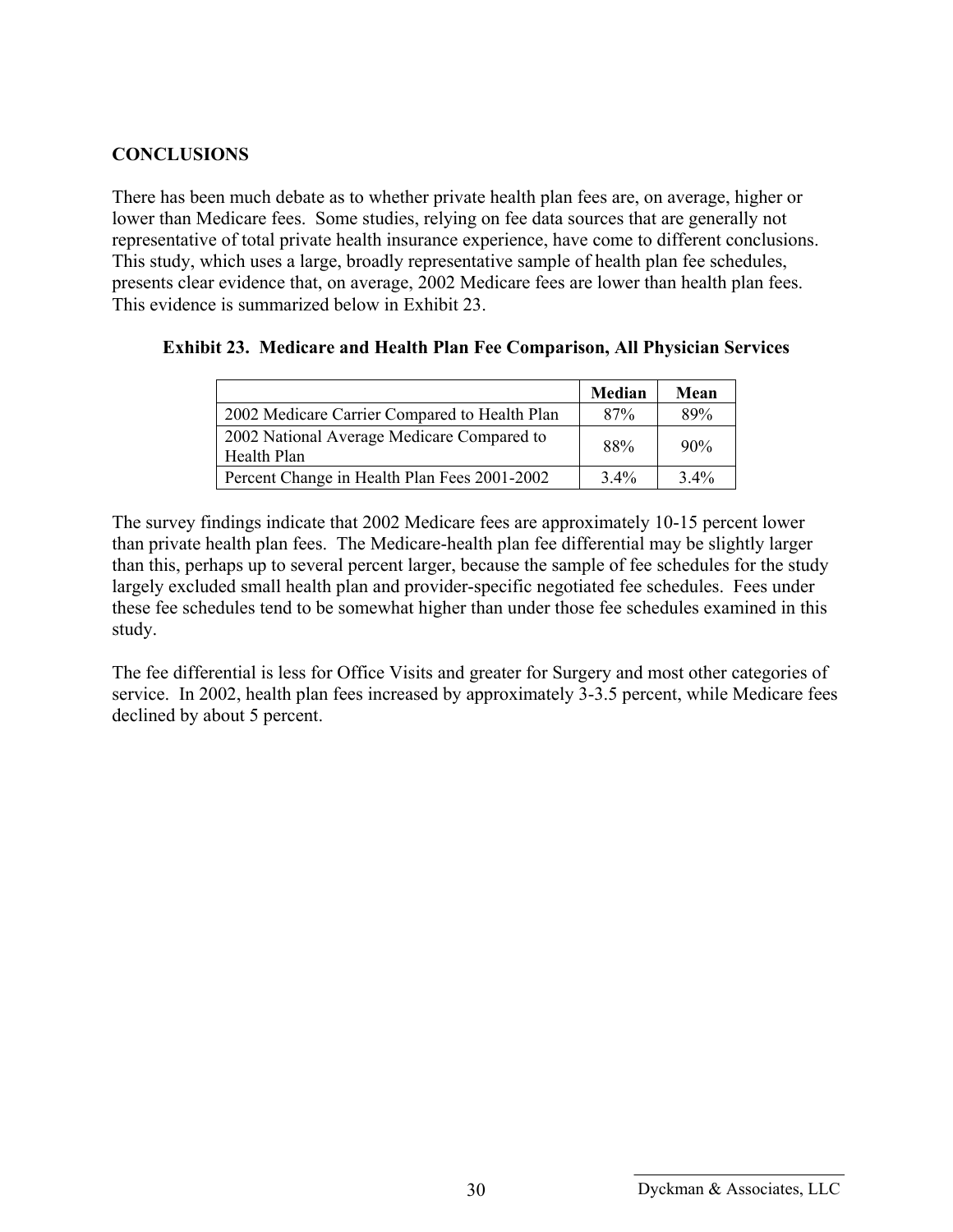#### **REFERENCES**

i Levit K., Smith C., Cowan C., et al. Inflation Spurs Health Spending in 2000, Exhibit 4. Health Affairs, January/February 2002.

 $\overline{a}$ 

- iii Metropolitan statistical areas (MSAs) and primary metropolitan statistical areas (PMSAs) were used, consolidated metropolitan statistical areas (CMSAs) were not used. Metropolitan Area Population Estimates: 1998 to 1999, U.S. Census Bureau. (http://eire.census.gov/popest/data/metro.php).
- iv Employer Health Benefits Annual Survey, The Kaiser Family Foundation and Health Research and Educational Trust Report, Exhibit 5.2-Health Plan Enrollment, by Firm Size, Region, and Industry, 2002, p. 70, 2002.
- v For example, see Short A., Mays C., and Lake T., Provider Network Instability: Implications for Choice, Costs and Continuity of Care, Issue Brief, Center for Health System Change, June 2001.
- vi The Medicare 2000-2001 figure was provided by MedPAC.
- vii Federal Register, Addendum D, November 1, 2001.
- viii Information on private health plan use of site-of-service differentials is based on the primary author's experience in evaluating and designing physician payment systems.
- <sup>ix</sup> United States General Accounting Office Report to Congressional Committees. Medicare: Payments for Covered Outpatient Drugs Exceed Providers' Cost, GAO-01-1118, September 2001.
- x 2002 National Physician Fee Schedule Relative Value Files revised October 2002, RVU02\_D.ZIP (http://www.cms.gov/providers/pufdownload/default.asp#rvu). 2002 Clinical Diagnostic Laboratory Fee Schedule, Revised December 5, 2001, 02CLAB.ZIP (http://www.cms.gov/providers/pufdownload/default.asp#rvu).
- xi Metropolitan Area Population Estimates, U.S. Census Bureau (http://eire.census.gov/popest/archives/metro/ma99- 02.txt; http://eire.census.gov/popest/archives/metro/ma99-04.txt), October 20, 2000. PMSAs and MSAs were considered, but CMSAs were not used.
- xii Federal Register, Vol. 65, No. 212. Addendum F. Proposed 2002 Versus 1999 Geographic Adjustment Factors (GAF), p. 65588, November 1, 2000.

ii Ibid.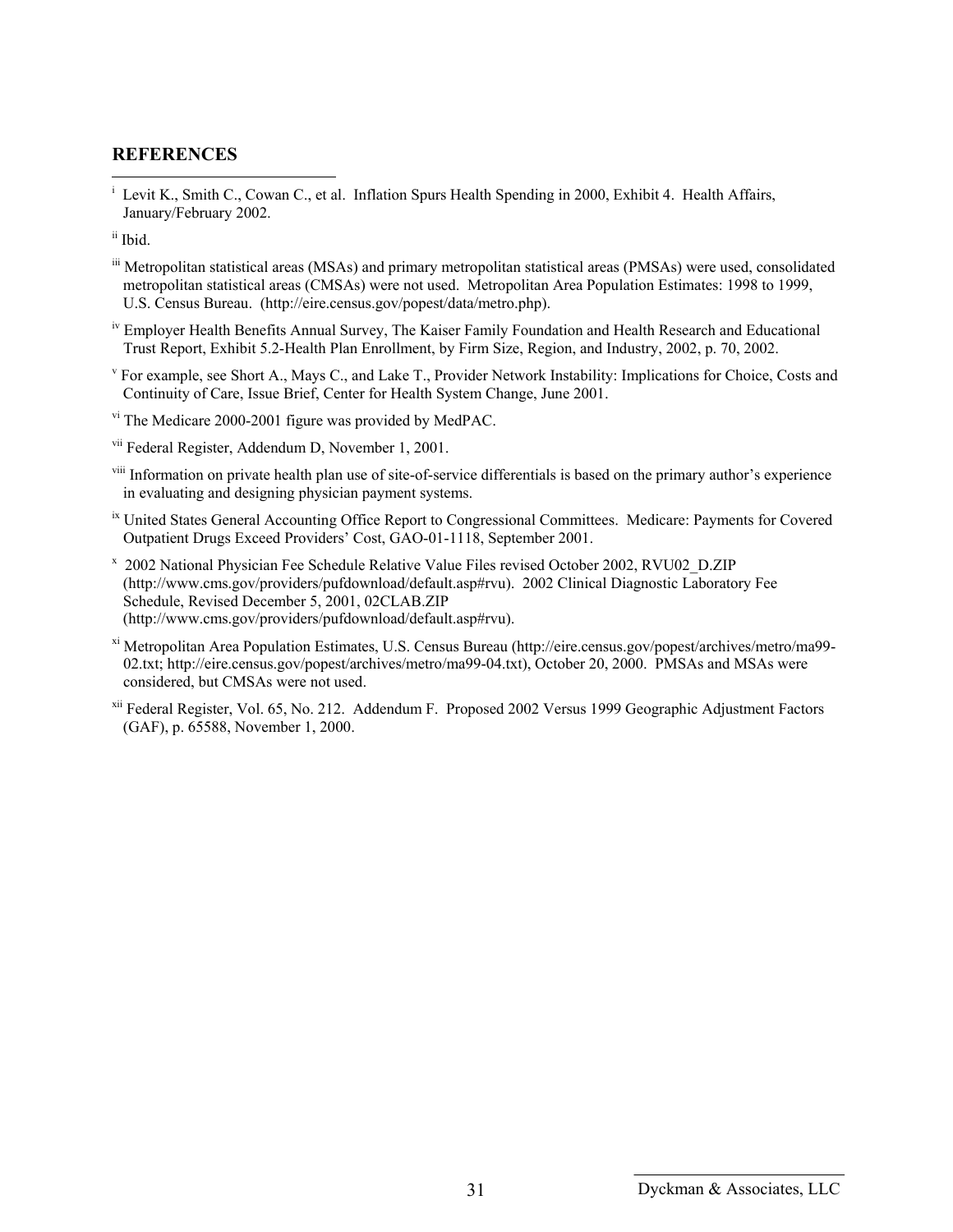# **ATTACHMENTS**

Dyckman & Associates, LLC 32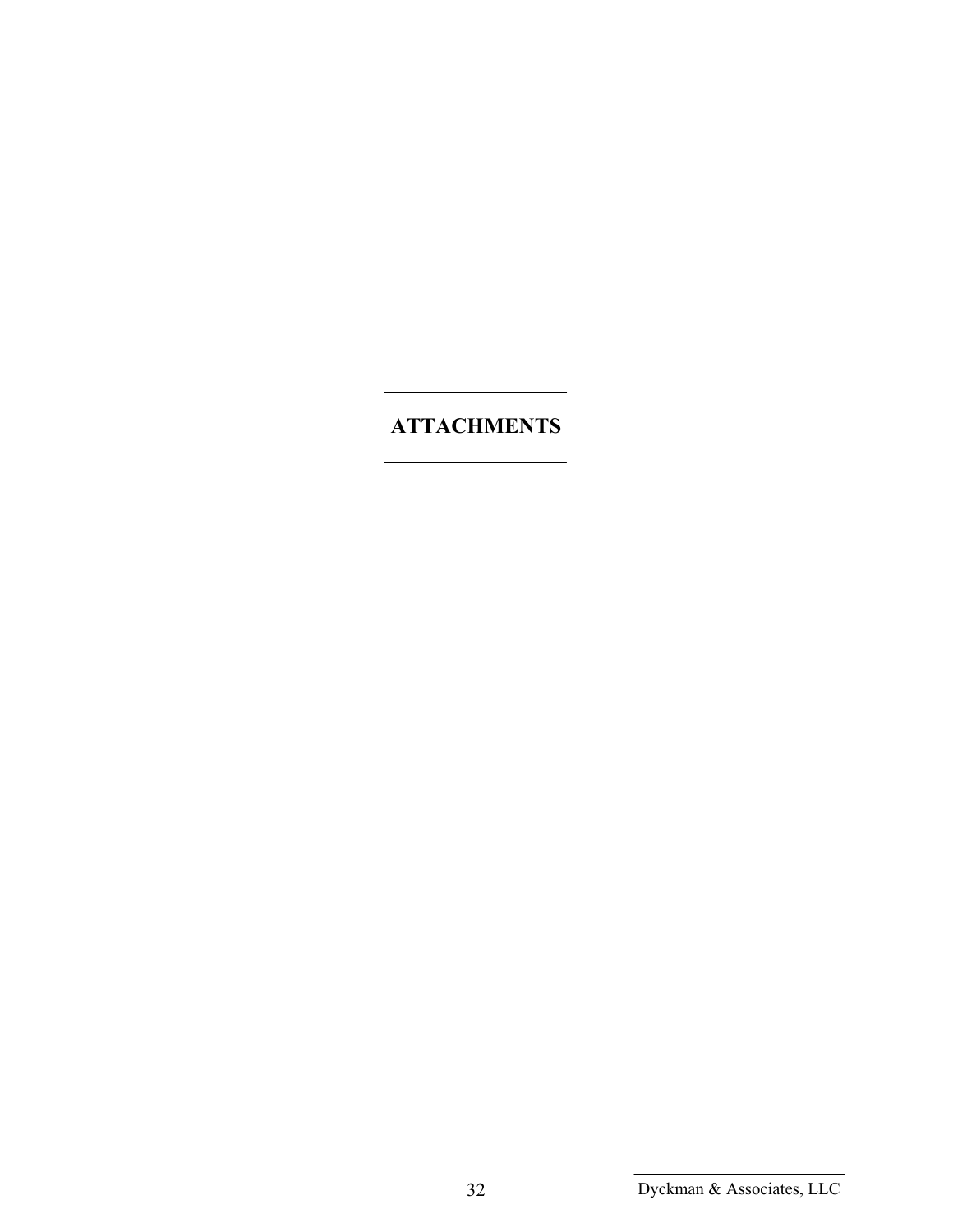#### **Attachment A: Overview of Interviews for Health Plans Participating in the MedPAC Study**

#### **October 15, 2002**

There are three primary areas for which we are seeking information from each of the participating health plans in the study. We want to obtain an overview of the health insurance environment in which the Plan operates, a description of the physician services environment, and a description of the physician payment system used by the Plan, particularly how fee decisions are affected by changes in Medicare fees. Our focus is on physician fee rather than capitation arrangements. For Plans that operate in more than one primary geographic market, we would like information for the markets with greatest enrollment.

Typically, we would expect to interview two or more individuals with expertise in one or more of these areas. We prefer a single phone interview with multiple participants that should last about 90-120 minutes. Alternatively, 2 or 3 separate interviews can be scheduled, each lasting 30-60 minutes (the physician fee-payment discussion will likely require the most time.) It is again emphasized that all information provided will be kept strictly confidential. Provided below is a summary of the subjects we expect to cover within each of the three interview areas:

- 1) Overview of Health Insurance Environment
	- Geographic dimensions of your market(s)
	- Enrollment and market share for primary products
	- Recent changes in market characteristics and competitive conditions
	- Customer concerns about claims cost and, specifically, about physician fees
- 2) Characteristics of Physician Services Environment
	- Supply and demand conditions, predominant physician group sizes and affiliations
	- Recent changes in physician group size or affiliations that may affect fee negotiations or fee levels
	- Recent changes in provider networks and in provider relations
	- Recent changes in physician fee negotiating posture
	- All of the above by specialty category
- 3) Characteristics of Physician Payment Systems
	- Characteristics of physician payment system for primary products
	- If RBRVS system, how does it differ from Medicare Fee Schedule?
	- Extent of use of provider-specific fee schedules
	- Primary factors in fee update decisions
	- Fee changes in 2002 from 2001; expected fee changes in 2003
	- Impact of Medicare 2002 fee reductions on Plan fees; expected impact of possible 2003 fee changes (up or down)
	- Fee methodology used for physician administered drugs

Please contact Zach Dyckman by e-mail or phone (202-833-8877 ext. 15) if you have any questions.

*Thank you in advance for your participation!*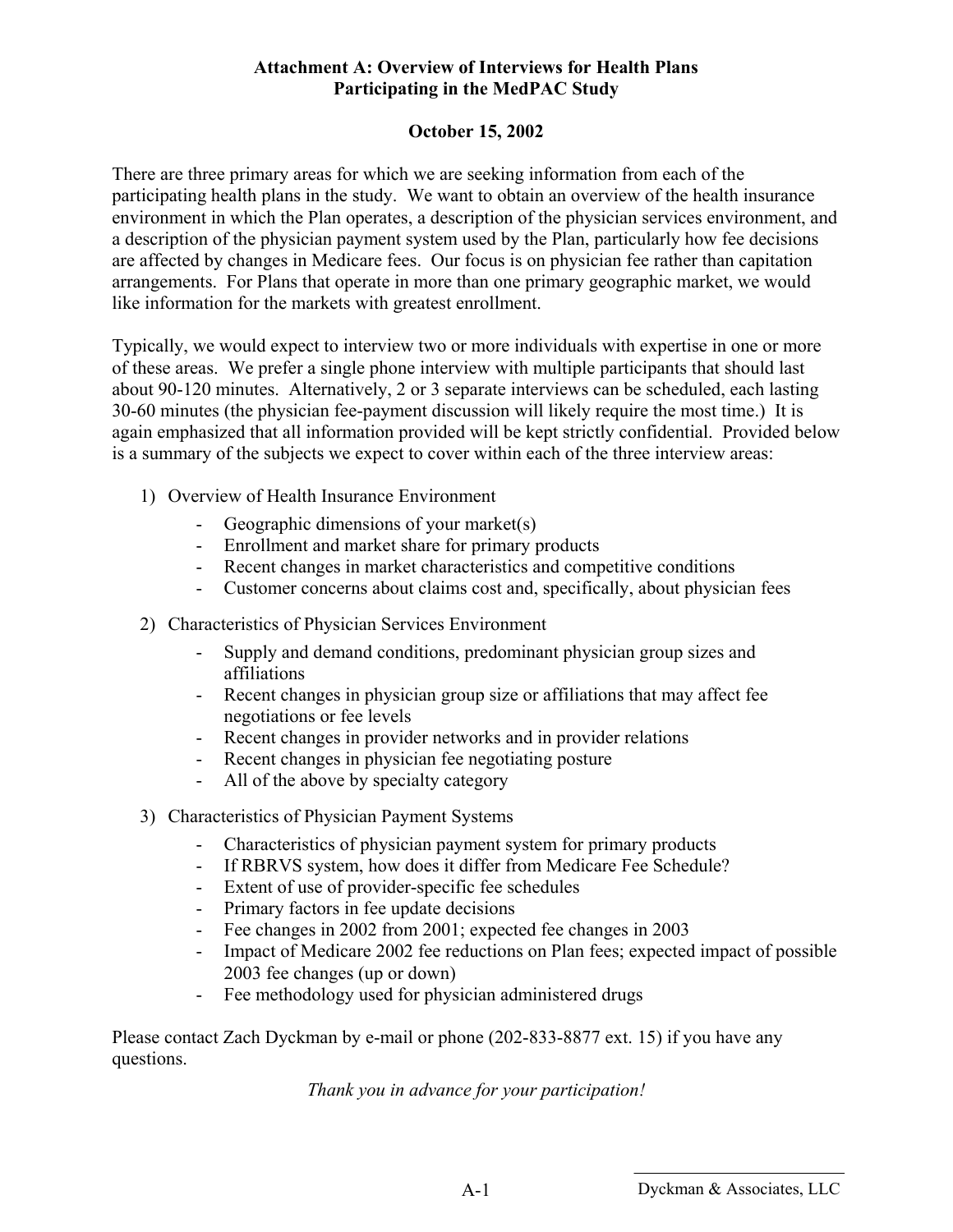| #                                                                                           |          | <b>CPT Code</b> Description                                    | <b>Type of Service</b><br>Category |
|---------------------------------------------------------------------------------------------|----------|----------------------------------------------------------------|------------------------------------|
| $\mathbf{1}$                                                                                | 11721    | Debridement of nails, six or more                              | Surgery                            |
|                                                                                             | 17000    | Destroy lesion, all benign or premalignant; first lesion       | Surgery                            |
| $\frac{2}{3}$ $\frac{4}{5}$                                                                 | 17304    | Chemosurgery of skin lesion; first stage, up to 5 specimens    | Surgery                            |
|                                                                                             | 20610    | Arthrocentesis, major joint or bursa                           | Surgery                            |
|                                                                                             | 27130    | Arthroplasty, total hip replacement                            | Surgery                            |
|                                                                                             | 27244    | Open treatment of femoral fracture                             | Surgery                            |
|                                                                                             | 27447    | Arthroplasty, total knee replacement                           | Surgery                            |
|                                                                                             | 29881    | Knee arthroscopy/surgery with meniscectomy                     | Surgery                            |
| $rac{6}{7}$ 8<br>9                                                                          | 33533    | Coronary artery bypass, single arterial graft                  | Surgery                            |
| 10                                                                                          | 35301    | Thromboendarterectomy, by neck incision                        | Surgery                            |
| 11                                                                                          | 36415*   | Routine venipuncture                                           | Surgery                            |
| $\overline{12}$                                                                             | 36533    | Insertion of implantable venous access device                  | Surgery                            |
| $\overline{13}$                                                                             | 43239    | Upper gastrointestinal endoscopy; diagnostic, with biopsy      | Surgery                            |
| 14                                                                                          | 44140    | Partial removal of colon/ Partial colectomy                    | Surgery                            |
| 15                                                                                          | 45380    | Colonoscopy, diagnostic, with biopsy                           | Surgery                            |
| 16                                                                                          | 45385    | Colonoscopy, diagnostic, lesion removal                        | Surgery                            |
| $\overline{17}$                                                                             | 50590    | Lithotripsy, fragmenting of kidney stone                       | Surgery                            |
| 18                                                                                          | 52000    | Cystourethroscopy                                              | Surgery                            |
| 19                                                                                          | 52601    | Transurethral eletcrosurgical resection of prostate, complete  | Surgery                            |
|                                                                                             | 58150    | Total abdominal hysterectomy                                   | Surgery                            |
|                                                                                             | 59400    | Total vaginal delivery                                         | Surgery                            |
|                                                                                             | 59510    | Cesarean delivery                                              | Surgery                            |
|                                                                                             | 62311    | Injection, single of diagnostic or therapeutic substances; l/s | Surgery                            |
| $\frac{20}{21}$<br>$\frac{22}{23}$<br>$\frac{23}{24}$<br>$\frac{25}{25}$<br>$\frac{26}{27}$ | 66821    | Laser surgery, incision                                        | Surgery                            |
|                                                                                             | 66984    | Extracapsular cataracts removal, with lens insertion           | Surgery                            |
|                                                                                             | 67038    | Vitrectomy, with epiretinal membrane stripping                 | Surgery                            |
|                                                                                             | 67210    | Destruction of localized lesion of retina, photcoagulation     | Surgery                            |
| 28                                                                                          | 70553    | MRI, brain, without and with contrast                          | Radiology                          |
|                                                                                             | 70553 26 | MRI, brain, without and with contrast                          | Radiology                          |
| $\frac{29}{30}$                                                                             | 70553 TC | MRI, brain, without and with contrast                          | Radiology                          |
| $\overline{31}$                                                                             | 71020    | Chest X-ray, 2 views, frontal and lateral                      | Radiology                          |
| $\overline{32}$                                                                             | 71020 26 | Chest X-ray, 2 views, frontal and lateral                      | Radiology                          |
| 33                                                                                          | 71020 TC | Chest X-ray, 2 views, frontal and lateral                      | Radiology                          |
| 34                                                                                          | 74160    | CT Abdomen, with contrast materials                            | Radiology                          |
| $\frac{35}{36}$                                                                             | 7416026  | CT Abdomen, with contrast materials                            | Radiology                          |
|                                                                                             | 74160 TC | CT Abdomen, with contrast materials                            | Radiology                          |
|                                                                                             | 76092    | Mammogram, screening, bilateral                                | Radiology                          |
| $\frac{37}{38}$<br>$\frac{39}{40}$                                                          | 76092 26 | Mammogram, screening, bilateral                                | Radiology                          |
|                                                                                             | 76092 TC | Mammogram, screening, bilateral                                | Radiology                          |
|                                                                                             | 77427    | Radiation therapy, 5 treatments                                | Radiology                          |
| 41                                                                                          | 78465    | Myocardial imaging, tomographic (nuclear scan of heart muscle) | Radiology                          |
|                                                                                             | 78465 26 | Myocardial imaging, tomographic (nuclear scan of heart muscle) | Radiology                          |
| $\frac{42}{43}$                                                                             | 78465 TC | Myocardial imaging, tomographic (nuclear scan of heart muscle) | Radiology                          |
| 44                                                                                          | 80053    | Comprehensive metabolic panel                                  | Laboratory & Pathology             |

# **Attachment B: Fee Survey Codes**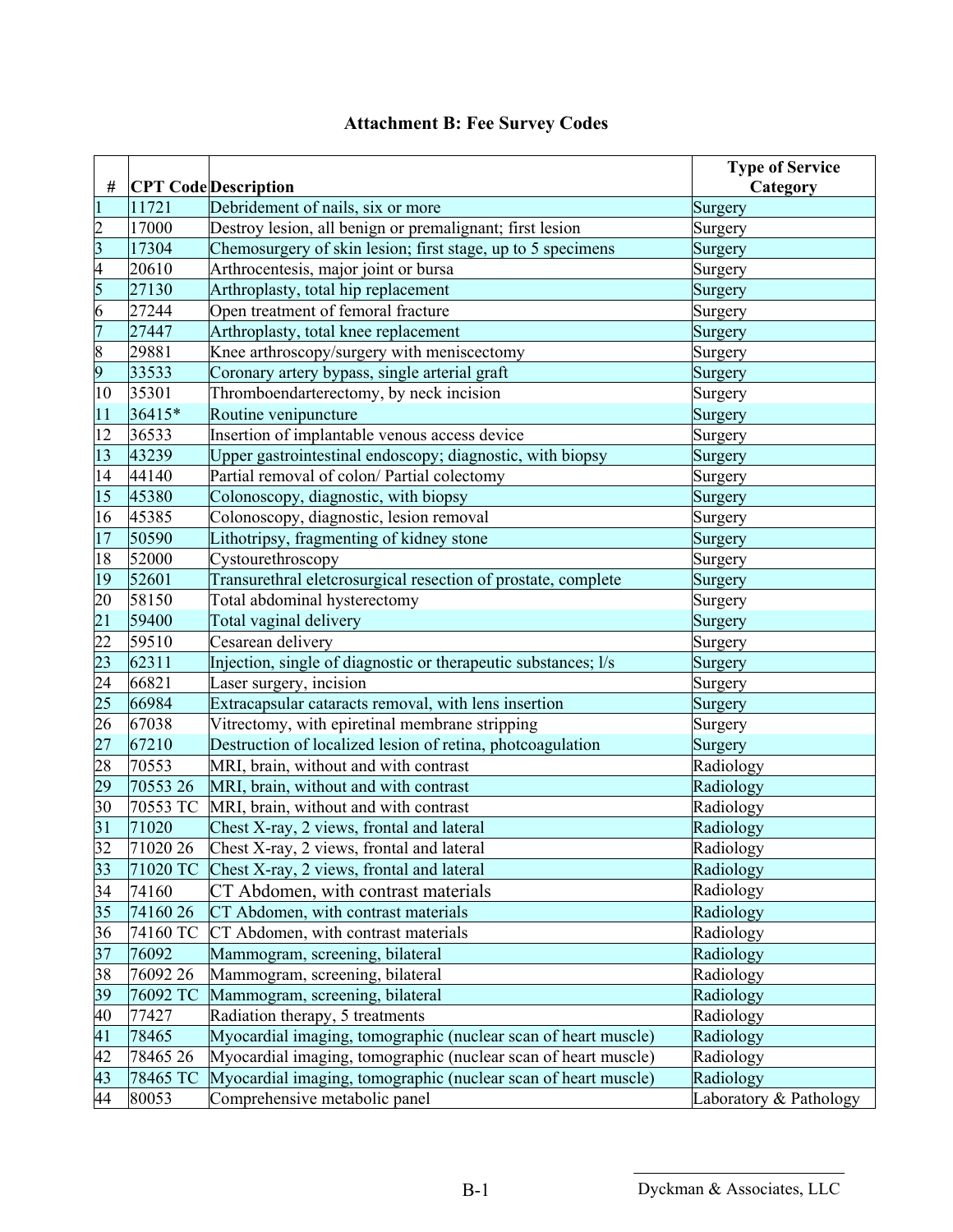|                 |          |                                                                | <b>Type of Service</b> |
|-----------------|----------|----------------------------------------------------------------|------------------------|
| $\#$            |          | <b>CPT Code</b> Description                                    | Category               |
| 45              | 80061    | Lipid panel                                                    | Laboratory & Pathology |
| 46              | 84443    | Assay thyroid stimulating hormone                              | Laboratory & Pathology |
| 47              | 85025    | Hemogram & platelet count, automated                           | Laboratory & Pathology |
| 48              | 88142    | Pap smear, automated thin layer preparation                    | Laboratory & Pathology |
| $\frac{49}{50}$ | 88164    | Pap smear, (the Bethesda System) manual screening              | Laboratory & Pathology |
|                 | 88305    | Level 4, surgical pathology, gross and microscopic examination | Laboratory & Pathology |
| 51              | 88305 26 | Level 4, surgical pathology, gross and microscopic examination | Laboratory & Pathology |
| 52              | 88305 TC | Level 4, surgical pathology, gross & microscopic examination   | Laboratory & Pathology |
| 53              | 90806    | Individual psychotherapy 45 - 50 minutes                       | Assorted Med. & Diag.  |
| 54              | 90862    | Medication management                                          | Assorted Med. & Diag.  |
| 55              | 90921    | ESRD related services, month, for patients 20+                 | Assorted Med. & Diag.  |
| 56              | 92012    | Eye exam; intermediate, established patient                    | Assorted Med. & Diag.  |
| 57              | 92014    | Eye exam, established patient, one or more visits              | Assorted Med. & Diag.  |
| 58              | 92980    | Insert intracoronary stent, single vessel                      | Assorted Med. & Diag.  |
| 59              | 93000    | Electrocardiogram                                              | Assorted Med. & Diag.  |
| 60              | 93307    | Echocardiography, heart                                        | Assorted Med. & Diag.  |
| 61              | 9330726  | Echocardiography, heart                                        | Assorted Med. & Diag.  |
| 62              | 93307 TC | Echocardiography, heart                                        | Assorted Med. & Diag.  |
| 63              | 93320    | Doppler echocardiography, heart                                | Assorted Med. & Diag.  |
| 64              | 93320 26 | Doppler echocardiography, heart                                | Assorted Med. & Diag.  |
| 65              | 93320 TC | Doppler echocardiography, heart                                | Assorted Med. & Diag.  |
| 66              | 93510    | Left heart catheterization                                     | Assorted Med. & Diag.  |
| 67              | 9351026  | Left heart catheterization                                     | Assorted Med. & Diag.  |
| 68              | 93510 TC | Left heart catheterization                                     | Assorted Med. & Diag.  |
| 69              | 96410    | Chemotherapy administration, infusion, up to 1 hour            | Assorted Med. & Diag.  |
| 70              | 96412    | Chemotherapy administration, infusion, 1-8 hours, add-on       | Assorted Med. & Diag.  |
| $\overline{71}$ | 97110    | Therapeutic procedure, one or more areas, 15 minutes           | Assorted Med. & Diag.  |
| $\overline{72}$ |          |                                                                |                        |
|                 | 99201    | Office/outpatient visit, new patient (Level 1)                 | <b>Office Visits</b>   |
| 73              | 99202    | Office/outpatient visit, new patient (Level 2)                 | <b>Office Visits</b>   |
| $\overline{74}$ | 99203    | Office/outpatient visit, new patient (Level 3)                 | <b>Office Visits</b>   |
| 75              | 99204    | Office/outpatient visit, new patient (Level 4)                 | <b>Office Visits</b>   |
| 76              | 99205    | Office/outpatient visit, new patient (Level 5)                 | <b>Office Visits</b>   |
| 77              | 99211    | Office/outpatient visit, established patient (Level 1)         | <b>Office Visits</b>   |
| 78              | 99212    | Office/outpatient visit, established patient (Level 2)         | <b>Office Visits</b>   |
| 79              | 99213    | Office/outpatient visit, established patient (Level 3)         | <b>Office Visits</b>   |
| 80              | 99214    | Office/outpatient visit, established patient (Level 4)         | <b>Office Visits</b>   |
| 81              | 99215    | Office/outpatient visit, established patient (Level 5)         | Office Visits          |
| 82              | 99222    | Initial hospital care (Level 2)                                | Other E&M              |
| 83              | 99223    | Initial hospital care (Level 3)                                | Other E&M              |
| 84              | 99231    | Subsequent hospital care (Level 1)                             | Other E&M              |
| 85              | 99232    | Subsequent hospital care (Level 2)                             | Other E&M              |
| 86              | 99233    | Subsequent hospital care (Level 3)                             | Other E&M              |
| 87              | 99238    | Hospital discharge day, 30 minutes or less                     | Other E&M              |
| 88              | 99243    | Office consultation (Level 3)                                  | Other E&M              |
| 89              | 99244    | Office consultation (Level 4)                                  | Other E&M              |
| 90              | 99245    | Office consultation (Level 5)                                  | Other E&M              |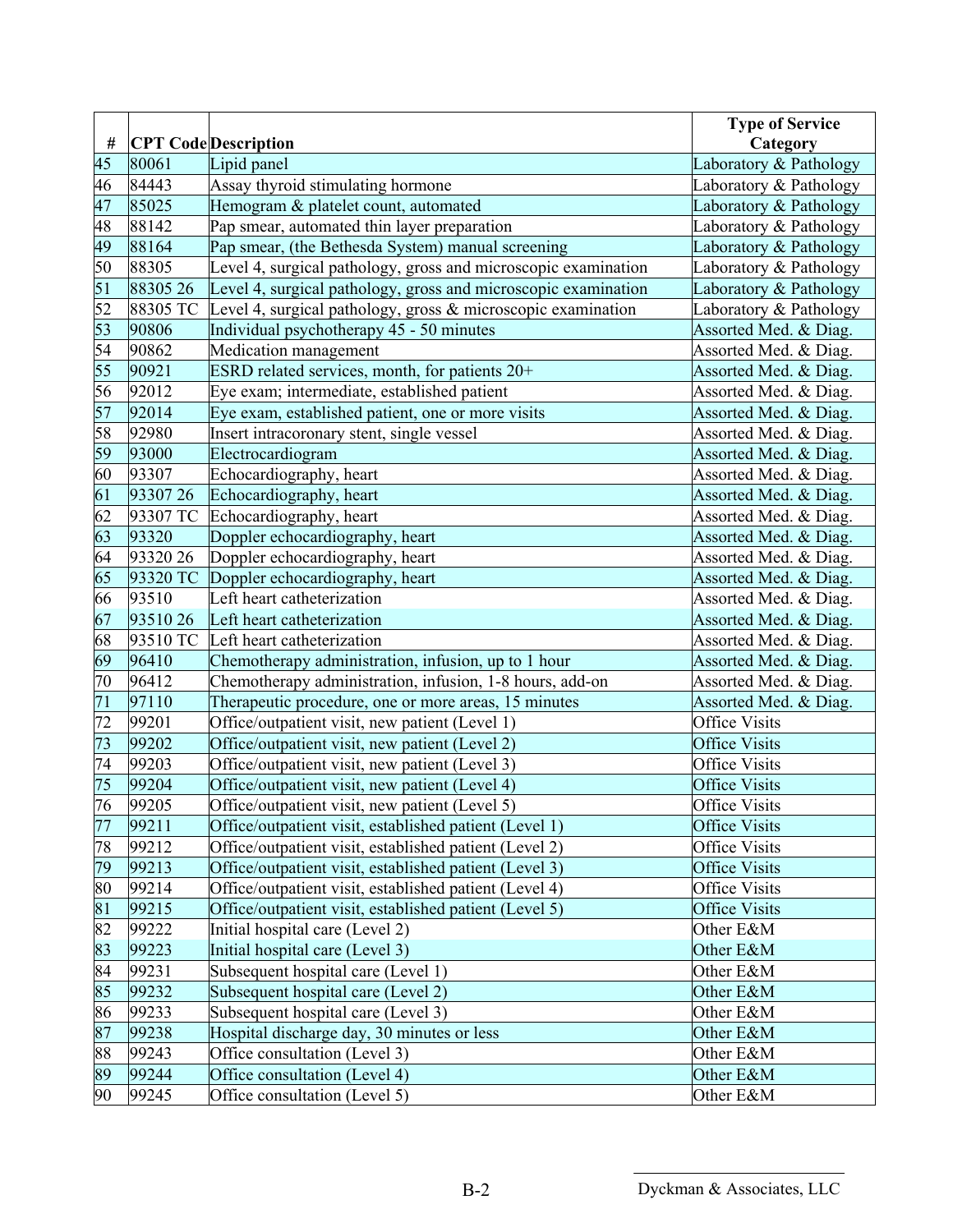| #  |           |                                                              | <b>Type of Service</b> |
|----|-----------|--------------------------------------------------------------|------------------------|
|    |           | <b>CPT Code</b> Description                                  | Category               |
| 91 | 99253     | Initial inpatient consultation (Level 3)                     | Other E&M              |
| 92 | 99254     | Initial inpatient consultation (Level 4)                     | Other E&M              |
| 93 | 99255     | Initial inpatient consultation (Level 5)                     | Other E&M              |
| 94 | 99282     | Emergency department visit (Level 2)                         | Other E&M              |
| 95 | 99283     | Emergency department visit (Level 3)                         | Other E&M              |
| 96 | 99284     | Emergency department visit (Level 4)                         | Other E&M              |
| 97 | 99285     | Emergency department visit (Level 5)                         | Other E&M              |
| 98 | 99291     | Critical care services, first 30-74 minutes                  | Other E&M              |
| 99 | 99311     | Subsequent nursing facility care (Level 1)                   | Other E&M              |
|    | 100 99312 | Subsequent nursing facility care (Level 2)                   | Other E&M              |
|    | 101 99313 | Subsequent nursing facility care (Level 3)                   | Other E&M              |
|    | 102 99382 | Initial comprehensive preventive visit, age 1-4 years        | Other E&M              |
|    | 103 99386 | Initial comprehensive preventive visit, age 40-64 years      | Other E&M              |
|    | 104 99397 | Comprehensive preventive visit, established patient, age 65+ | Other E&M              |

\* HCPCS code G0001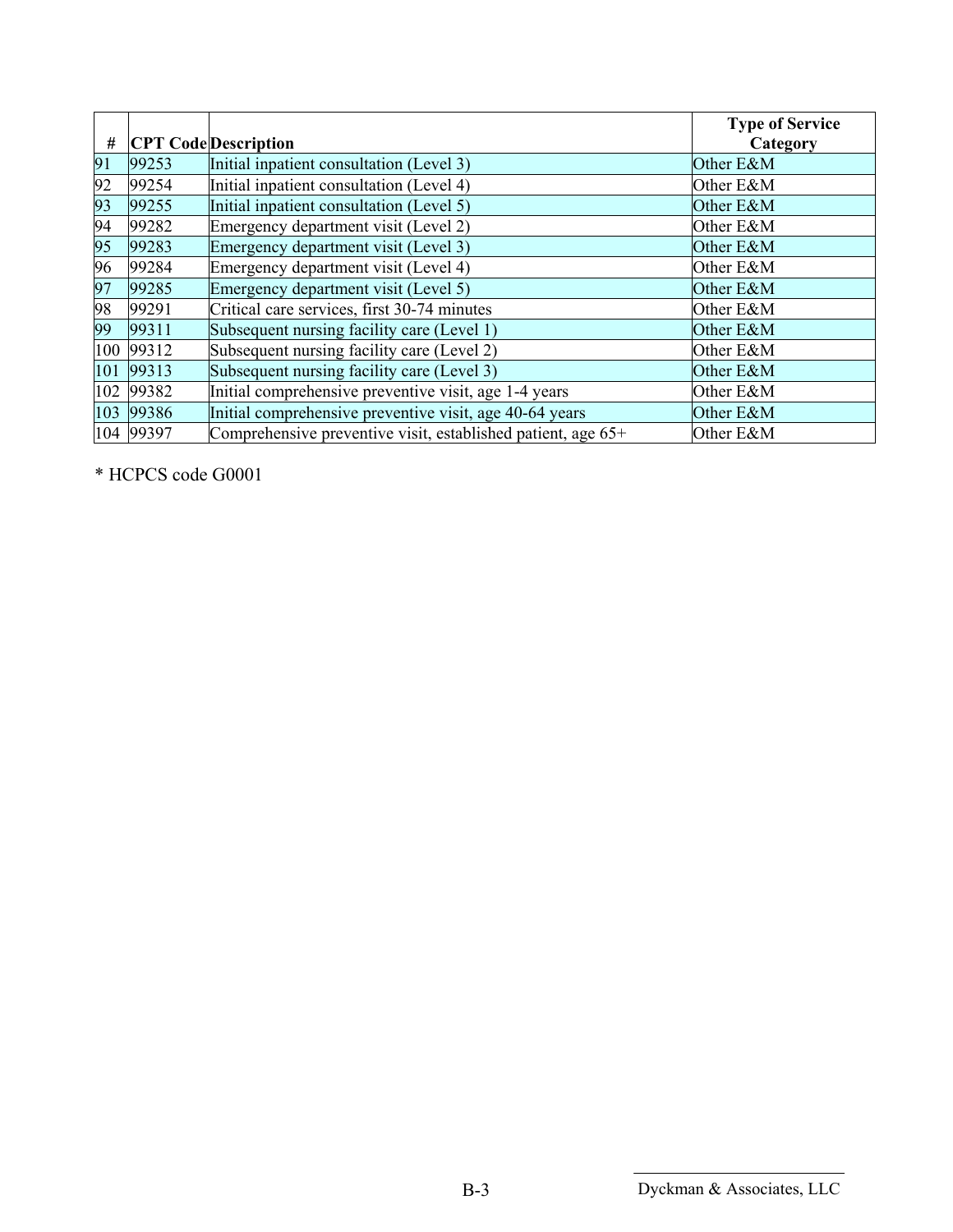| <b>Description</b>                                             | <b>CPT</b><br>Code | Low | 25th<br>Percentile | <b>50th</b><br>Percentile | 75 <sub>th</sub><br>Percentile | <b>High</b> | Mean | $\mathbf n$ |
|----------------------------------------------------------------|--------------------|-----|--------------------|---------------------------|--------------------------------|-------------|------|-------------|
| Debridement of nails, six or more                              | 11721              | 29% | 68%                | 76%                       | 90%                            | 154%        | 79%  | 68          |
| Destroy lesion, all benign or premalignant; first lesion       | 17000              | 61% | 82%                | 97%                       | 113%                           | 275%        | 105% | 68          |
| Chemosurgery of skin lesion; first stage, up to 5 specimens    | 17304              | 56% | 78%                | 91%                       | 105%                           | 167%        | 92%  | 68          |
| Arthrocentesis, major joint or bursa                           | 20610              | 42% | 69%                | 81%                       | 97%                            | 167%        | 84%  | 68          |
| Arthroplasty, total hip replacement                            | 27130              | 22% | 59%                | 75%                       | 90%                            | 202%        | 75%  | 68          |
| Open treatment of femoral fracture                             | 27244              | 30% | 68%                | 77%                       | 90%                            | 117%        | 78%  | 68          |
| Arthroplasty, total knee replacement                           | 27447              | 21% | 60%                | 75%                       | 90%                            | 115%        | 73%  | 68          |
| Knee arthroscopy/surgery with meniscectomy                     | 29881              | 21% | 65%                | 75%                       | 91%                            | 121%        | 76%  | 68          |
| Coronary artery bypass, single arterial graft                  | 33533              | 22% | 59%                | 75%                       | 90%                            | 115%        | 73%  | 68          |
| Thromboendarterectomy, by neck incision                        | 35301              | 25% | 61%                | 73%                       | 87%                            | 115%        | 73%  | 68          |
| Routine venipuncture                                           | 36415*             | 15% | 50%                | 60%                       | 82%                            | 102%        | 64%  | 57          |
| Insertion of implantable venous access device                  | 36533              | 24% | 65%                | 80%                       | 90%                            | 115%        | 76%  | 67          |
| Upper gastrointestinal endoscopy; diagnostic, with biopsy      | 43239              | 42% | 81%                | 94%                       | 116%                           | 173%        | 99%  | 68          |
| Partial removal of colon/ Partial colectomy                    | 44140              | 34% | 71%                | 80%                       | 94%                            | 115%        | 81%  | 68          |
| Colonoscopy, diagnostic, with biopsy                           | 45380              | 37% | 82%                | 95%                       | 109%                           | 167%        | 99%  | 68          |
| Colonoscopy, diagnostic, lesion removal                        | 45385              | 42% | 79%                | 90%                       | 105%                           | 145%        | 92%  | 68          |
| Lithotripsy, fragmenting of kidney stone                       | 50590              | 21% | 69%                | 80%                       | 94%                            | 152%        | 80%  | 68          |
| Cystourethroscopy                                              | 52000              | 44% | 81%                | 97%                       | 105%                           | 184%        | 97%  | 68          |
| Transurethral eletcrosurgical resection of prostate, complete  | 52601              | 25% | 63%                | 76%                       | 91%                            | 137%        | 77%  | 68          |
| Total abdominal hysterectomy                                   | 58150              | 24% | 65%                | 74%                       | 93%                            | 115%        | 76%  | 68          |
| Total vaginal delivery                                         | 59400              | 50% | 73%                | 79%                       | 86%                            | 117%        | 79%  | 66          |
| Cesarean delivery                                              | 59510              | 49% | 74%                | 83%                       | 92%                            | 124%        | 84%  | 66          |
| Injection, single of diagnostic or therapeutic substances; l/s | 62311              | 30% | 74%                | 84%                       | 98%                            | 265%        | 95%  | 68          |
| Laser surgery, incision                                        | 66821              | 21% | 68%                | 77%                       | 95%                            | 130%        | 79%  | 68          |
| Extracapsular cataracts removal, with lens insertion           | 66984              | 25% | 56%                | 73%                       | 89%                            | 115%        | 72%  | 67          |

# **Attachment C. Ratio of 2002 Medicare Carrier Fee to Health Plan Current (2002) Fee**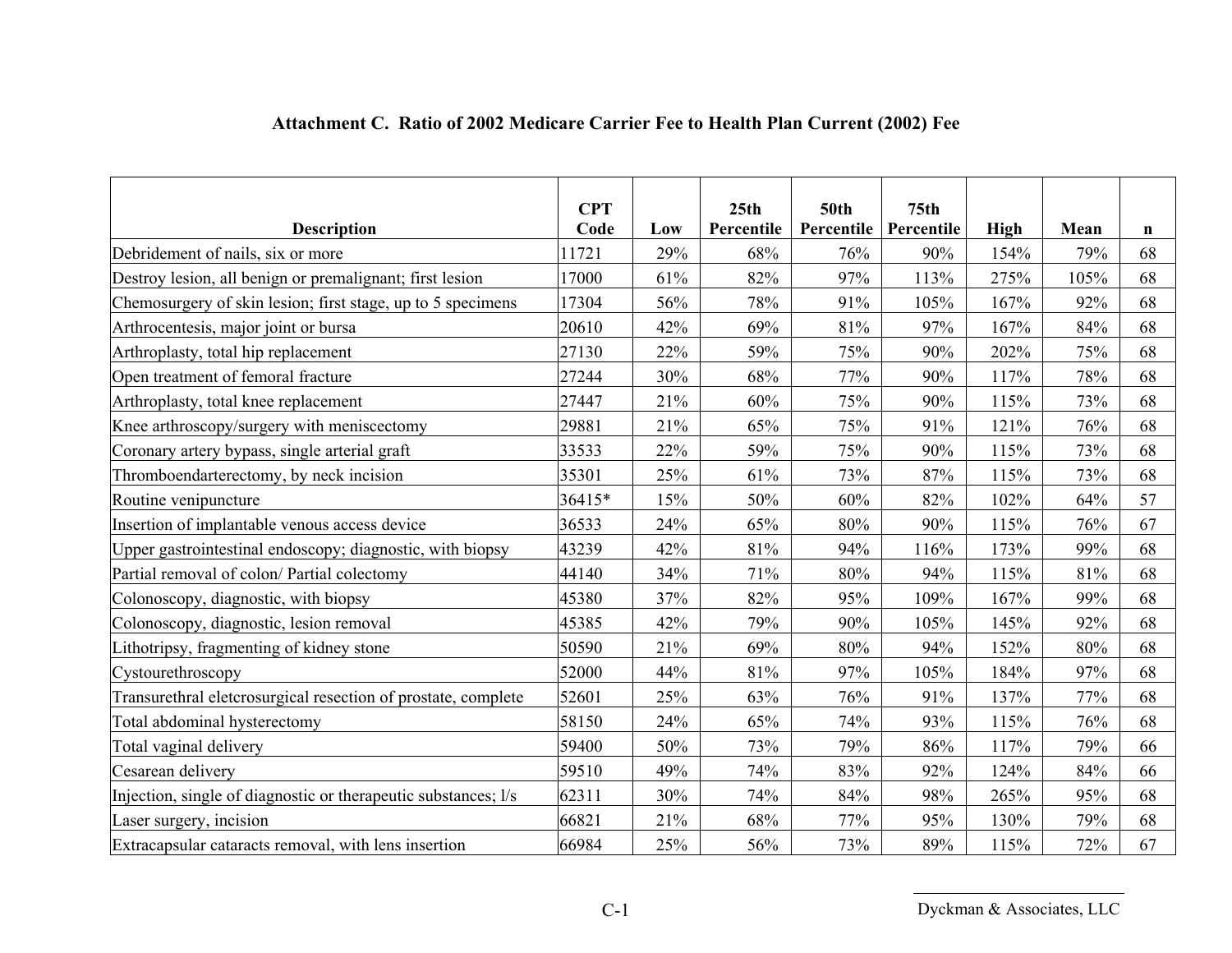| <b>Description</b>                                                      | <b>CPT</b><br>Code | Low | 25th<br>Percentile | <b>50th</b><br>Percentile | 75 <sub>th</sub><br>Percentile | <b>High</b> | Mean | n  |
|-------------------------------------------------------------------------|--------------------|-----|--------------------|---------------------------|--------------------------------|-------------|------|----|
| Vitrectomy, with epiretinal membrane stripping                          | 67038              | 25% | 58%                | 74%                       | 89%                            | 115%        | 73%  | 68 |
| Destruction of localized lesion of retina, photocoagulation             | 67210              | 38% | 67%                | 77%                       | 92%                            | 116%        | 78%  | 68 |
| MRI, brain, without and with contrast                                   | 70553              | 44% | 69%                | 82%                       | 98%                            | 363%        | 94%  | 67 |
| MRI, brain, without and with contrast                                   | 70553 26           | 20% | 68%                | $80\%$                    | 91%                            | 125%        | 80%  | 68 |
| MRI, brain, without and with contrast                                   | 70553 TC           | 44% | 70%                | 83%                       | 97%                            | 465%        | 100% | 67 |
| Chest X-ray, 2 views, frontal and lateral                               | 71020              | 37% | 67%                | 79%                       | 90%                            | 133%        | 78%  | 68 |
| Chest X-ray, 2 views, frontal and lateral                               | 71020 26           | 33% | 67%                | 77%                       | 88%                            | 132%        | 77%  | 68 |
| Chest X-ray, 2 views, frontal and lateral                               | 71020 TC           | 37% | 69%                | 80%                       | 90%                            | 133%        | 79%  | 68 |
| CT Abdomen, with contrast materials                                     | 74160              | 38% | 67%                | 77%                       | 92%                            | 130%        | 79%  | 67 |
| CT Abdomen, with contrast materials                                     | 7416026            | 33% | 67%                | 77%                       | 90%                            | 568%        | 85%  | 67 |
| CT Abdomen, with contrast materials                                     | 74160 TC           | 38% | 67%                | 77%                       | 91%                            | 131%        | 79%  | 67 |
| Mammogram, screening, bilateral                                         | 76092              | 44% | 73%                | 86%                       | 101%                           | 157%        | 90%  | 68 |
| Mammogram, screening, bilateral                                         | 76092 26           | 44% | 74%                | 90%                       | 106%                           | 167%        | 95%  | 68 |
| Mammogram, screening, bilateral                                         | 76092 TC           | 44% | 70%                | 84%                       | 103%                           | 159%        | 89%  | 68 |
| Radiation therapy, 5 treatments                                         | 77427              | 17% | 71%                | 80%                       | 92%                            | 115%        | 80%  | 64 |
| Myocardial imaging, tomographic (nuclear scan of heart muscle) 78465    |                    | 40% | 67%                | 76%                       | 92%                            | 130%        | 79%  | 68 |
| Myocardial imaging, tomographic (nuclear scan of heart muscle) 78465 26 |                    | 31% | 66%                | 77%                       | 90%                            | 130%        | 77%  | 68 |
| Myocardial imaging, tomographic (nuclear scan of heart muscle) 78465 TC |                    | 41% | 68%                | 76%                       | 92%                            | 139%        | 80%  | 68 |
| Comprehensive metabolic panel                                           | 80053              | 24% | 73%                | 100%                      | 102%                           | 464%        | 123% | 61 |
| Lipid panel                                                             | 80061              | 26% | 75%                | 97%                       | 111%                           | 309%        | 111% | 62 |
| Assay thyroid stimulating hormone                                       | 84443              | 26% | 75%                | 100%                      | 101%                           | 273%        | 110% | 62 |
| Hemogram & platelet count, automated                                    | 85025              | 28% | 72%                | 98%                       | 100%                           | 358%        | 108% | 63 |
| Pap smear, automated thin layer preparation                             | 88142              | 43% | 85%                | 100%                      | 100%                           | 147%        | 97%  | 62 |
| Pap smear, (the Bethesda System) manual screening                       | 88164              | 37% | 89%                | 100%                      | 124%                           | 255%        | 116% | 63 |
| Level 4, surgical pathology, gross and microscopic examination          | 88305              | 42% | 80%                | 95%                       | 101%                           | 200%        | 94%  | 66 |
| Level 4, surgical pathology, gross and microscopic examination          | 88305 26           | 29% | 65%                | 77%                       | 90%                            | 197%        | 78%  | 66 |
| Level 4, surgical pathology, gross $\&$ microscopic examination         | 88305 TC           | 53% | 86%                | 100%                      | 132%                           | 287%        | 118% | 65 |
| Individual psychotherapy 45 - 50 minutes                                | 90806              | 58% | 80%                | 90%                       | 101%                           | 217%        | 94%  | 67 |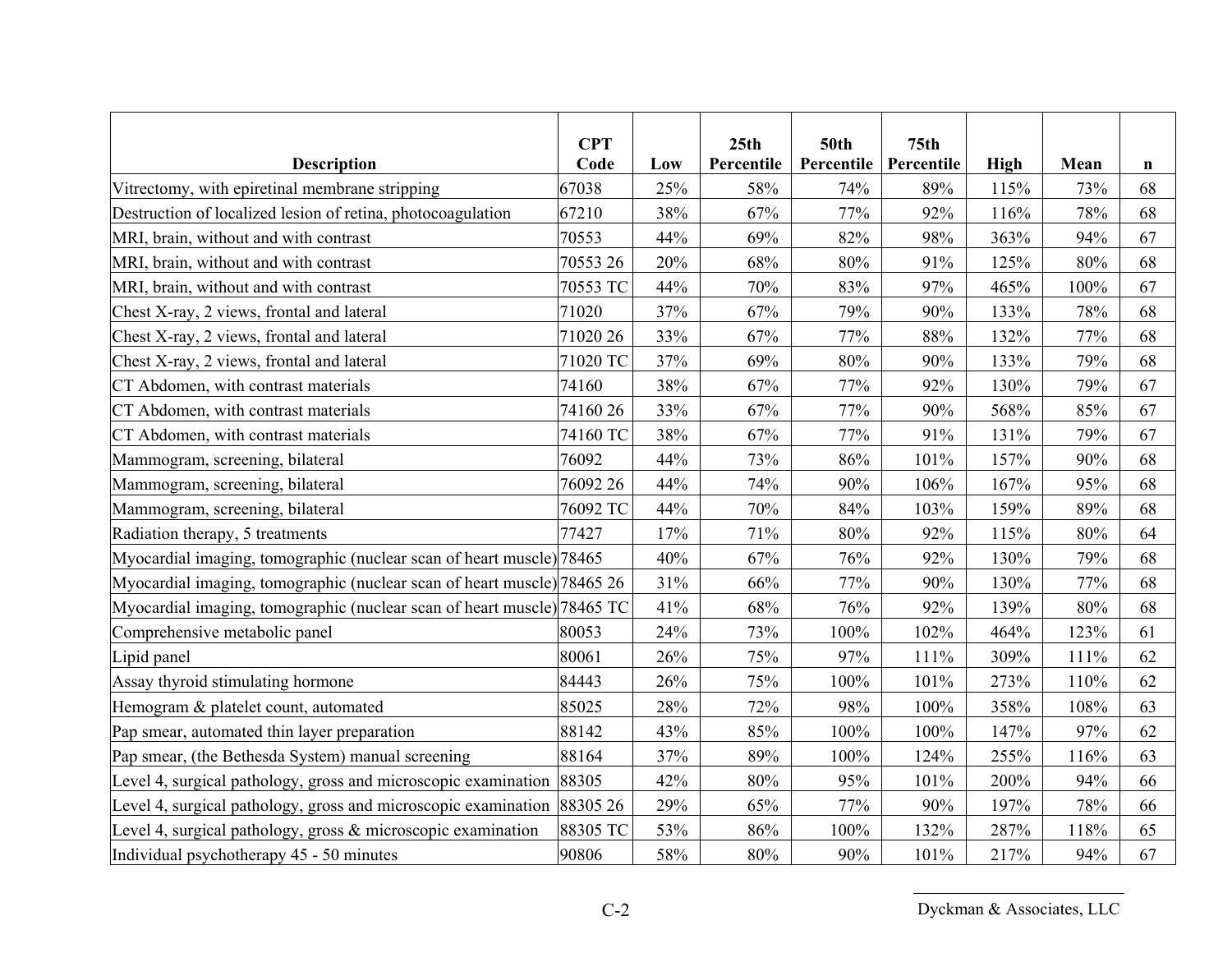| <b>Description</b>                                       | <b>CPT</b><br>Code | Low | 25th<br>Percentile | <b>50th</b><br>Percentile | 75 <sub>th</sub><br>Percentile | <b>High</b> | Mean | n  |
|----------------------------------------------------------|--------------------|-----|--------------------|---------------------------|--------------------------------|-------------|------|----|
| Medication management                                    | 90862              | 58% | 80%                | 90%                       | 98%                            | 119%        | 89%  | 67 |
| ESRD related services, month, for patients 20+           | 90921              | 58% | 80%                | 86%                       | 100%                           | 146%        | 90%  | 68 |
| Eye exam; intermediate, established patient              | 92012              | 60% | 82%                | 95%                       | 108%                           | 215%        | 100% | 68 |
| Eye exam, established patient, one or more visits        | 92014              | 62% | 83%                | 97%                       | 115%                           | 202%        | 104% | 68 |
| Insert intracoronary stent, single vessel                | 92980              | 18% | 53%                | 71%                       | 84%                            | 118%        | 69%  | 68 |
| Electrocardiogram                                        | 93000              | 35% | 64%                | 74%                       | 89%                            | 116%        | 76%  | 68 |
| Echocardiography, heart                                  | 93307              | 42% | 66%                | 74%                       | 88%                            | 118%        | 76%  | 68 |
| Echocardiography, heart                                  | 93307 26           | 20% | 56%                | 73%                       | 85%                            | 117%        | 70%  | 68 |
| Echocardiography, heart                                  | 93307 TC           | 43% | 69%                | 79%                       | 89%                            | 126%        | 79%  | 68 |
| Doppler echocardiography, heart                          | 93320              | 30% | 66%                | 73%                       | 90%                            | 118%        | 76%  | 68 |
| Doppler echocardiography, heart                          | 93320 26           | 26% | 52%                | 71%                       | 85%                            | 115%        | 68%  | 68 |
| Doppler echocardiography, heart                          | 93320 TC           | 31% | 69%                | 79%                       | 89%                            | 139%        | 79%  | 68 |
| Left heart catheterization                               | 93510              | 44% | 71%                | 79%                       | 91%                            | 341%        | 84%  | 50 |
| Left heart catheterization                               | 9351026            | 19% | 55%                | 74%                       | 89%                            | 105%        | 73%  | 66 |
| Left heart catheterization                               | 93510 TC           | 44% | 70%                | 81%                       | 90%                            | 560%        | 88%  | 53 |
| Chemotherapy administration, infusion, up to 1 hour      | 96410              | 24% | 70%                | 80%                       | 89%                            | 114%        | 79%  | 68 |
| Chemotherapy administration, infusion, 1-8 hours, add-on | 96412              | 24% | 70%                | 81%                       | 90%                            | 114%        | 79%  | 68 |
| Therapeutic procedure, one or more areas, 15 minutes     | 97110              | 57% | 84%                | 95%                       | 106%                           | 171%        | 97%  | 67 |
| Office/outpatient visit, new patient (Level 1)           | 99201              | 52% | 80%                | 88%                       | 96%                            | 153%        | 88%  | 68 |
| Office/outpatient visit, new patient (Level 2)           | 99202              | 64% | 83%                | 93%                       | 99%                            | 143%        | 92%  | 68 |
| Office/outpatient visit, new patient (Level 3)           | 99203              | 64% | 84%                | 93%                       | 101%                           | 148%        | 95%  | 68 |
| Office/outpatient visit, new patient (Level 4)           | 99204              | 64% | 83%                | 93%                       | 100%                           | 167%        | 96%  | 68 |
| Office/outpatient visit, new patient (Level 5)           | 99205              | 64% | 83%                | 93%                       | 100%                           | 195%        | 97%  | 68 |
| Office/outpatient visit, established patient (Level 1)   | 99211              | 55% | 83%                | 93%                       | 98%                            | 231%        | 94%  | 68 |
| Office/outpatient visit, established patient (Level 2)   | 99212              | 64% | 84%                | 94%                       | 99%                            | 162%        | 94%  | 68 |
| Office/outpatient visit, established patient (Level 3)   | 99213              | 64% | 83%                | 93%                       | 101%                           | 155%        | 95%  | 68 |
| Office/outpatient visit, established patient (Level 4)   | 99214              | 64% | 84%                | 94%                       | 101%                           | 164%        | 98%  | 68 |
| Office/outpatient visit, established patient (Level 5)   | 99215              | 64% | 83%                | 93%                       | 100%                           | 178%        | 98%  | 68 |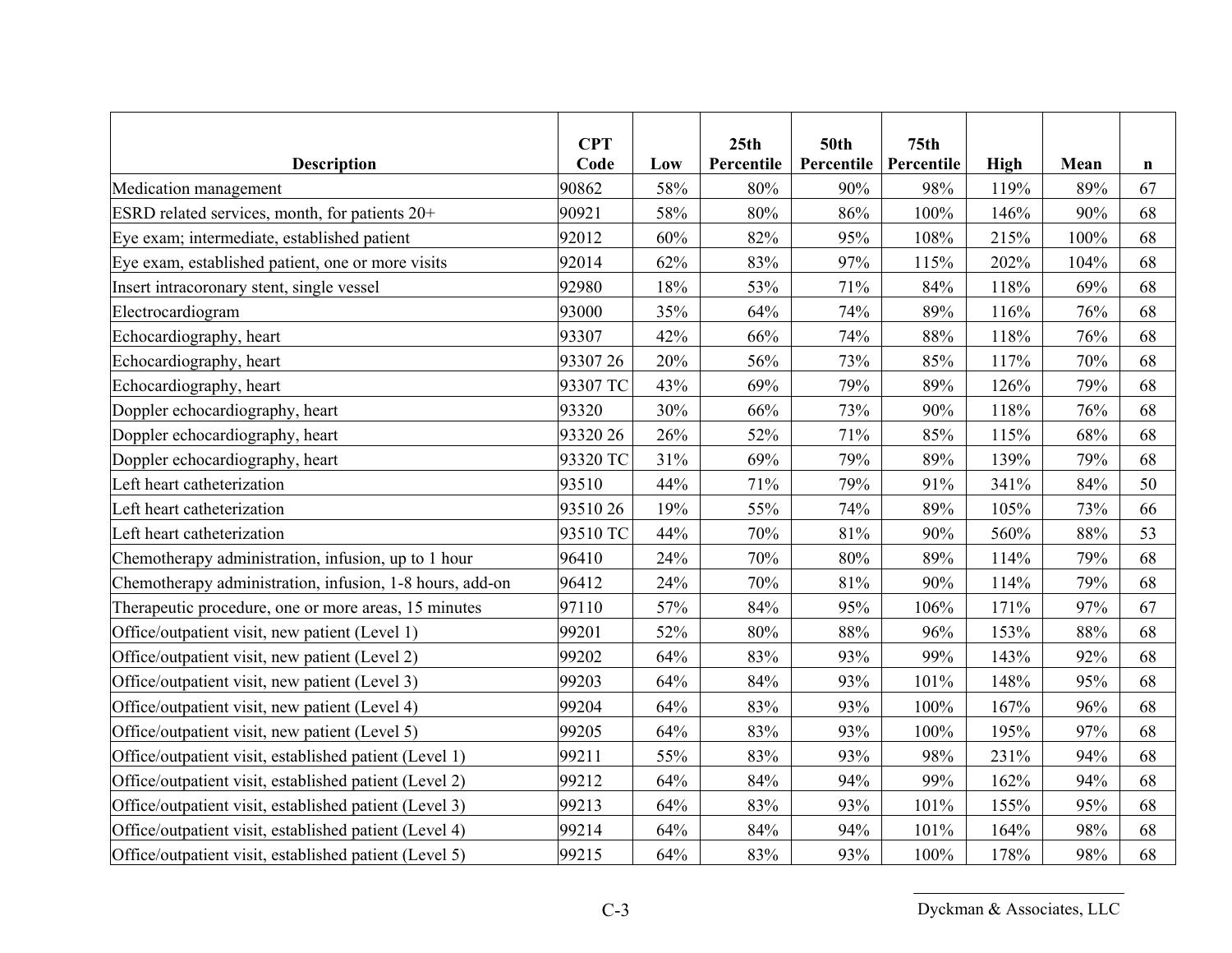|                                                              | <b>CPT</b><br>Code |     | 25 <sub>th</sub><br>Percentile | <b>50th</b><br>Percentile | 75 <sub>th</sub><br>Percentile |             |      |             |
|--------------------------------------------------------------|--------------------|-----|--------------------------------|---------------------------|--------------------------------|-------------|------|-------------|
| <b>Description</b>                                           |                    | Low |                                |                           |                                | <b>High</b> | Mean | $\mathbf n$ |
| Initial hospital care (Level 2)                              | 99222              | 53% | 80%                            | 85%                       | 95%                            | 132%        | 86%  | 68          |
| Initial hospital care (Level 3)                              | 99223              | 53% | 80%                            | 88%                       | 97%                            | 147%        | 90%  | 68          |
| Subsequent hospital care (Level 1)                           | 99231              | 32% | 76%                            | 84%                       | 94%                            | 118%        | 84%  | 68          |
| Subsequent hospital care (Level 2)                           | 99232              | 38% | 80%                            | 86%                       | 96%                            | 132%        | 87%  | 68          |
| Subsequent hospital care (Level 3)                           | 99233              | 40% | 81%                            | 89%                       | 97%                            | 147%        | 90%  | 68          |
| Hospital discharge day, 30 minutes or less                   | 99238              | 56% | 82%                            | 90%                       | 98%                            | 161%        | 92%  | 68          |
| Office consultation (Level 3)                                | 99243              | 63% | 82%                            | 92%                       | 98%                            | 145%        | 93%  | 68          |
| Office consultation (Level 4)                                | 99244              | 64% | 82%                            | 92%                       | 99%                            | 164%        | 94%  | 68          |
| Office consultation (Level 5)                                | 99245              | 64% | 82%                            | 91%                       | 98%                            | 171%        | 94%  | 68          |
| Initial inpatient consultation (Level 3)                     | 99253              | 45% | 78%                            | 84%                       | 95%                            | 123%        | 86%  | 68          |
| Initial inpatient consultation (Level 4)                     | 99254              | 53% | 79%                            | 87%                       | 96%                            | 159%        | 89%  | 68          |
| Initial inpatient consultation (Level 5)                     | 99255              | 58% | 80%                            | 88%                       | 97%                            | 199%        | 92%  | 68          |
| Emergency department visit (Level 2)                         | 99282              | 24% | 65%                            | 76%                       | 87%                            | 118%        | 76%  | 68          |
| Emergency department visit (Level 3)                         | 99283              | 30% | 74%                            | 83%                       | 92%                            | 142%        | 83%  | 68          |
| Emergency department visit (Level 4)                         | 99284              | 30% | 74%                            | 84%                       | 93%                            | 149%        | 85%  | 68          |
| Emergency department visit (Level 5)                         | 99285              | 30% | 74%                            | 84%                       | 94%                            | 210%        | 88%  | 68          |
| Critical care services, first 30-74 minutes                  | 99291              | 51% | 81%                            | 91%                       | 97%                            | 136%        | 90%  | 67          |
| Subsequent nursing facility care (Level 1)                   | 99311              | 63% | 88%                            | 97%                       | 106%                           | 142%        | 98%  | 68          |
| Subsequent nursing facility care (Level 2)                   | 99312              | 64% | 89%                            | 97%                       | 106%                           | 164%        | 99%  | 68          |
| Subsequent nursing facility care (Level 3)                   | 99313              | 64% | 88%                            | 96%                       | 106%                           | 163%        | 99%  | 68          |
| Initial comprehensive preventive visit, age 1-4 years        | 99382              | 64% | 84%                            | 93%                       | 115%                           | 246%        | 108% | 68          |
| Initial comprehensive preventive visit, age 40-64 years      | 99386              | 64% | 83%                            | 92%                       | 108%                           | 205%        | 103% | 68          |
| Comprehensive preventive visit, established patient, age 65+ | 99397              | 57% | 80%                            | 90%                       | 104%                           | 332%        | 103% | 68          |

\* HCPCS code G0001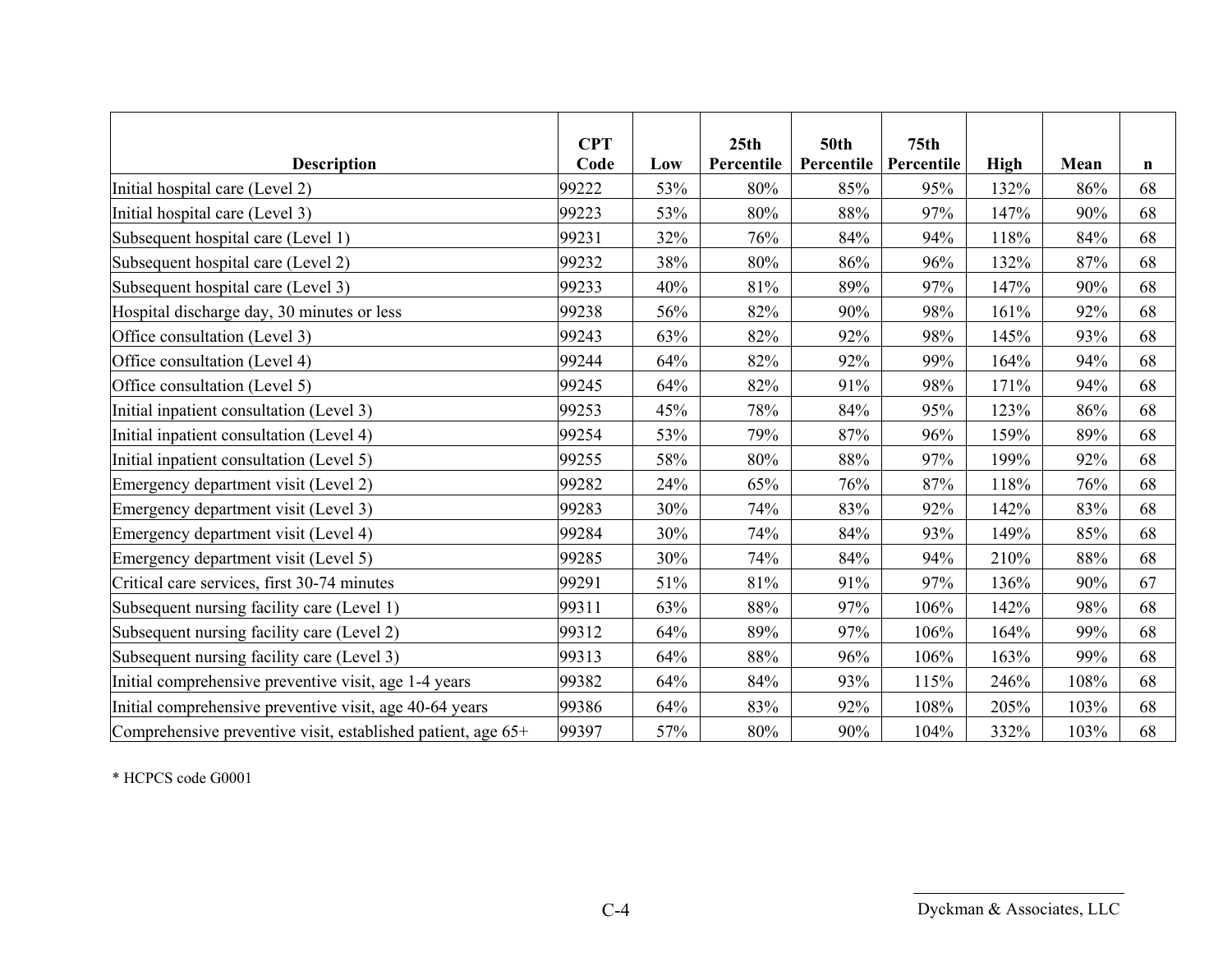|                                                                | <b>CPT</b> | 2002<br><b>National</b><br><b>Medicare</b> |     | 25th | <b>50th</b> | 75 <sub>th</sub>                 |      |      |    |
|----------------------------------------------------------------|------------|--------------------------------------------|-----|------|-------------|----------------------------------|------|------|----|
| <b>Description</b>                                             | Code       | Fee **                                     | Low |      |             | Percentile Percentile Percentile | High | Mean | n  |
| Debridement of nails, six or more                              | 1721       | $\mathbf S$<br>36.92                       | 26% | 70%  | 78%         | 87%                              | 159% | 80%  | 68 |
| Destroy lesion, all benign or premalignant; first lesion       | 17000      | 62.62                                      | 63% | 84%  | 97%         | 118%                             | 241% | 105% | 68 |
| Chemosurgery of skin lesion; first stage, up to 5 specimens    | 17304      | \$<br>567.24                               | 52% | 82%  | 90%         | 102%                             | 173% | 93%  | 68 |
| Arthrocentesis, major joint or bursa                           | 20610      | $\mathcal{S}$<br>66.24                     | 41% | 73%  | 84%         | 96%                              | 174% | 84%  | 68 |
| Arthroplasty, total hip replacement                            | 27130      | \$1,452.31                                 | 20% | 63%  | 76%         | 88%                              | 184% | 75%  | 68 |
| Open treatment of femoral fracture                             | 27244      | \$1,137.38                                 | 27% | 68%  | 81%         | 90%                              | 114% | 79%  | 68 |
| Arthroplasty, total knee replacement                           | 27447      | \$1,514.21                                 | 19% | 64%  | 75%         | 88%                              | 112% | 74%  | 68 |
| Knee arthroscopy/surgery with meniscectomy                     | 29881      | 629.14<br>$\mathbb{S}$                     | 19% | 66%  | 78%         | 88%                              | 117% | 76%  | 68 |
| Coronary artery bypass, single arterial graft                  | 33533      | \$1,827.34                                 | 20% | 63%  | 76%         | 87%                              | 105% | 74%  | 68 |
| Thromboendarterectomy, by neck incision                        | 35301      | \$1,061.36                                 | 23% | 63%  | 75%         | 84%                              | 106% | 73%  | 68 |
| Routine venipuncture                                           | 36415*     | 3.00<br>S                                  | 15% | 50%  | 60%         | 82%                              | 102% | 64%  | 57 |
| Insertion of implantable venous access device                  | 36533      | \$<br>379.37                               | 22% | 70%  | 81%         | 89%                              | 104% | 76%  | 67 |
| Upper gastrointestinal endoscopy; diagnostic, with biopsy      | 43239      | 354.75                                     | 41% | 83%  | 95%         | 113%                             | 181% | 100% | 68 |
| Partial removal of colon/ Partial colectomy                    | 44140      | \$1,171.41                                 | 31% | 74%  | 84%         | 92%                              | 111% | 82%  | 68 |
| Colonoscopy, diagnostic, with biopsy                           | 45380      | $\mathbf S$<br>504.25                      | 34% | 83%  | 97%         | 113%                             | 175% | 100% | 68 |
| Colonoscopy, diagnostic, lesion removal                        | 45385      | \$<br>571.22                               | 39% | 82%  | 89%         | 103%                             | 151% | 93%  | 68 |
| Lithotripsy, fragmenting of kidney stone                       | 50590      | 738.83                                     | 19% | 71%  | 80%         | 90%                              | 147% | 80%  | 68 |
| Cystourethroscopy                                              | 52000      | 201.99                                     | 40% | 84%  | 94%         | 108%                             | 192% | 97%  | 68 |
| Transurethral eletcrosurgical resection of prostate, complete  | 52601      | 769.96                                     | 23% | 66%  | 76%         | 88%                              | 138% | 77%  | 68 |
| Total abdominal hysterectomy                                   | 58150      | \$<br>893.03                               | 22% | 68%  | 77%         | 89%                              | 111% | 77%  | 68 |
| Total vaginal delivery                                         | 59400      | \$1,542.45                                 | 44% | 74%  | 81%         | 89%                              | 114% | 81%  | 66 |
| Cesarean delivery                                              | 59510      | \$1,756.75                                 | 44% | 76%  | 85%         | 94%                              | 121% | 86%  | 66 |
| Injection, single of diagnostic or therapeutic substances; l/s | 62311      | $\mathbb{S}$<br>211.77                     | 28% | 77%  | 85%         | 97%                              | 225% | 95%  | 68 |
| Laser surgery, incision                                        | 66821      | \$<br>229.50                               | 19% | 69%  | 81%         | 92%                              | 125% | 79%  | 68 |
| Extracapsular cataracts removal, with lens insertion           | 66984      | \$<br>669.32                               | 23% | 58%  | 74%         | 87%                              | 110% | 72%  | 67 |

# **Attachment D. Ratio of 2002 National Average Medicare Fee to Health Plan Current (2002) Fee**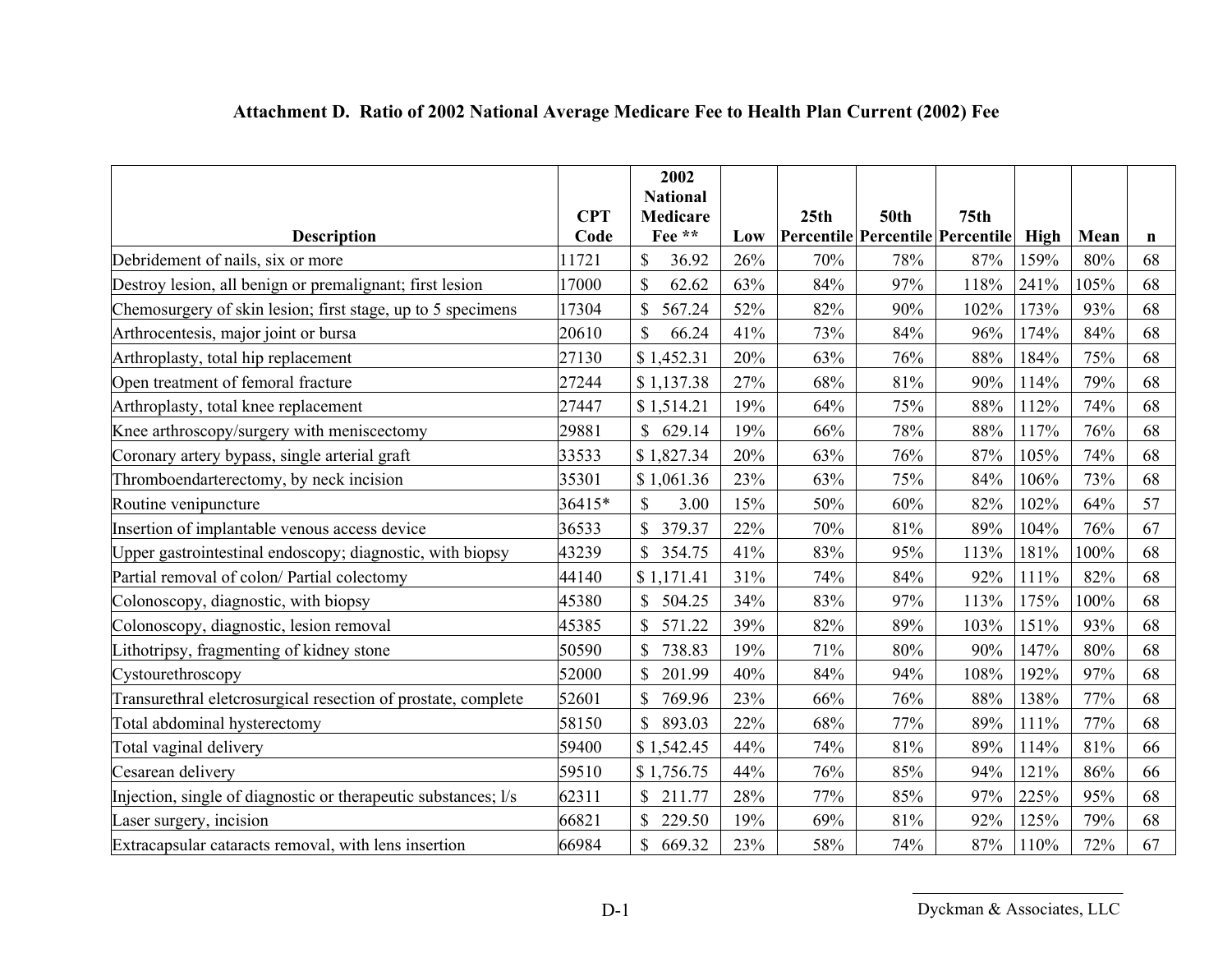|                                                                         |            | 2002                               |     |      |             |                                         |      |      |    |
|-------------------------------------------------------------------------|------------|------------------------------------|-----|------|-------------|-----------------------------------------|------|------|----|
|                                                                         | <b>CPT</b> | <b>National</b><br><b>Medicare</b> |     | 25th | <b>50th</b> | 75 <sub>th</sub>                        |      |      |    |
| <b>Description</b>                                                      | Code       | Fee **                             | Low |      |             | <b>Percentile Percentile Percentile</b> | High | Mean | n  |
| Vitrectomy, with epiretinal membrane stripping                          | 67038      | \$1,378.83                         | 24% | 61%  | 74%         | 87%                                     | 110% | 73%  | 68 |
| Destruction of localized lesion of retina, photocoagulation             | 67210      | \$<br>603.08                       | 35% | 69%  | 76%         | 88%                                     | 113% | 79%  | 68 |
| MRI, brain, without and with contrast                                   | 70553      | \$1,014.30                         | 48% | 73%  | 83%         | 98%                                     | 270% | 93%  | 67 |
| MRI, brain, without and with contrast                                   | 70553 26   | $\mathbb{S}$<br>119.10             | 19% | 70%  | 79%         | 93%                                     | 124% | 80%  | 68 |
| MRI, brain, without and with contrast                                   | 70553 TC   | $\mathcal{S}$<br>895.21            | 48% | 73%  | 83%         | 98%                                     | 341% | 98%  | 67 |
| Chest X-ray, 2 views, frontal and lateral                               | 71020      | \$<br>33.67                        | 34% | 68%  | 77%         | 87%                                     | 112% | 79%  | 68 |
| Chest X-ray, 2 views, frontal and lateral                               | 71020 26   | $\mathcal{S}$<br>11.22             | 35% | 69%  | 76%         | 87%                                     | 115% | 77%  | 68 |
| Chest X-ray, 2 views, frontal and lateral                               | 71020 TC   | $\mathcal{S}$<br>22.44             | 33% | 69%  | 79%         | 86%                                     | 112% | 80%  | 68 |
| CT Abdomen, with contrast materials                                     | 74160      | \$<br>310.23                       | 34% | 70%  | 79%         | 88%                                     | 112% | 79%  | 67 |
| CT Abdomen, with contrast materials                                     | 7416026    | $\mathcal{S}$<br>64.07             | 36% | 70%  | 76%         | 85%                                     | 582% | 85%  | 67 |
| CT Abdomen, with contrast materials                                     | 74160 TC   | \$<br>246.15                       | 34% | 70%  | 78%         | 88%                                     | 111% | 79%  | 67 |
| Mammogram, screening, bilateral                                         | 76092      | $\mathcal{S}$<br>81.81             | 50% | 77%  | 89%         | 100%                                    | 164% | 90%  | 68 |
| Mammogram, screening, bilateral                                         | 76092 26   | \$<br>35.48                        | 48% | 76%  | 91%         | 106%                                    | 163% | 95%  | 68 |
| Mammogram, screening, bilateral                                         | 76092 TC   | $\mathcal{S}$<br>46.33             | 50% | 74%  | 87%         | 100%                                    | 168% | 89%  | 68 |
| Radiation therapy, 5 treatments                                         | 77427      | \$<br>167.96                       | 16% | 74%  | 81%         | 92%                                     | 108% | 80%  | 64 |
| Myocardial imaging, tomographic (nuclear scan of heart muscle) 78465    |            | \$<br>498.82                       | 37% | 71%  | 78%         | 91%                                     | 114% | 79%  | 68 |
| Myocardial imaging, tomographic (nuclear scan of heart muscle) 78465 26 |            | 74.93<br>$\mathbb{S}$              | 31% | 69%  | 75%         | 87%                                     | 114% | 77%  | 68 |
| Myocardial imaging, tomographic (nuclear scan of heart muscle) 78465 TC |            | $\mathcal{S}$<br>423.89            | 37% | 71%  | 78%         | 93%                                     | 126% | 80%  | 68 |
| Comprehensive metabolic panel                                           | 80053      | $\mathbb{S}$<br>14.61              | 24% | 73%  | 100%        | 123%                                    | 464% | 126% | 61 |
| Lipid panel                                                             | 80061      | \$<br>18.14                        | 26% | 76%  | 95%         | 112%                                    | 302% | 111% | 62 |
| Assay thyroid stimulating hormone                                       | 84443      | \$<br>23.21                        | 26% | 75%  | 100%        | 101%                                    | 273% | 110% | 62 |
| Hemogram & platelet count, automated                                    | 85025      | <sup>\$</sup><br>10.74             | 28% | 75%  | 98%         | 119%                                    | 358% | 112% | 63 |
| Pap smear, automated thin layer preparation                             | 88142      | $\mathcal{S}$<br>28.00             | 43% | 92%  | 100%        | 129%                                    | 147% | 107% | 62 |
| Pap smear, (the Bethesda System) manual screening                       | 88164      | \$<br>14.60                        | 37% | 89%  | 100%        | 124%                                    | 255% | 116% | 63 |
| Level 4, surgical pathology, gross and microscopic examination 88305    |            | \$<br>93.39                        | 39% | 83%  | 92%         | 104%                                    | 209% | 95%  | 66 |
| Level 4, surgical pathology, gross and microscopic examination 88305 26 |            | $\mathcal{S}$<br>40.54             | 27% | 68%  | 79%         | 88%                                     | 202% | 79%  | 66 |
| Level 4, surgical pathology, gross $\&$ microscopic examination         | 88305 TC   | $\mathcal{S}$<br>52.85             | 59% | 85%  | 105%        | 132%                                    | 294% | 118% | 65 |
| Individual psychotherapy 45 - 50 minutes                                | 90806      | \$<br>95.93                        | 64% | 81%  | 89%         | 104%                                    | 187% | 94%  | 67 |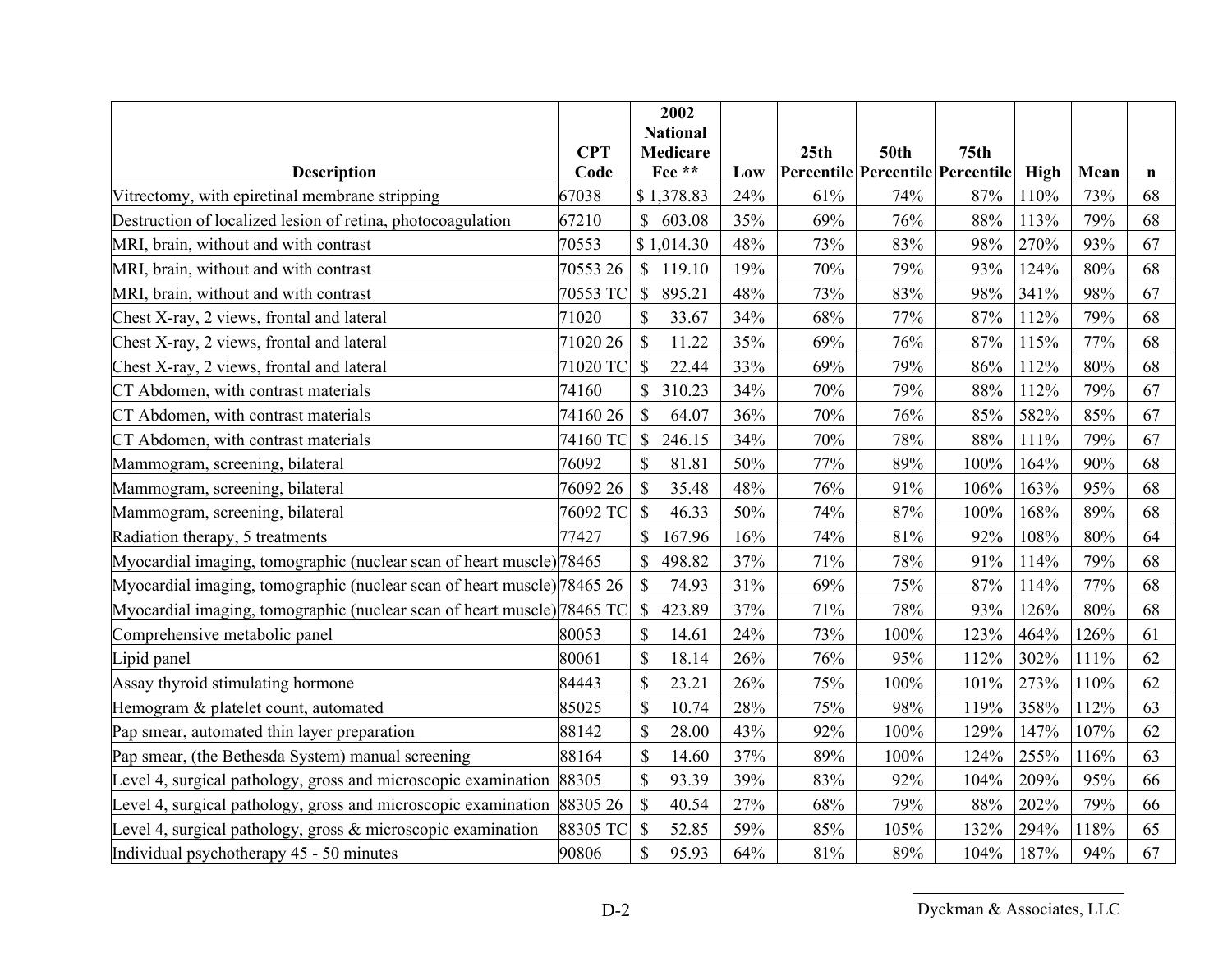|                                                          |            | 2002                      |     |      |             |                                         |      |      |    |
|----------------------------------------------------------|------------|---------------------------|-----|------|-------------|-----------------------------------------|------|------|----|
|                                                          | <b>CPT</b> | <b>National</b>           |     |      | <b>50th</b> | 75 <sub>th</sub>                        |      |      |    |
| <b>Description</b>                                       | Code       | <b>Medicare</b><br>Fee ** | Low | 25th |             | <b>Percentile Percentile Percentile</b> | High | Mean | n  |
| Medication management                                    | 90862      | \$<br>51.04               | 57% | 81%  | 90%         | 97%                                     | 117% | 90%  | 67 |
| ESRD related services, month, for patients 20+           | 90921      | \$<br>273.30              | 55% | 81%  | 88%         | 100%                                    | 151% | 90%  | 68 |
| Eye exam; intermediate, established patient              | 92012      | $\mathcal{S}$<br>61.18    | 66% | 84%  | 92%         | 108%                                    | 223% | 100% | 68 |
| Eye exam, established patient, one or more visits        | 92014      | \$<br>91.22               | 68% | 84%  | 96%         | 118%                                    | 204% | 104% | 68 |
| Insert intracoronary stent, single vessel                | 92980      | \$<br>790.59              | 17% | 52%  | 71%         | 85%                                     | 108% | 69%  | 68 |
| Electrocardiogram                                        | 93000      | $\mathbf S$<br>25.34      | 32% | 65%  | 77%         | 85%                                     | 120% | 77%  | 68 |
| Echocardiography, heart                                  | 93307      | $\mathcal{S}$<br>187.51   | 38% | 66%  | 78%         | 86%                                     | 106% | 77%  | 68 |
| Echocardiography, heart                                  | 93307 26   | $\mathcal{S}$<br>48.14    | 19% | 56%  | 73%         | 85%                                     | 107% | 71%  | 68 |
| Echocardiography, heart                                  | 93307 TC   | $\mathcal{S}$<br>139.37   | 48% | 70%  | 81%         | 90%                                     | 113% | 80%  | 68 |
| Doppler echocardiography, heart                          | 93320      | $\mathcal{S}$<br>82.53    | 26% | 64%  | 78%         | 86%                                     | 106% | 76%  | 68 |
| Doppler echocardiography, heart                          | 93320 26   | <sup>\$</sup><br>19.91    | 24% | 54%  | 69%         | 86%                                     | 105% | 69%  | 68 |
| Doppler echocardiography, heart                          | 93320 TC   | <sup>\$</sup><br>62.62    | 27% | 69%  | 82%         | 91%                                     | 125% | 80%  | 68 |
| Left heart catheterization                               | 93510      | \$1,564.89                | 51% | 73%  | 80%         | 88%                                     | 310% | 84%  | 50 |
| Left heart catheterization                               | 9351026    | $\mathcal{S}$<br>230.59   | 18% | 59%  | 75%         | 85%                                     | 103% | 73%  | 66 |
| Left heart catheterization                               |            | 93510 TC \$1,334.30       | 51% | 73%  | 80%         | 91%                                     | 505% | 88%  | 53 |
| Chemotherapy administration, infusion, up to 1 hour      | 96410      | \$<br>55.75               | 22% | 73%  | 80%         | 86%                                     | 122% | 80%  | 68 |
| Chemotherapy administration, infusion, 1-8 hours, add-on | 96412      | $\mathbb{S}$<br>41.63     | 21% | 74%  | 80%         | 87%                                     | 122% | 80%  | 68 |
| Therapeutic procedure, one or more areas, 15 minutes     | 97110      | \$<br>26.43               | 53% | 86%  | 94%         | 106%                                    | 176% | 98%  | 67 |
| Office/outpatient visit, new patient (Level 1)           | 99201      | $\mathbb{S}$<br>34.03     | 49% | 80%  | 87%         | 95%                                     | 158% | 89%  | 68 |
| Office/outpatient visit, new patient (Level 2)           | 99202      | \$<br>61.54               | 65% | 85%  | 91%         | 100%                                    | 147% | 93%  | 68 |
| Office/outpatient visit, new patient (Level 3)           | 99203      | \$<br>91.95               | 68% | 86%  | 94%         | 102%                                    | 146% | 96%  | 68 |
| Office/outpatient visit, new patient (Level 4)           | 99204      | $\mathbb{S}$<br>130.68    | 68% | 85%  | 93%         | 101%                                    | 150% | 96%  | 68 |
| Office/outpatient visit, new patient (Level 5)           | 99205      | $\mathbb{S}$<br>166.15    | 68% | 86%  | 94%         | 103%                                    | 177% | 97%  | 68 |
| Office/outpatient visit, established patient (Level 1)   | 99211      | \$<br>20.27               | 51% | 84%  | 92%         | 99%                                     | 241% | 95%  | 68 |
| Office/outpatient visit, established patient (Level 2)   | 99212      | \$<br>36.20               | 61% | 85%  | 93%         | 102%                                    | 168% | 95%  | 68 |
| Office/outpatient visit, established patient (Level 3)   | 99213      | $\mathsf{\$}$<br>50.32    | 67% | 86%  | 94%         | 104%                                    | 161% | 95%  | 68 |
| Office/outpatient visit, established patient (Level 4)   | 99214      | $\mathbb{S}$<br>78.91     | 68% | 86%  | 95%         | 104%                                    | 155% | 98%  | 68 |
| Office/outpatient visit, established patient (Level 5)   | 99215      | \$<br>115.84              | 66% | 86%  | 95%         | 100%                                    | 168% | 98%  | 68 |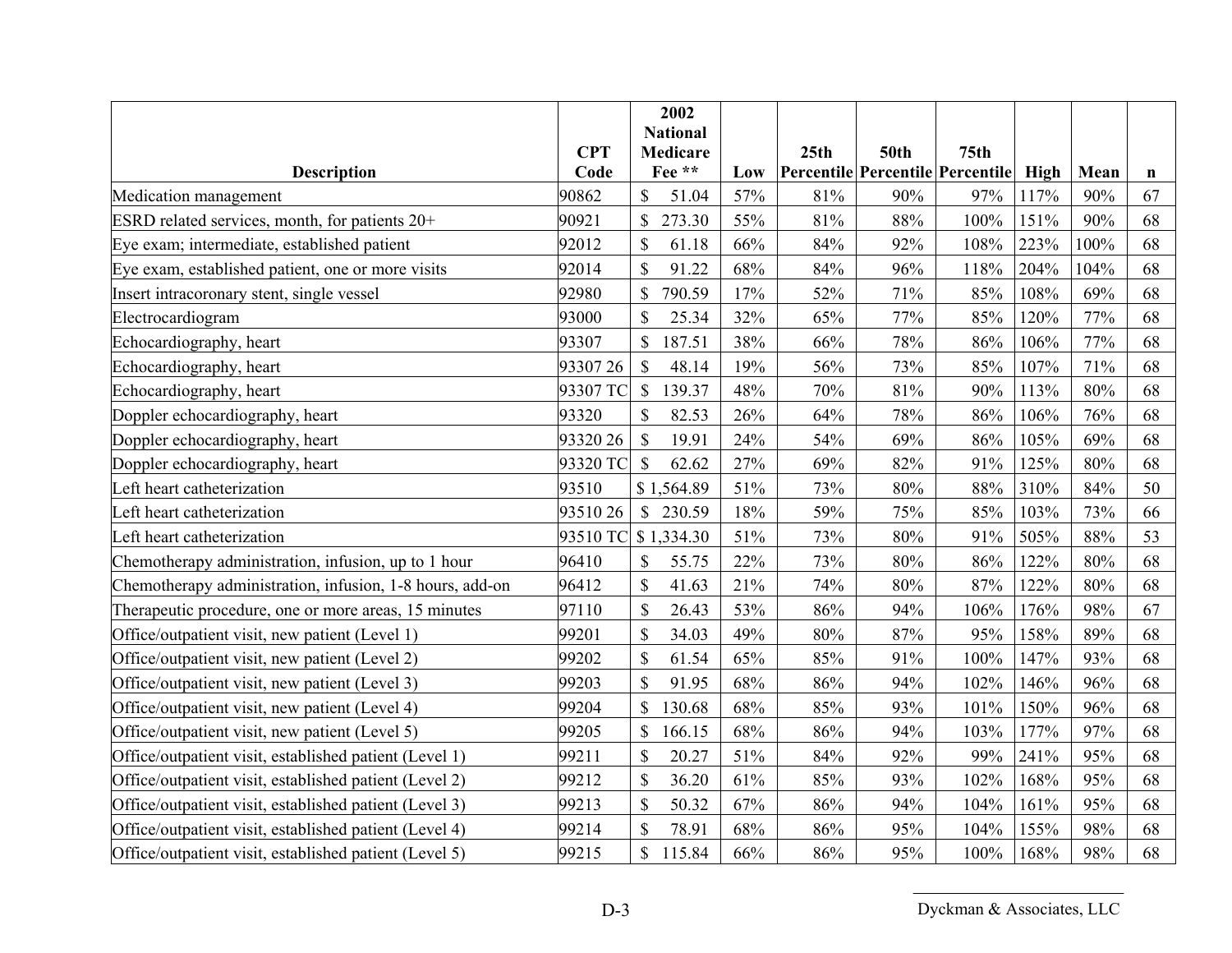|                                                              |                    | 2002                      |     |                  |             |                                                      |      |      |             |
|--------------------------------------------------------------|--------------------|---------------------------|-----|------------------|-------------|------------------------------------------------------|------|------|-------------|
|                                                              |                    | <b>National</b>           |     |                  |             |                                                      |      |      |             |
| <b>Description</b>                                           | <b>CPT</b><br>Code | <b>Medicare</b><br>Fee ** | Low | 25 <sub>th</sub> | <b>50th</b> | 75 <sub>th</sub><br>Percentile Percentile Percentile | High | Mean |             |
|                                                              |                    |                           |     |                  |             |                                                      |      |      | $\mathbf n$ |
| Initial hospital care (Level 2)                              | 99222              | 108.24<br>\$              | 49% | 79%              | 87%         | 93%                                                  | 126% | 87%  | 68          |
| Initial hospital care (Level 3)                              | 99223              | \$<br>150.95              | 50% | 82%              | 89%         | 96%                                                  | 140% | 90%  | 68          |
| Subsequent hospital care (Level 1)                           | 99231              | \$<br>32.58               | 30% | 78%              | 86%         | 93%                                                  | 112% | 85%  | 68          |
| Subsequent hospital care (Level 2)                           | 99232              | \$<br>53.57               | 36% | 80%              | 89%         | 95%                                                  | 126% | 88%  | 68          |
| Subsequent hospital care (Level 3)                           | 99233              | $\mathcal{S}$<br>76.38    | 38% | 82%              | 89%         | 97%                                                  | 140% | 90%  | 68          |
| Hospital discharge day, 30 minutes or less                   | 99238              | \$<br>66.24               | 53% | 84%              | 90%         | 98%                                                  | 147% | 92%  | 68          |
| Office consultation (Level 3)                                | 99243              | \$<br>115.84              | 58% | 84%              | 92%         | 99%                                                  | 140% | 93%  | 68          |
| Office consultation (Level 4)                                | 99244              | \$<br>164.34              | 61% | 85%              | 92%         | 100%                                                 | 154% | 94%  | 68          |
| Office consultation (Level 5)                                | 99245              | 212.85                    | 61% | 84%              | 92%         | 99%                                                  | 162% | 95%  | 68          |
| Initial inpatient consultation (Level 3)                     | 99253              | \$<br>95.20               | 42% | 79%              | 87%         | 95%                                                  | 117% | 87%  | 68          |
| Initial inpatient consultation (Level 4)                     | 99254              | \$<br>136.83              | 50% | 79%              | 88%         | 95%                                                  | 146% | 90%  | 68          |
| Initial inpatient consultation (Level 5)                     | 99255              | \$<br>188.60              | 54% | 81%              | 89%         | 97%                                                  | 183% | 93%  | 68          |
| Emergency department visit (Level 2)                         | 99282              | S<br>26.43                | 23% | 69%              | 78%         | 87%                                                  | 103% | 76%  | 68          |
| Emergency department visit (Level 3)                         | 99283              | $\mathcal{S}$<br>59.37    | 31% | 77%              | 85%         | 91%                                                  | 135% | 83%  | 68          |
| Emergency department visit (Level 4)                         | 99284              | \$<br>92.67               | 31% | 77%              | 85%         | 91%                                                  | 138% | 86%  | 68          |
| Emergency department visit (Level 5)                         | 99285              | 144.80                    | 31% | 77%              | 85%         | 91%                                                  | 196% | 88%  | 68          |
| Critical care services, first 30-74 minutes                  | 99291              | \$<br>208.87              | 48% | 83%              | 91%         | 97%                                                  | 130% | 91%  | 67          |
| Subsequent nursing facility care (Level 1)                   | 99311              | 40.18                     | 59% | 87%              | 97%         | 107%                                                 | 137% | 98%  | 68          |
| Subsequent nursing facility care (Level 2)                   | 99312              | $\mathbb{S}$<br>61.90     | 68% | 89%              | 95%         | 107%                                                 | 155% | 100% | 68          |
| Subsequent nursing facility care (Level 3)                   | 99313              | 84.34                     | 67% | 90%              | 96%         | 106%                                                 | 154% | 100% | 68          |
| Initial comprehensive preventive visit, age 1-4 years        | 99382              | \$<br>106.43              | 68% | 85%              | 93%         | 108%                                                 | 231% | 109% | 68          |
| Initial comprehensive preventive visit, age 40-64 years      | 99386              | \$<br>133.21              | 68% | 85%              | 91%         | 105%                                                 | 212% | 104% | 68          |
| Comprehensive preventive visit, established patient, age 65+ | 99397              | \$<br>113.30              | 60% | 81%              | 89%         | 103%                                                 | 343% | 103% | 68          |

#### \* HCPCS code G0001

\*\* The National Medicare Fee is the product of total relative value units for the procedure and the 2002 conversion factor of \$36.1992, without any geographic adjustment.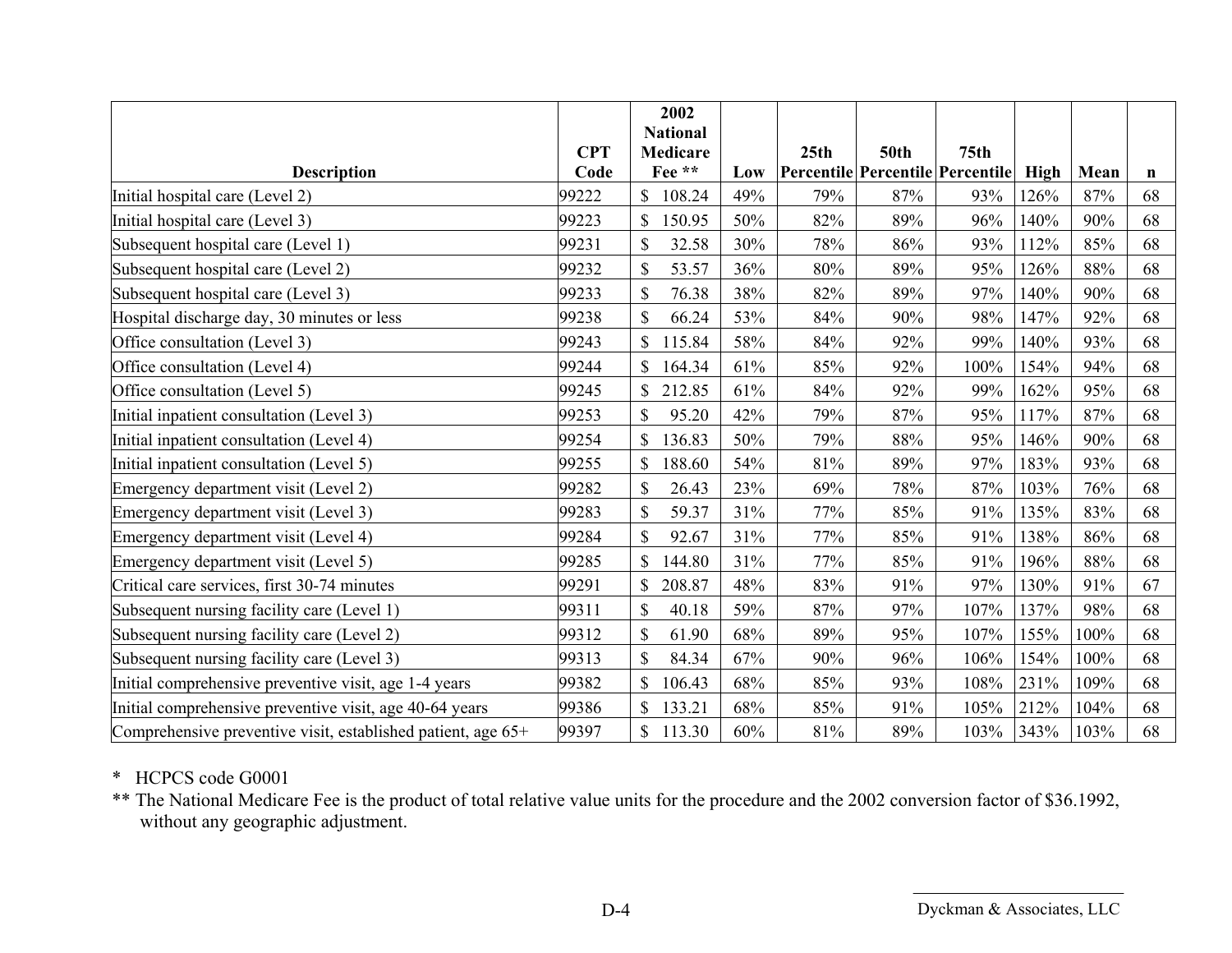|                                                                | <b>CPT</b> |           | 25 <sub>th</sub> | <b>50th</b> | 75 <sub>th</sub> |             |         |    |
|----------------------------------------------------------------|------------|-----------|------------------|-------------|------------------|-------------|---------|----|
| <b>Description</b>                                             | Code       | Low       | Percentile       | Percentile  | Percentile       | <b>High</b> | Mean    | n  |
| Debridement of nails, six or more                              | 1721       | $-28.4%$  | $-8.2%$          | $-0.1%$     | $0.0\%$          | 27.8%       | $-3.8%$ | 64 |
| Destroy lesion, all benign or premalignant; first lesion       | 17000      | $-18.8%$  | $0.0\%$          | 9.7%        | 22.6%            | 42.9%       | 11.8%   | 64 |
| Chemosurgery of skin lesion; first stage, up to 5 specimens    | 17304      | $-12.3%$  | $0.0\%$          | 3.7%        | 10.6%            | 23.7%       | 6.6%    | 64 |
| Arthrocentesis, major joint or bursa                           | 20610      | $-33.8%$  | $-7.0\%$         | $0.0\%$     | 8.7%             | 106.7%      | 5.4%    | 64 |
| Arthroplasty, total hip replacement                            | 27130      | $-23.1%$  | $-6.2\%$         | $0.0\%$     | $0.0\%$          | 28.8%       | $-2.8%$ | 64 |
| Open treatment of femoral fracture                             | 27244      | $-28.0\%$ | $-4.2%$          | $0.0\%$     | 0.3%             | 4.7%        | $-2.5%$ | 64 |
| Arthroplasty, total knee replacement                           | 27447      | $-24.8%$  | $-7.9%$          | $-0.3%$     | $0.0\%$          | 11.1%       | $-3.8%$ | 64 |
| Knee arthroscopy/surgery with meniscectomy                     | 29881      | $-28.8%$  | $-0.5%$          | $0.0\%$     | 2.2%             | 16.5%       | $-0.5%$ | 64 |
| Coronary artery bypass, single arterial graft                  | 33533      | $-25.4%$  | $-6.1\%$         | $0.0\%$     | $0.0\%$          | 17.1%       | $-2.6%$ | 64 |
| Thromboendarterectomy, by neck incision                        | 35301      | $-24.7%$  | $-10.0\%$        | $-0.5%$     | $0.0\%$          | 13.6%       | $-4.3%$ | 64 |
| Routine venipuncture                                           | 36415*     | $-71.5%$  | $0.0\%$          | $0.0\%$     | $0.0\%$          | 147.5%      | $-0.1%$ | 53 |
| Insertion of implantable venous access device                  | 36533      | $-11.3%$  | $0.0\%$          | 1.3%        | 7.5%             | 176.5%      | 13.9%   | 63 |
| Upper gastrointestinal endoscopy; diagnostic, with biopsy      | 43239      | $-22.5%$  | $0.0\%$          | 3.5%        | 33.4%            | 55.0%       | 16.7%   | 64 |
| Partial removal of colon/ Partial colectomy                    | 44140      | $-17.7%$  | $0.0\%$          | $0.0\%$     | 4.8%             | 12.7%       | 1.6%    | 64 |
| Colonoscopy, diagnostic, with biopsy                           | 45380      | $-8.0\%$  | $0.0\%$          | 6.4%        | 34.2%            | 53.8%       | 16.4%   | 64 |
| Colonoscopy, diagnostic, lesion removal                        | 45385      | $-7.8%$   | $0.0\%$          | 3.8%        | 22.1%            | 31.2%       | 9.8%    | 64 |
| Lithotripsy, fragmenting of kidney stone                       | 50590      | $-26.2%$  | $-0.3%$          | $0.0\%$     | 3.2%             | 14.3%       | $0.0\%$ | 64 |
| Cystourethroscopy                                              | 52000      | $-0.2%$   | $0.0\%$          | 11.4%       | 26.1%            | 69.1%       | 15.0%   | 64 |
| Transurethral eletcrosurgical resection of prostate, complete  | 52601      | $-26.2%$  | $-9.2%$          | $-1.4%$     | $0.0\%$          | 4.0%        | $-4.7%$ | 64 |
| Total abdominal hysterectomy                                   | 58150      | $-19.2%$  | $-3.5%$          | $0.0\%$     | 1.9%             | 10.0%       | $-1.1%$ | 64 |
| Total vaginal delivery                                         | 59400      | $-12.5%$  | $0.0\%$          | $0.0\%$     | 5.0%             | 15.0%       | 1.8%    | 62 |
| Cesarean delivery                                              | 59510      | $-9.3%$   | $0.0\%$          | $0.0\%$     | 4.7%             | 21.0%       | 2.5%    | 62 |
| Injection, single of diagnostic or therapeutic substances; l/s | 62311      | $-37.9%$  | $0.0\%$          | 3.0%        | 9.6%             | 47.0%       | 4.3%    | 64 |
| Laser surgery, incision                                        | 66821      | $-39.1%$  | $0.0\%$          | 2.3%        | 11.1%            | 38.6%       | 4.3%    | 64 |
| Extracapsular cataracts removal, with lens insertion           | 66984      | $-27.1%$  | $-9.9%$          | $-1.8%$     | $0.0\%$          | 15.9%       | $-4.7%$ | 63 |

# **Attachment E. Percent Change: Health Plan Fall 2001 Fee to Health Plan Current (Fall 2002) Fee**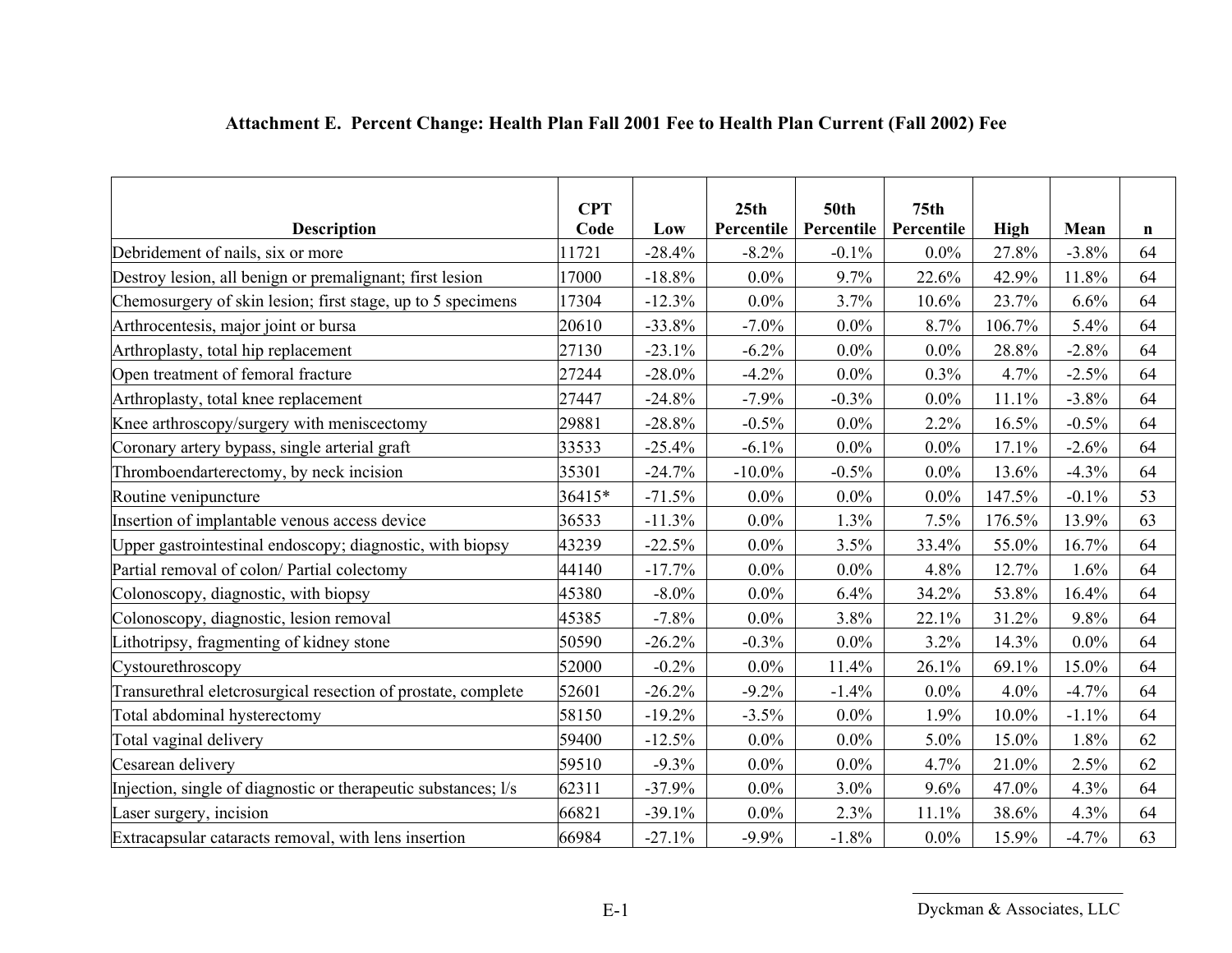| <b>Description</b>                                                      | <b>CPT</b><br>Code | Low       | 25 <sub>th</sub><br>Percentile | <b>50th</b><br>Percentile | 75 <sub>th</sub><br>Percentile | <b>High</b> | Mean     | $\mathbf n$ |
|-------------------------------------------------------------------------|--------------------|-----------|--------------------------------|---------------------------|--------------------------------|-------------|----------|-------------|
| Vitrectomy, with epiretinal membrane stripping                          | 67038              | $-27.0%$  | $-8.3%$                        | $-2.3%$                   | 0.0%                           | 9.3%        | $-4.7%$  | 64          |
| Destruction of localized lesion of retina, photocoagulation             | 67210              | $-42.5%$  | $-6.2\%$                       | $0.0\%$                   | $0.0\%$                        | 13.5%       | $-3.4%$  | 64          |
| MRI, brain, without and with contrast                                   | 70553              | $-29.7%$  | $-2.1%$                        | $0.0\%$                   | 2.2%                           | 74.3%       | 4.2%     | 60          |
| MRI, brain, without and with contrast                                   | 70553 26           | $-31.8%$  | $-3.5%$                        | $0.0\%$                   | 1.3%                           | 40.8%       | $-1.5%$  | 61          |
| MRI, brain, without and with contrast                                   | 70553 TC           | $-32.3%$  | $-2.3%$                        | $0.0\%$                   | 2.6%                           | 81.0%       | 5.2%     | 58          |
| Chest X-ray, 2 views, frontal and lateral                               | 71020              | $-98.9%$  | $-2.3%$                        | $0.0\%$                   | 0.5%                           | 11.4%       | $-2.0\%$ | 64          |
| Chest X-ray, 2 views, frontal and lateral                               | 71020 26           | $-31.2%$  | $-1.0\%$                       | $0.0\%$                   | 1.6%                           | 18.8%       | $-1.4%$  | 64          |
| Chest X-ray, 2 views, frontal and lateral                               | 71020 TC           | $-8.0\%$  | $-1.3%$                        | $0.0\%$                   | 3.7%                           | 23.8%       | 1.1%     | 63          |
| CT Abdomen, with contrast materials                                     | 74160              | $-8.8%$   | $-0.8\%$                       | $0.0\%$                   | 2.7%                           | 58.0%       | 3.7%     | 63          |
| CT Abdomen, with contrast materials                                     | 7416026            | $-89.9%$  | $-3.2\%$                       | $0.0\%$                   | 0.6%                           | 15.6%       | $-3.7%$  | 63          |
| CT Abdomen, with contrast materials                                     | 74160 TC           | $-8.2%$   | $-0.6%$                        | $0.0\%$                   | 3.9%                           | 112.6%      | 7.8%     | 61          |
| Mammogram, screening, bilateral                                         | 76092              | $-11.9%$  | $0.0\%$                        | $9.0\%$                   | 35.8%                          | 89.3%       | 19.8%    | 64          |
| Mammogram, screening, bilateral                                         | 76092 26           | $-0.2%$   | $0.0\%$                        | 23.7%                     | 54.0%                          | 118.8%      | 32.1%    | 62          |
| Mammogram, screening, bilateral                                         | 76092 TC           | $-13.1%$  | $0.0\%$                        | 3.0%                      | 23.9%                          | 112.7%      | 14.9%    | 59          |
| Radiation therapy, 5 treatments                                         | 77427              | $-17.9%$  | $0.0\%$                        | 1.0%                      | 4.9%                           | 24.6%       | 2.9%     | 60          |
| Myocardial imaging, tomographic (nuclear scan of heart muscle) 78465    |                    | $-18.4%$  | $-2.7%$                        | $0.0\%$                   | $0.0\%$                        | 40.2%       | $-0.6%$  | 64          |
| Myocardial imaging, tomographic (nuclear scan of heart muscle) 78465 26 |                    | $-73.5%$  | $-2.8%$                        | $0.0\%$                   | 0.5%                           | 13.6%       | $-5.4%$  | 64          |
| Myocardial imaging, tomographic (nuclear scan of heart muscle) 78465 TC |                    | $-13.8%$  | $-3.7\%$                       | $0.0\%$                   | $0.0\%$                        | 31.4%       | $-0.6%$  | 63          |
| Comprehensive metabolic panel                                           | 80053              | $-40.0\%$ | $0.0\%$                        | $0.0\%$                   | 2.0%                           | 32.8%       | 0.9%     | 57          |
| Lipid panel                                                             | 80061              | $-52.9%$  | $0.0\%$                        | $0.0\%$                   | 1.3%                           | 32.2%       | $-0.5%$  | 59          |
| Assay thyroid stimulating hormone                                       | 84443              | $-45.5%$  | $0.0\%$                        | $0.0\%$                   | 2.4%                           | 28.9%       | 1.4%     | 59          |
| Hemogram & platelet count, automated                                    | 85025              | $-48.5%$  | $0.0\%$                        | $0.0\%$                   | 2.2%                           | 100.0%      | 3.8%     | 60          |
| Pap smear, automated thin layer preparation                             | 88142              | $-17.9%$  | $0.0\%$                        | $0.0\%$                   | $10.0\%$                       | 280.0%      | 13.3%    | 59          |
| Pap smear, (the Bethesda System) manual screening                       | 88164              | $-16.7%$  | $0.0\%$                        | $0.0\%$                   | 6.4%                           | 200.0%      | 13.4%    | 60          |
| Level 4, surgical pathology, gross and microscopic examination          | 88305              | $-8.2\%$  | $0.0\%$                        | 12.0%                     | 24.3%                          | 58.3%       | 14.0%    | 62          |
| Level 4, surgical pathology, gross and microscopic examination 88305 26 |                    | $-39.1%$  | $-7.8%$                        | $-0.5%$                   | $0.0\%$                        | 19.0%       | $-3.7%$  | 62          |
| Level 4, surgical pathology, gross $\&$ microscopic examination         | 88305 TC           | $-8.2\%$  | $0.0\%$                        | 32.5%                     | 74.7%                          | 144.1%      | 42.7%    | 61          |
| Individual psychotherapy 45 - 50 minutes                                | 90806              | $-11.1%$  | $0.0\%$                        | 1.2%                      | 4.0%                           | 14.6%       | 2.4%     | 62          |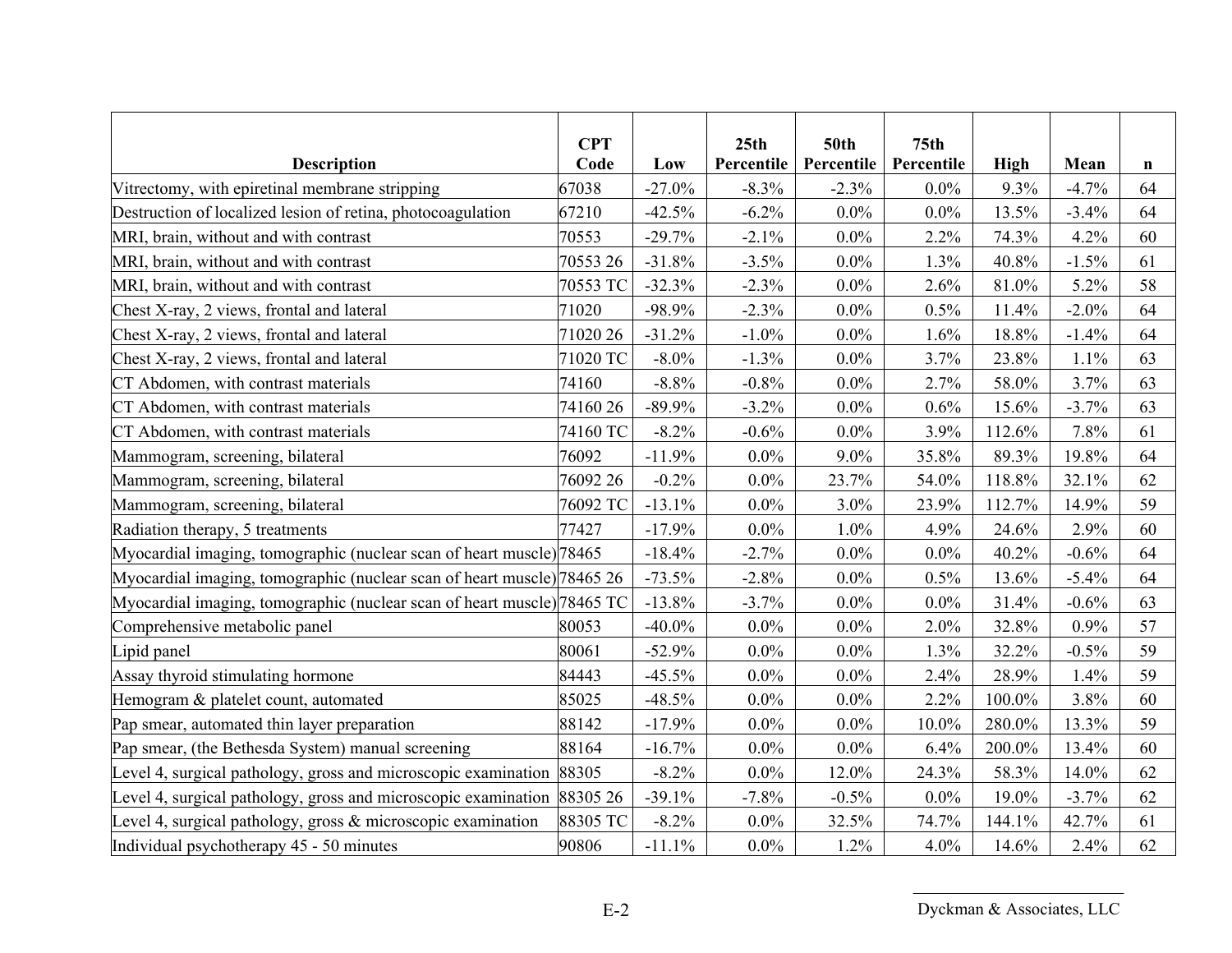| <b>Description</b>                                       | <b>CPT</b><br>Code | Low      | 25 <sub>th</sub><br>Percentile | <b>50th</b><br>Percentile | 75 <sub>th</sub><br>Percentile | High  | Mean     | $\mathbf n$ |
|----------------------------------------------------------|--------------------|----------|--------------------------------|---------------------------|--------------------------------|-------|----------|-------------|
| Medication management                                    | 90862              | $-16.7%$ | $0.0\%$                        | $0.0\%$                   | 4.0%                           | 12.3% | 1.4%     | 62          |
| ESRD related services, month, for patients 20+           | 90921              | $-8.0\%$ | $0.0\%$                        | 3.6%                      | 7.0%                           | 18.1% | 4.2%     | 64          |
| Eye exam; intermediate, established patient              | 92012              | $-12.6%$ | $0.0\%$                        | 6.3%                      | 12.3%                          | 37.7% | 7.5%     | 64          |
| Eye exam, established patient, one or more visits        | 92014              | $-8.6%$  | $0.0\%$                        | 8.5%                      | 20.1%                          | 58.9% | 11.9%    | 64          |
| Insert intracoronary stent, single vessel                | 92980              | $-38.1%$ | $-17.2%$                       | $-4.9%$                   | $0.0\%$                        | 17.0% | $-8.6%$  | 64          |
| Electrocardiogram                                        | 93000              | $-40.9%$ | $-7.7%$                        | $-0.1%$                   | $0.0\%$                        | 34.5% | $-4.2%$  | 64          |
| Echocardiography, heart                                  | 93307              | $-21.5%$ | $-5.8\%$                       | $0.0\%$                   | $0.0\%$                        | 43.3% | $-2.3%$  | 64          |
| Echocardiography, heart                                  | 9330726            | $-52.6%$ | $-17.5%$                       | $-0.1%$                   | $0.0\%$                        | 5.6%  | $-10.3%$ | 64          |
| Echocardiography, heart                                  | 93307 TC           | $-30.4%$ | $-2.4%$                        | $0.0\%$                   | 3.2%                           | 21.8% | $0.0\%$  | 63          |
| Doppler echocardiography, heart                          | 93320              | $-28.5%$ | $-5.9%$                        | $0.0\%$                   | $0.0\%$                        | 13.5% | $-3.4%$  | 64          |
| Doppler echocardiography, heart                          | 93320 26           | $-67.0%$ | $-19.6%$                       | $-1.8%$                   | $0.0\%$                        | 5.7%  | $-11.7%$ | 64          |
| Doppler echocardiography, heart                          | 93320 TC           | $-30.4%$ | $-2.7%$                        | $0.0\%$                   | 2.9%                           | 22.4% | $0.0\%$  | 63          |
| Left heart catheterization                               | 93510              | $-22.0%$ | $-6.0\%$                       | $-2.1\%$                  | $0.0\%$                        | 54.9% | $-0.6%$  | 44          |
| Left heart catheterization                               | 9351026            | $-25.9%$ | $-9.1%$                        | $0.0\%$                   | $0.0\%$                        | 43.2% | $-2.7%$  | 60          |
| Left heart catheterization                               | 93510 TC           | $-20.2%$ | $-3.6%$                        | $0.0\%$                   | $0.0\%$                        | 43.8% | $-0.7%$  | 46          |
| Chemotherapy administration, infusion, up to 1 hour      | 96410              | $-25.6%$ | $-5.2\%$                       | $0.0\%$                   | $0.0\%$                        | 25.0% | $-1.5%$  | 64          |
| Chemotherapy administration, infusion, 1-8 hours, add-on | 96412              | $-26.8%$ | $-3.4%$                        | $0.0\%$                   | 3.1%                           | 78.9% | 1.5%     | 64          |
| Therapeutic procedure, one or more areas, 15 minutes     | 97110              | $-46.4%$ | $0.0\%$                        | 3.0%                      | 13.2%                          | 19.8% | 4.9%     | 63          |
| Office/outpatient visit, new patient (Level 1)           | 99201              | $-17.4%$ | $-4.1\%$                       | $0.0\%$                   | 3.7%                           | 20.0% | $-0.2%$  | 64          |
| Office/outpatient visit, new patient (Level 2)           | 99202              | $-7.1%$  | $0.0\%$                        | 4.4%                      | 9.2%                           | 28.5% | 5.2%     | 64          |
| Office/outpatient visit, new patient (Level 3)           | 99203              | $-20.4%$ | $0.0\%$                        | 6.1%                      | 11.9%                          | 38.4% | 7.1%     | 64          |
| Office/outpatient visit, new patient (Level 4)           | 99204              | $-38.7%$ | $0.0\%$                        | 5.0%                      | 9.3%                           | 31.9% | 5.3%     | 64          |
| Office/outpatient visit, new patient (Level 5)           | 99205              | $-46.3%$ | $0.0\%$                        | 5.6%                      | 11.1%                          | 33.5% | 5.9%     | 64          |
| Office/outpatient visit, established patient (Level 1)   | 99211              | $-5.7%$  | $0.0\%$                        | 6.7%                      | 12.4%                          | 43.8% | 9.4%     | 64          |
| Office/outpatient visit, established patient (Level 2)   | 99212              | $-2.9%$  | $0.0\%$                        | 7.2%                      | 12.0%                          | 38.3% | 8.1%     | 64          |
| Office/outpatient visit, established patient (Level 3)   | 99213              | $-9.4%$  | $0.0\%$                        | 7.3%                      | 12.1%                          | 36.4% | 7.7%     | 64          |
| Office/outpatient visit, established patient (Level 4)   | 99214              | $-30.9%$ | $0.0\%$                        | 6.9%                      | 14.2%                          | 38.3% | 8.1%     | 64          |
| Office/outpatient visit, established patient (Level 5)   | 99215              | $-33.3%$ | $0.0\%$                        | 5.9%                      | 10.8%                          | 28.7% | 6.3%     | 64          |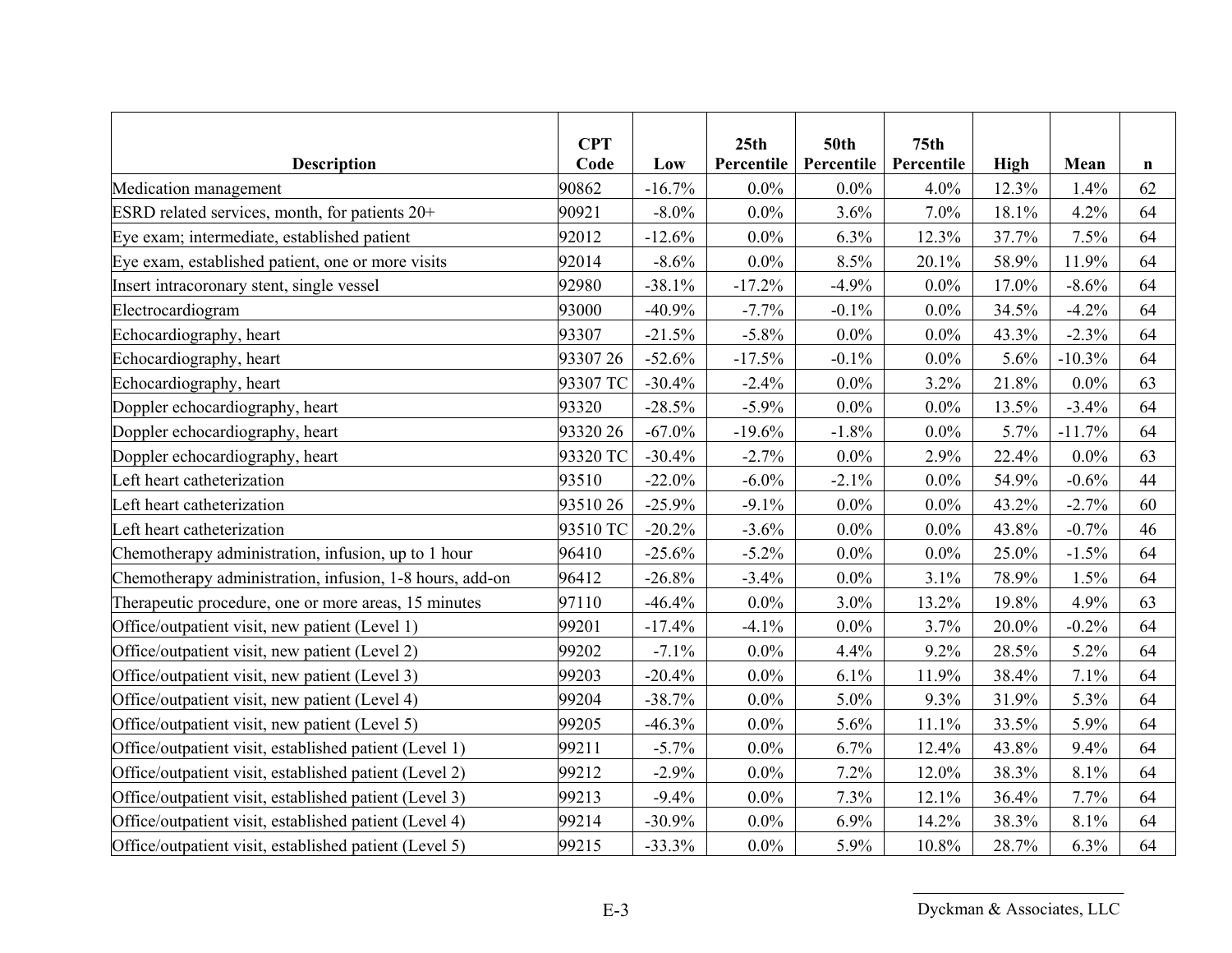|                                                              | <b>CPT</b> |           | 25 <sub>th</sub> | <b>50th</b> | 75 <sub>th</sub> |       |         |             |
|--------------------------------------------------------------|------------|-----------|------------------|-------------|------------------|-------|---------|-------------|
| <b>Description</b>                                           | Code       | Low       | Percentile       | Percentile  | Percentile       | High  | Mean    | $\mathbf n$ |
| Initial hospital care (Level 2)                              | 99222      | $-17.8%$  | $-3.3\%$         | $0.0\%$     | 0.1%             | 20.0% | $-0.9%$ | 63          |
| Initial hospital care (Level 3)                              | 99223      | $-19.0\%$ | $-0.6\%$         | $0.0\%$     | 3.8%             | 20.0% | 0.8%    | 64          |
| Subsequent hospital care (Level 1)                           | 99231      | $-22.4%$  | $-5.5\%$         | $-0.7%$     | $0.0\%$          | 21.1% | $-2.0%$ | 63          |
| Subsequent hospital care (Level 2)                           | 99232      | $-13.9%$  | $-1.6\%$         | $0.0\%$     | 1.8%             | 27.1% | 0.8%    | 64          |
| Subsequent hospital care (Level 3)                           | 99233      | $-22.1%$  | $-0.9\%$         | $0.0\%$     | 3.5%             | 20.0% | 0.6%    | 64          |
| Hospital discharge day, 30 minutes or less                   | 99238      | $-38.4%$  | $0.0\%$          | 0.8%        | $5.0\%$          | 20.0% | 1.1%    | 64          |
| Office consultation (Level 3)                                | 99243      | $-15.5%$  | $0.0\%$          | 2.7%        | 7.6%             | 20.0% | 3.7%    | 64          |
| Office consultation (Level 4)                                | 99244      | $-15.7%$  | $0.0\%$          | 3.9%        | 8.6%             | 20.6% | 4.4%    | 64          |
| Office consultation (Level 5)                                | 99245      | $-17.7%$  | $0.0\%$          | 2.9%        | 7.5%             | 20.0% | 3.6%    | 64          |
| Initial inpatient consultation (Level 3)                     | 99253      | $-24.1%$  | $-3.2\%$         | $-0.2\%$    | $0.0\%$          | 20.0% | $-1.6%$ | 64          |
| Initial inpatient consultation (Level 4)                     | 99254      | $-39.7%$  | $-1.5\%$         | $0.0\%$     | 1.1%             | 20.0% | $-1.1%$ | 63          |
| Initial inpatient consultation (Level 5)                     | 99255      | $-51.6%$  | $-1.0\%$         | $0.0\%$     | 2.2%             | 20.0% | $-0.9%$ | 64          |
| Emergency department visit (Level 2)                         | 99282      | $-31.1%$  | $-10.8\%$        | $0.0\%$     | $0.0\%$          | 50.0% | $-2.9%$ | 63          |
| Emergency department visit (Level 3)                         | 99283      | $-15.9%$  | $-3.1\%$         | $0.0\%$     | 5.5%             | 50.4% | 2.0%    | 64          |
| Emergency department visit (Level 4)                         | 99284      | $-36.8%$  | $-2.7%$          | $0.0\%$     | 6.4%             | 50.0% | 1.7%    | 64          |
| Emergency department visit (Level 5)                         | 99285      | $-55.7%$  | $-3.0\%$         | $0.0\%$     | 6.8%             | 50.2% | 0.9%    | 64          |
| Critical care services, first 30-74 minutes                  | 99291      | $-7.0%$   | $0.0\%$          | 4.0%        | 9.4%             | 24.2% | 5.1%    | 63          |
| Subsequent nursing facility care (Level 1)                   | 99311      | $-22.2%$  | $0.0\%$          | 3.8%        | 23.9%            | 37.0% | 9.8%    | 64          |
| Subsequent nursing facility care (Level 2)                   | 99312      | $-13.8%$  | $0.0\%$          | 5.9%        | 21.9%            | 30.6% | 9.5%    | 64          |
| Subsequent nursing facility care (Level 3)                   | 99313      | $-7.9%$   | $0.0\%$          | 8.8%        | 20.4%            | 27.5% | 9.9%    | 64          |
| Initial comprehensive preventive visit, age 1-4 years        | 99382      | $-42.7%$  | $0.0\%$          | 1.4%        | $9.0\%$          | 77.8% | 4.5%    | 64          |
| Initial comprehensive preventive visit, age 40-64 years      | 99386      | $-6.9\%$  | $0.0\%$          | $0.0\%$     | 4.9%             | 49.0% | 3.2%    | 64          |
| Comprehensive preventive visit, established patient, age 65+ | 99397      | $-12.9%$  | $-1.6%$          | $0.0\%$     | 2.8%             | 45.0% | 2.0%    | 64          |

\* HCPCS code G0001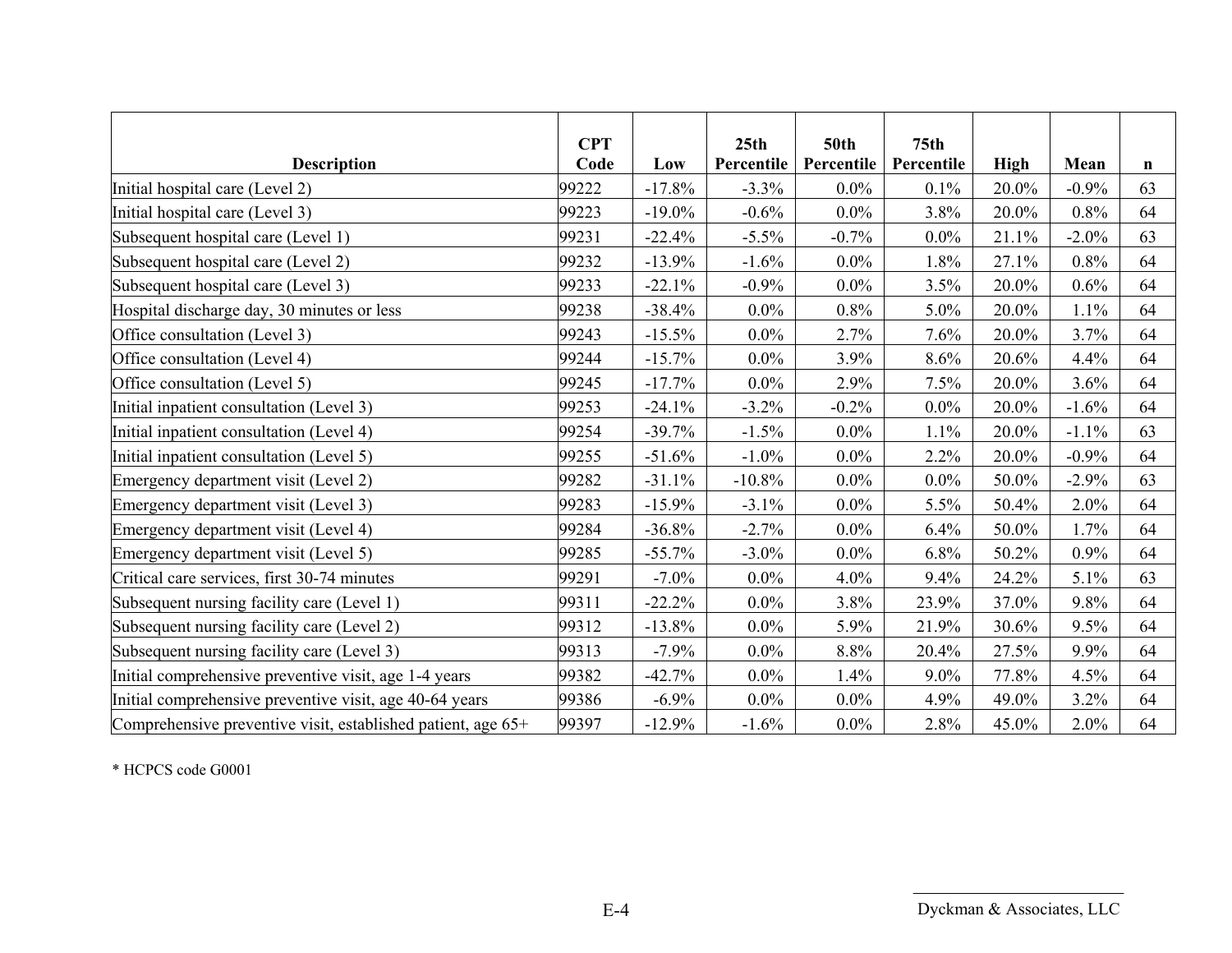## **Attachment F: Fee Comparisons by Health Plan Characteristics**

#### Metropolitan Area Size

|                                 |           | <b>Less than 1 Million</b><br>$(n=22)$ |           | 1-3 Million<br>$(n=23)$ | Greater than 3<br><b>Million</b><br>$(n=23)$ |      |
|---------------------------------|-----------|----------------------------------------|-----------|-------------------------|----------------------------------------------|------|
| <b>Type of Service Category</b> | Median    | Mean                                   | Median    | Mean                    | Median                                       | Mean |
| Surgery                         | 72%       | 71%                                    | 84%       | 84%                     | 92%                                          | 90%  |
| Radiology                       | 72%       | 69%                                    | 79%       | 83%                     | 99%                                          | 99%  |
| Laboratory & Pathology          | 77%       | 81%                                    | 98%       | 116%                    | 111%                                         | 116% |
| Assorted Medical & Diag.        | 71%       | 71%                                    | 81%       | 83%                     | 93%                                          | 93%  |
| <b>Office Visits</b>            | 81%       | 84%                                    | 96%       | 98%                     | 99%                                          | 105% |
| Other E&M Services              | 83%       | 82%                                    | 90%       | 93%                     | 97%                                          | 99%  |
| All Physician Services          | 75%       | 77%                                    | 87%       | 91%                     | 98%                                          | 99%  |
| Enrollment                      | 6,317,000 |                                        | 5,752,000 |                         | 18,963,000                                   |      |

#### **Exhibit F-1. Ratio of 2002 Medicare Carrier Fees to Health Plan Fees by MSA Category**

#### **Exhibit F-2. Ratio of 2002 National Average Medicare Fees to Health Plan Fees by MSA Category**

|                          |                            |      |             |      | <b>Greater than 3</b> |      |  |
|--------------------------|----------------------------|------|-------------|------|-----------------------|------|--|
|                          | <b>Less than 1 Million</b> |      | 1-3 Million |      | <b>Million</b>        |      |  |
|                          | $(n=22)$                   |      | $(n=23)$    |      | $(n=23)$              |      |  |
| Type of Service Category | Median                     | Mean | Median      | Mean | Median                | Mean |  |
| Surgery                  | 77%                        | 77%  | 85%         | 87%  | 83%                   | 83%  |  |
| Radiology                | 75%                        | 75%  | 83%         | 86%  | 88%                   | 90%  |  |
| Laboratory & Pathology   | 85%                        | 85%  | 103%        | 120% | 112%                  | 113% |  |
| Assorted Medical & Diag. | 76%                        | 77%  | 86%         | 86%  | 85%                   | 86%  |  |
| <b>Office Visits</b>     | 88%                        | 90%  | 100%        | 101% | 95%                   | 97%  |  |
| Other E&M Services       | 88%                        | 88%  | 92%         | 96%  | 89%                   | 93%  |  |
|                          |                            |      |             |      |                       |      |  |
| All Physician Services   | 81%                        | 82%  | 91%         | 94%  | 92%                   | 92%  |  |
| Enrollment               | 6,317,000                  |      | 5,752,000   |      | 18,963,000            |      |  |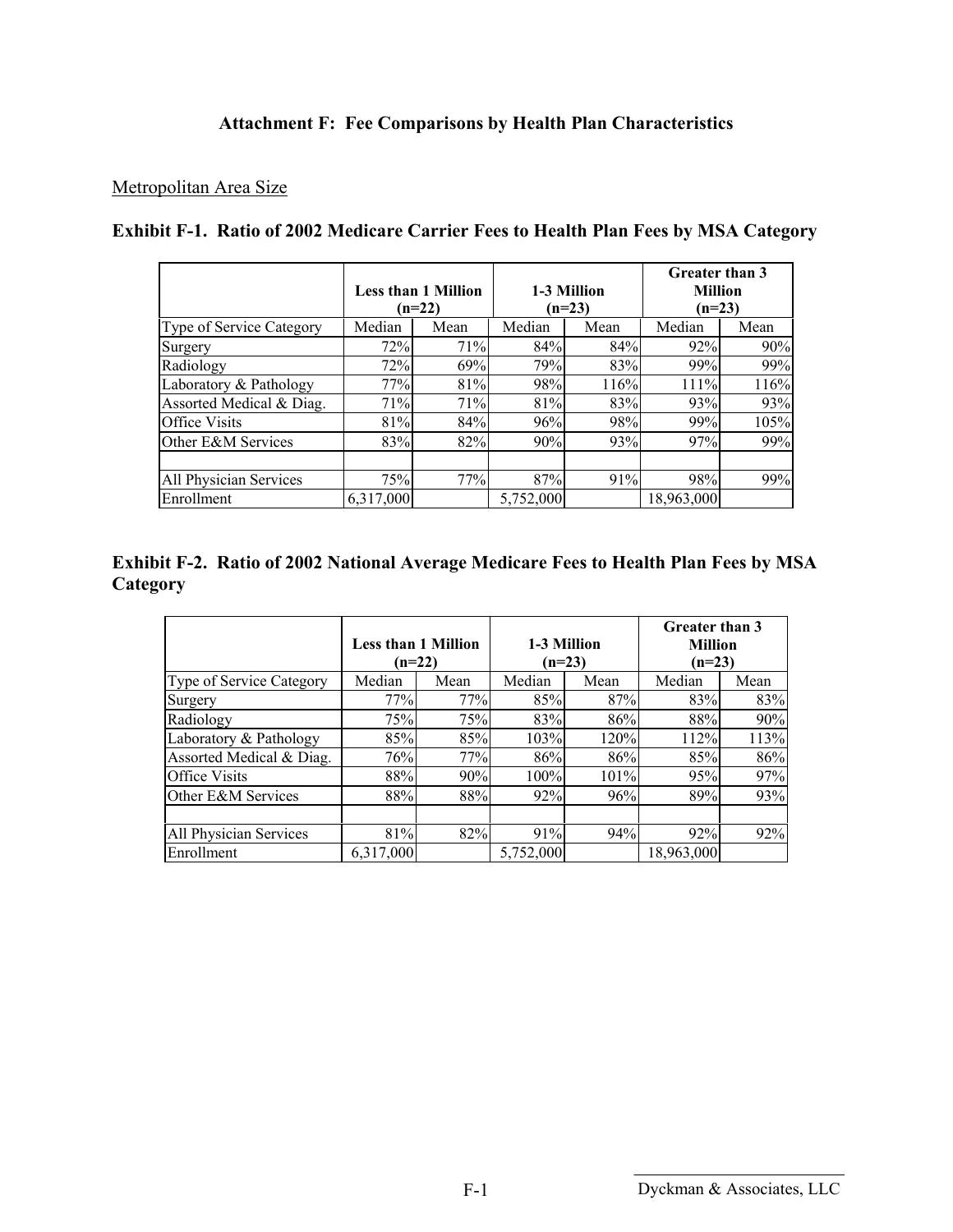# Health Plan Fee Schedule Type

|                          |           | <b>1. RBRVS Fee</b><br>Schedule<br>$(n=16)$ |           | 2. RBRVS Type<br><b>Fee Schedule</b><br>$(n=7)$ | 3. Loosely<br><b>Inspired by</b><br>RBRVS $(n=19)$ |      |  |
|--------------------------|-----------|---------------------------------------------|-----------|-------------------------------------------------|----------------------------------------------------|------|--|
| Type of Service Category | Median    | Mean                                        | Median    | Mean                                            | Median                                             | Mean |  |
| Surgery                  | 79%       | 80%                                         | 95%       | 88%                                             | 75%                                                | 79%  |  |
| Radiology                | 80%       | 80%                                         | 99%       | 100%                                            | 78%                                                | 80%  |  |
| Laboratory & Pathology   | 96%       | 94%                                         | 180%      | 145%                                            | 94%                                                | 98%  |  |
| Assorted Medical & Diag. | 82%       | 80%                                         | 96%       | 88%                                             | 78%                                                | 79%  |  |
| Office Visits            | 85%       | 86%                                         | 103%      | 104%                                            | 94%                                                | 100% |  |
| Other E&M Services       | 85%       | 86%                                         | 101%      | 102%                                            | 90%                                                | 94%  |  |
| All Physician Services   | 83%       | 84%                                         | 104%      | 100%                                            | 87%                                                | 88%  |  |
| Enrollment               | 9,878,000 |                                             | 3,119,000 |                                                 | 11,333,000                                         |      |  |

# **Exhibit F-3. Ratio of 2002 Medicare Carrier Fees to Health Plan Fees by RBRVS Type**

|             | <b>Exhibit F-4. Ratio of 2002 National Average Medicare Fees to Health Plan Fees by RBRVS</b> |  |
|-------------|-----------------------------------------------------------------------------------------------|--|
| <b>Type</b> |                                                                                               |  |

|                          | <b>1. RBRVS Fee</b><br><b>Schedule</b><br>$(n=16)$ |            | 2. RBRVS Type<br><b>Fee Schedule</b><br>(n=7) |              | 3. Loosely<br><b>Inspired by</b><br>RBRVS $(n=19)$ |      |  |
|--------------------------|----------------------------------------------------|------------|-----------------------------------------------|--------------|----------------------------------------------------|------|--|
| Type of Service Category | Median<br>Mean                                     |            | Median<br>Mean                                |              | Median                                             | Mean |  |
| Surgery                  | 82%                                                | 80%        | 94%                                           | 87%          | 79%                                                | 79%  |  |
| Radiology                | 81%                                                | 80%        | 100%                                          | 97%          | 79%                                                | 81%  |  |
| Laboratory & Pathology   | 97%                                                | 96%        | 171%                                          | 145%         | 97%                                                | 99%  |  |
| Assorted Medical & Diag. | 81%                                                | 81%        | 96%                                           | 87%          | 76%                                                | 79%  |  |
| <b>Office Visits</b>     | 86%                                                | 87%        | 103%                                          | 103%         | 99%                                                | 101% |  |
| Other E&M Services       |                                                    | 88%<br>87% |                                               | 101%<br>100% | 91%                                                | 95%  |  |
|                          |                                                    |            |                                               |              |                                                    |      |  |
| All Physician Services   | 85%                                                | 84%        | 104%                                          | 99%          | 86%                                                | 89%  |  |
| Enrollment               | 9,878,000                                          |            | 3,119,000                                     |              | 11,333,000                                         |      |  |